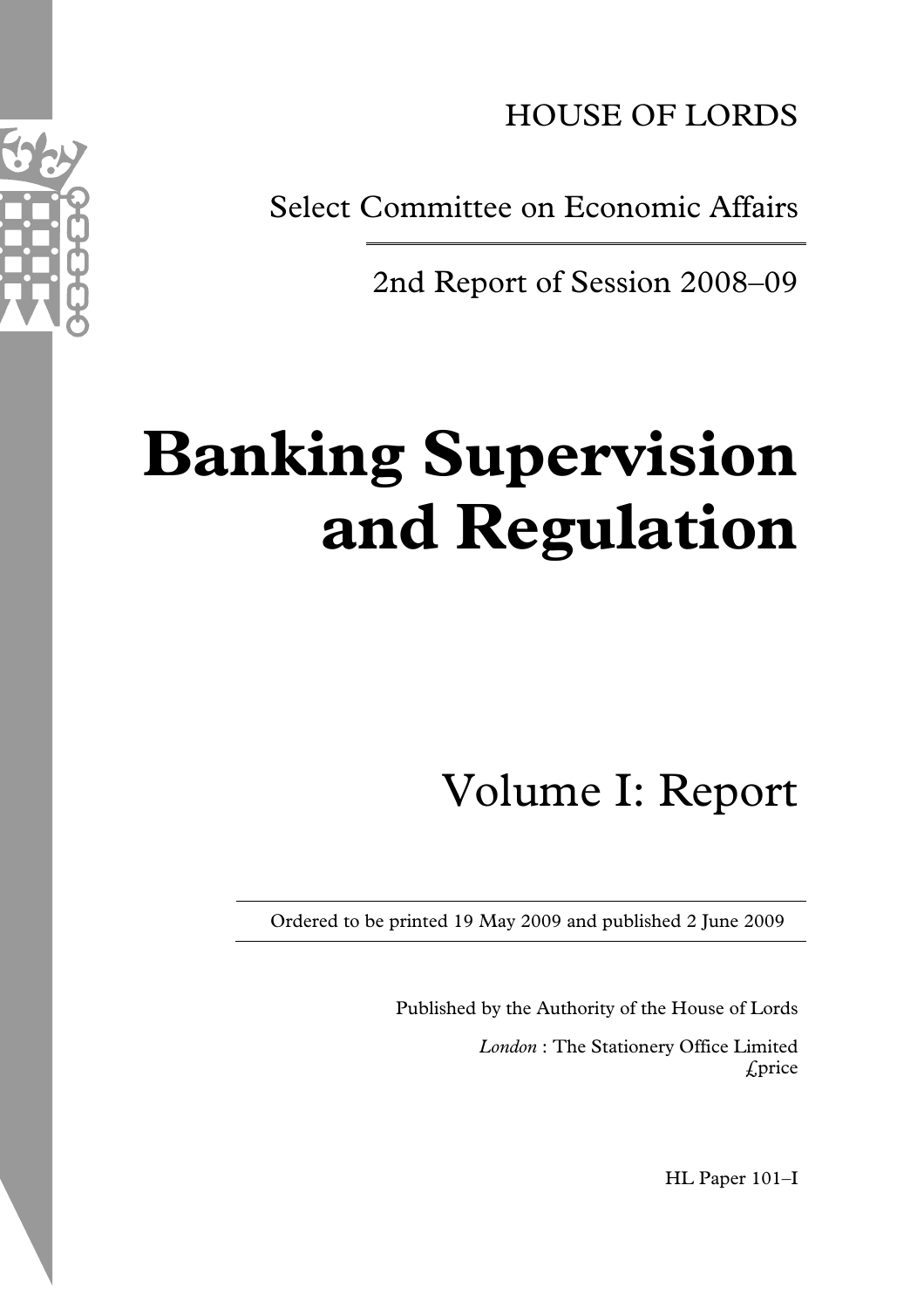#### *The Economic Affairs Committee*

The Economic Affairs Committee is appointed by the House of Lords in each session with orders of reference "to consider economic affairs"

#### *Current Membership*

The Members of the Economic Affairs Committee are: Lord Best Lord Currie of Marylebone Lord Eatwell Lord Forsyth of Drumlean Lord Griffiths of Fforestfach Baroness Hamwee Baroness Kingsmill Lord Levene of Portsoken Lord MacGregor of Pulham Market Lord Moonie Lord Paul Lord Tugendhat Lord Vallance of Tummel (Chairman)

#### *Information about the Committee*

The report and evidence of the Committee are published by The Stationery Officer by Order of the House. All publications of the Committee are available on the internet at: http://www.parliament.uk/parliamentary\_committees/lords\_economic\_affairs.cfm

#### *General Information*

General information about the House of Lords and its Committees, including guidance to witnesses, details of current inquiries and forthcoming meetings is on the internet at: http://www.parliament.uk/about\_lords/about\_lords.cfm

#### *Contact Details*

All correspondence should be addressed to the Clerk of the Economic Affairs Committee, Committee Office, House of Lords, London SW1A 0PW The telephone number for general inquiries is 020 7219 6968 The Committee's email address is economicaffairs@parliament.uk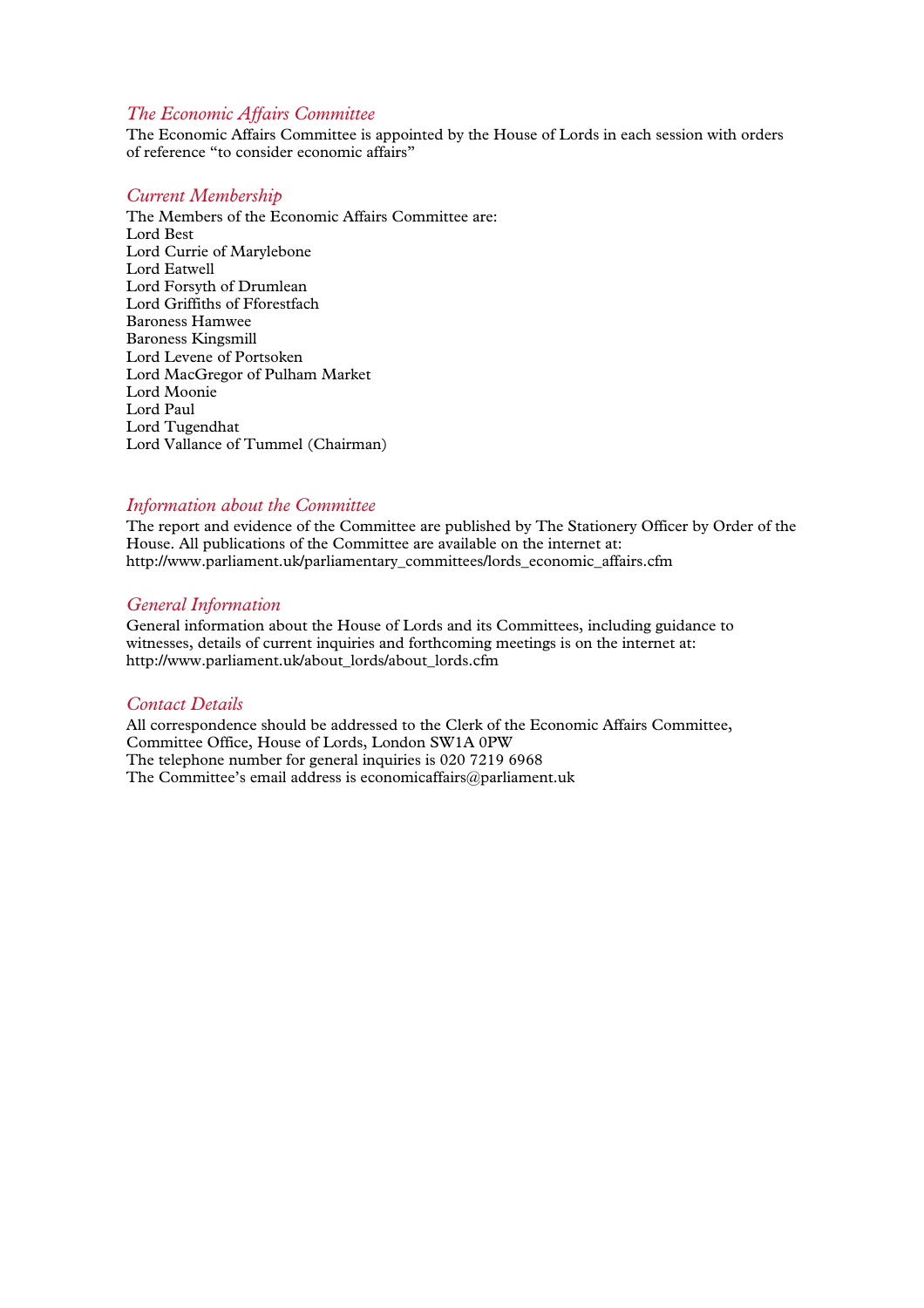# **CONTENTS**

|                                                                  | Paragraph    | Page |
|------------------------------------------------------------------|--------------|------|
| Abstract                                                         |              | 5    |
| <b>Chapter 1: Introduction</b>                                   | $\mathbf{1}$ | 9    |
| The financial crisis of 2007–2008                                | $\mathbf{1}$ | 9    |
| Financial supervision and regulation in the United Kingdom       | 5            | 9    |
| Scope                                                            | 10           | 11   |
| <b>Chapter 2: The History and Causes of the Financial Crisis</b> | 11           | 12   |
| <b>Chapter 3: Complexity in Financial Services</b>               | 25           | 16   |
| <b>Types of Complexity</b>                                       | 25           | 16   |
| <b>Reasons for Increased Complexity in Financial Services</b>    | 29           | 16   |
| <b>Consequences of Financial Sector Complexity</b>               | 34           | 17   |
| <b>Chapter 4: Bank capital regulation</b>                        | 48           | 21   |
| <b>Rationale for Capital Regulation</b>                          | 48           | 21   |
| <b>Capital Regulations</b>                                       | 51           | 21   |
| <b>Models in Capital Regulation</b>                              | 56           | 22   |
| Operational risk                                                 | 60           | 23   |
| The Trading Book                                                 | 63           | 23   |
| Pro-cyclicality                                                  | 69           | 24   |
| <b>Liquidity Regulation</b>                                      | 79           | 26   |
| <b>Chapter 5: Financial Supervision in the United Kingdom</b>    | 90           | 28   |
| <b>Supervisory Roles</b>                                         | 92           | 28   |
| The Tripartite System: Communication and Coordination            | 96           | 29   |
| Macro-prudential supervision                                     | 104          | 30   |
| Conduct-of-business and micro-prudential supervision             | 117          | 33   |
| Division of supervisory responsibilities in the United Kingdom   | 122          | 34   |
| <b>International Supervision</b>                                 | 128          | 35   |
| <b>Deposit Insurance</b>                                         | 144          | 38   |
| <b>Chapter 6: Ratings Agencies</b>                               | 152          | 40   |
| <b>Growing Importance of Ratings</b>                             | 152          | 40   |
| <b>Rating Agency Business Models</b>                             | 154          | 40   |
| <b>Ratings and Regulations</b>                                   | 161          | 41   |
| <b>Ratings Process</b>                                           | 170          | 43   |
| <b>Chapter 7: Bank Governance</b>                                | 176          | 44   |
| Non-executive directors                                          | 180          | 44   |
| <b>Remuneration of Bankers</b>                                   | 194          | 47   |
| Government shareholdings in banks                                | 201          | 48   |
| <b>Chapter 8: Auditors</b>                                       | 204          | 49   |
| <b>Audit-Generated Information in Regulation and Supervision</b> | 205          | 49   |
| Mark-to-market accounting                                        | 216          | 50   |
| <b>Chapter 9: Insolvency Regimes</b>                             | 222          | 52   |
| <b>Chapter 10: Financial Institution Scale and Scope</b>         | 231          | 54   |
| <b>Chapter 11: Conclusions and Recommendations</b>               | 239          | 56   |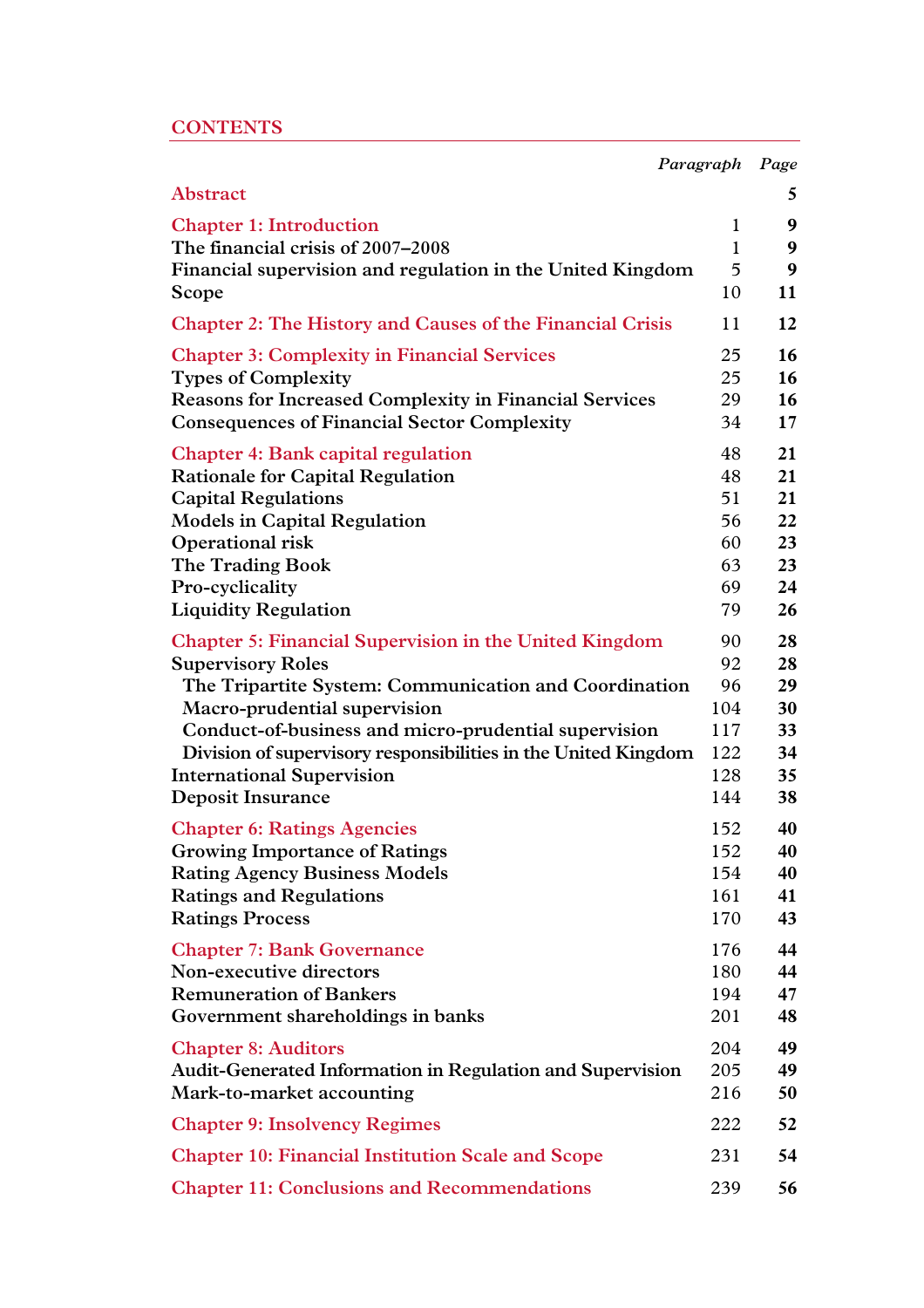| <b>Appendix 1: Economic Affairs Committee</b> | 62 |
|-----------------------------------------------|----|
| <b>Appendix 2: List of Witnesses</b>          | 63 |
| <b>Appendix 3: Call for Evidence</b>          | 65 |
| <b>Appendix 4: Glossary</b>                   | 67 |

NOTE: References in the text of the report are as follows: (Q) refers to a question in oral evidence (p) refers to a page of written evidence

The Report of the Committee is published in Volume I, HL Paper No 101-I The Evidence of the Committee is published in Volume II, HL Paper No 101-II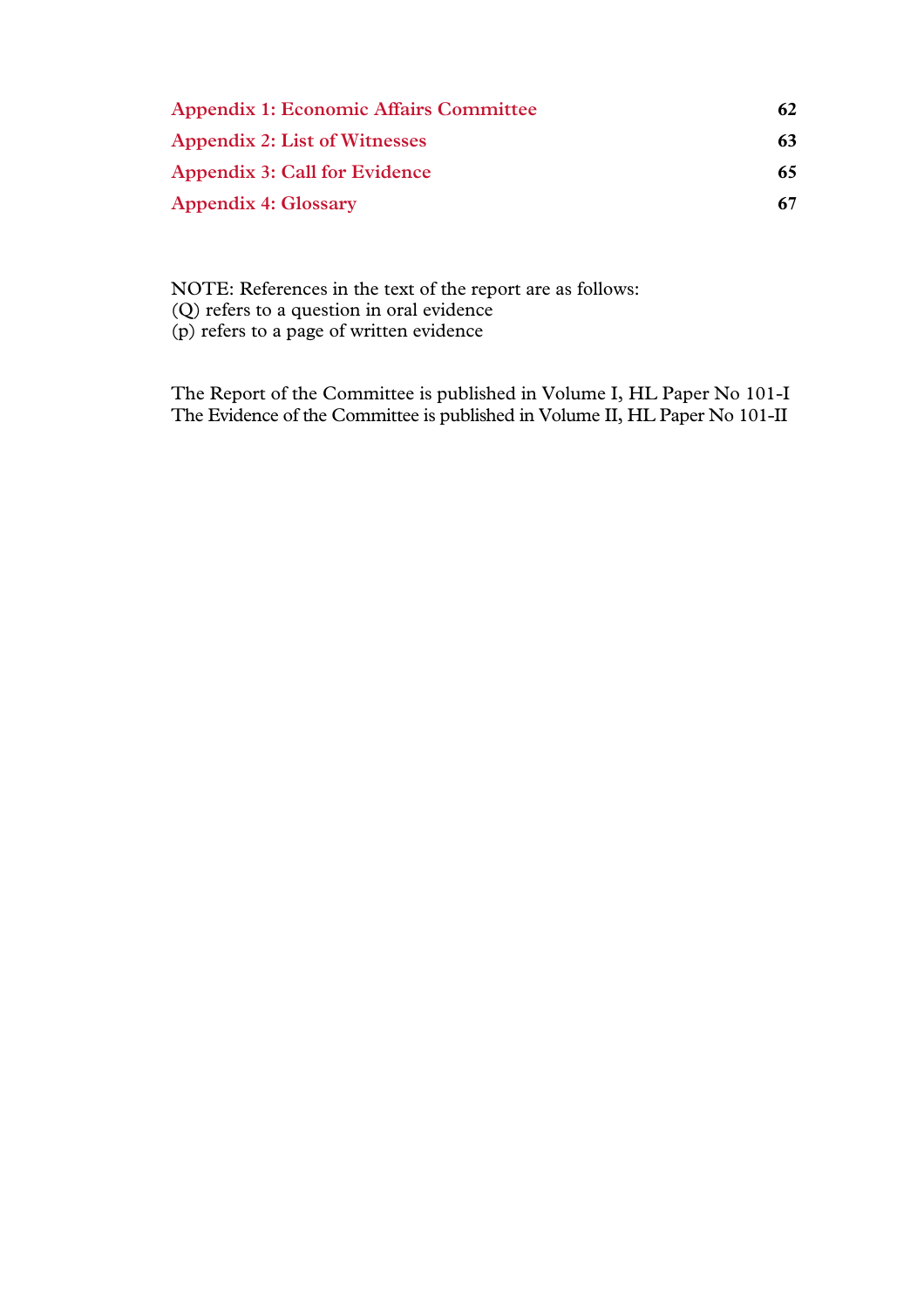# **ABSTRACT**

The City is a major engine of economic growth and London is the world's leading financial centre. 2007 and 2008 saw the biggest financial crisis since the 1930s.

Yet the financial sector has long been more closely regulated and supervised than the rest of the economy. Successive frameworks of regulation have recognised the need to monitor financial institutions carefully in case problems in one spread to others and threaten the financial stability the regulatory system exists to protect.

There is broad agreement about the background to the banking crash. Banks looking for better yields from plentiful, cheap money made much more use of complex financial instruments, without fully understanding the risks to which they were exposing themselves and the financial system. Defaults on subprime mortgages underlying some of the instruments shattered confidence and financial markets seized up. The decision to allow Lehman Brothers to fail created a loss of trust between financial institutions. Governments and regulators took costly, emergency action to avoid collapse of the banking system and limit the impact of the financial crash on the wider economy.

Why did the framework of regulation and supervision, in Britain and elsewhere, fail to fulfil its principal purpose of avoiding or mitigating financial crisis? There are many reasons, including:

- the application of the regulations themselves contributed to the crisis and made it worse when it came because, among other things, they had a pro-cyclical bias, did not pay enough attention to liquidity, had built-in reliance on ratings agency opinions and were wide open to regulatory arbitrage;
- the tripartite authorities in the United Kingdom (Bank of England, Financial Services Authority (FSA) and Treasury) failed to maintain financial stability and were found wanting in dealing with the crisis, in part because the roles of the three parties were not well enough defined and it was not clear who was in charge;
- too little attention was paid in the United Kingdom to macro-prudential supervision (oversight of the aggregate impact on financial stability of individual banks' actions); only the Bank of England and the FSA were in a position to assess it;
- the FSA concentrated on its responsibility for conduct-of-business supervision (concerned mainly with consumer protection) and did not pay full attention to micro-prudential supervision (the solvency and sustainability of individual banks);
- the FSA had an inadequate understanding of the complexity and limitations of the risk assessment models used by the banks it was supervising.

It seems clear that the causes of the crisis were not simply management failure at some (but by no means all) banks but also commensurate failures in regulation and supervision, together with shortcomings on the part of the ratings agencies.

The lessons of the crisis are being digested around the world. In many financial jurisdictions, the balance between market forces and regulation is under scrutiny.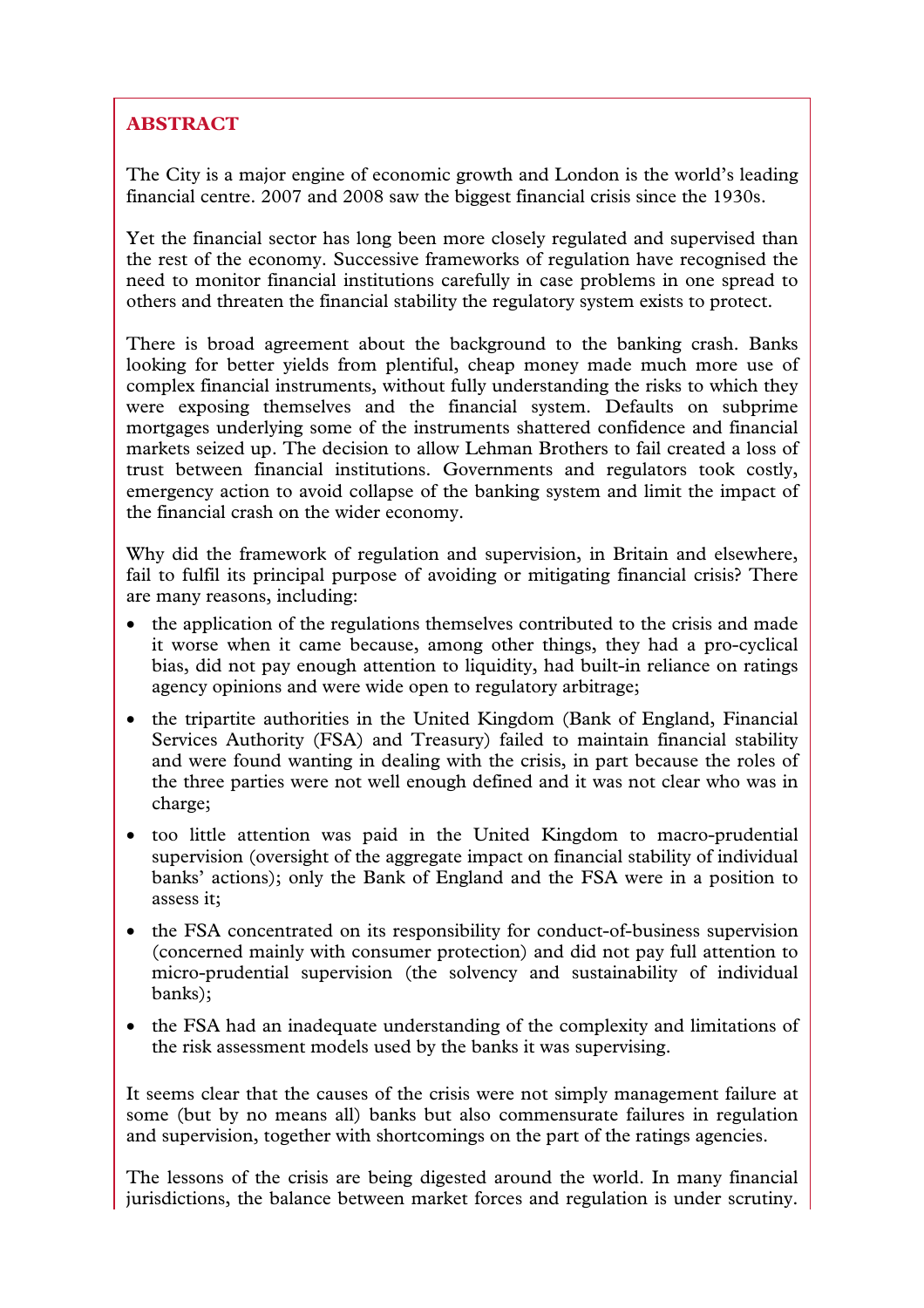So is the fitness for purpose of regulatory frameworks. Outcomes may vary. But markets are global and supervision is not. Whatever changes are made, regulation at national and European level needs to remain broadly aligned to help restore international financial markets as an essential underpinning of global growth and development. National supervisors and regulators could help promote confidence by increasing the intensity of consultation and exchange of information in international advisory bodies, notably on macro-prudential supervision.

But there should be no rush to change the rules of the game. Post-shock, banks are again cautious and most are unlikely to embark on new adventures soon. The main thing is to get changes right. Decisions on some issues should be made when the dust has settled, so that the outcome of emergency stabilisation measures can be judged and the market's response to the crisis is clearer.

Nevertheless, where the need is clear early action must be taken. The Government has already remedied a gap in the legal framework exposed by the crisis. The Banking Act 2009 draws from the failure of Northern Rock the lesson that special resolution provisions are needed for banks since their failure can threaten the whole financial system. The Treasury is already planning further measures in this area.

The Committee recommends that the Government should as a matter of priority revisit the tripartite supervisory system in the United Kingdom. It should return responsibility for macro-prudential supervision to the Bank of England, with executive powers to be exercised through a broader-based Financial Stability Committee (FSC), including substantial representation from the FSA and the Treasury. This arrangement would be consistent with the Bank's enhanced statutory responsibility for financial stability. The Bank must have adequate institution-specific information to function effectively during a financial crisis. At the same time, the Government should give further thought to where responsibility for micro-prudential supervision should lie.

The Committee also recommends that:

- supervisors and regulators should subject bank risk models to much more rigorous stress-testing;
- Credit Default Swaps (CDSs) should be reported and centrally cleared;
- regulatory capital requirements for assets on banks' trading books should be substantially increased.
- branches in the United Kingdom of multinational banks should be subject to greater oversight by the British authorities.

The authorities must move rapidly to develop policies on a range of issues highlighted by the crisis to:

- counter pro-cyclicality in existing regulations;
- regulate liquidity;
- remove agency ratings from regulations;
- give ratings agencies an economic interest in the accuracy of their ratings;
- improve the governance of bank boards.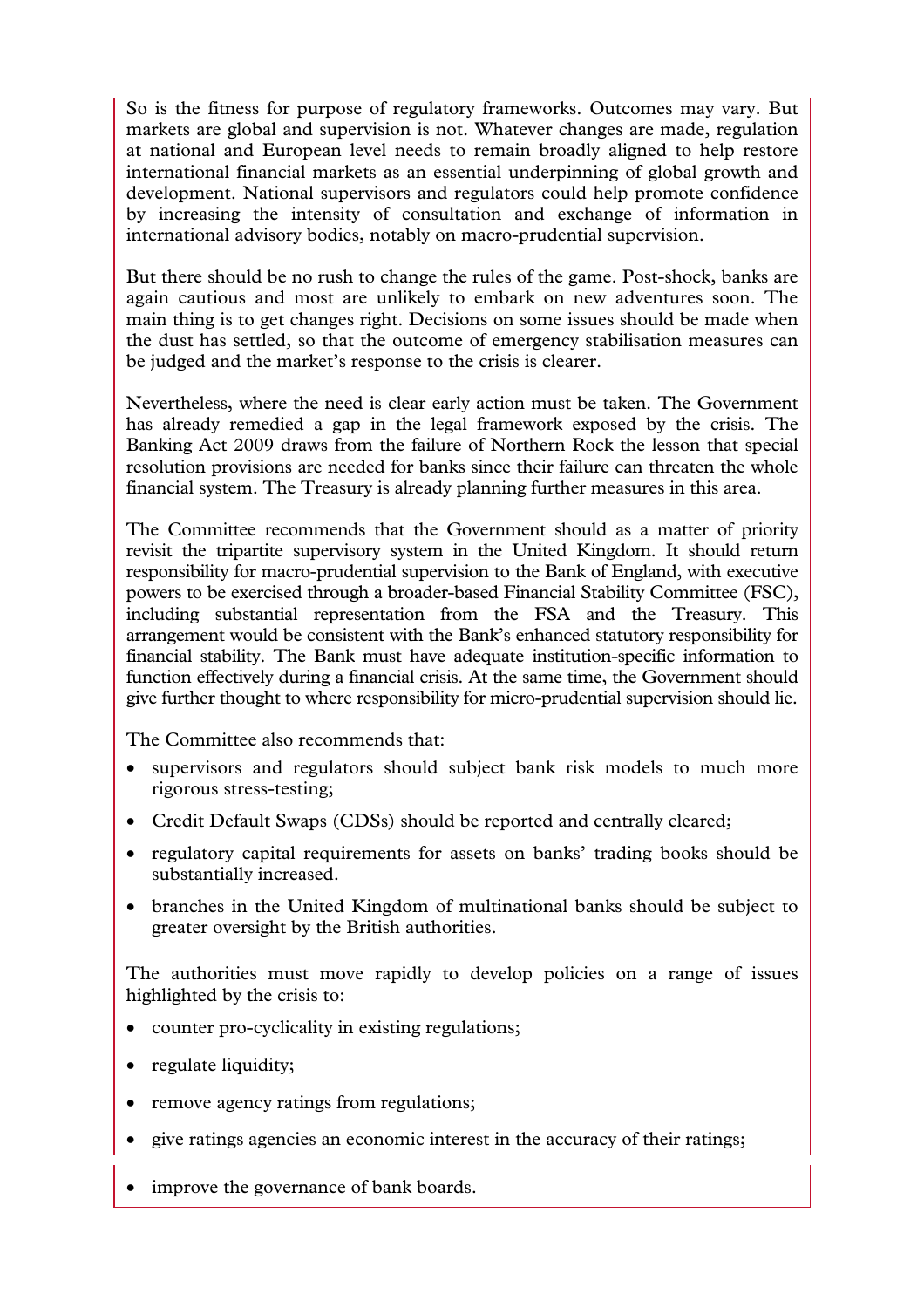It is still early days in the aftermath of the financial crisis. Bankers, depositors, businesses, regulators and governments are all adjusting in their own ways. All concerned have a role in rebuilding confidence and a robust system. The authorities should move rapidly to establish the right framework for regulation of the financial system, including competition policy and the reach of the state safety net. But there should be no rush to all-embracing new legislation. Changes to the rules must not only strengthen the banking system but reinforce confidence and the competitive position of British banks and the City.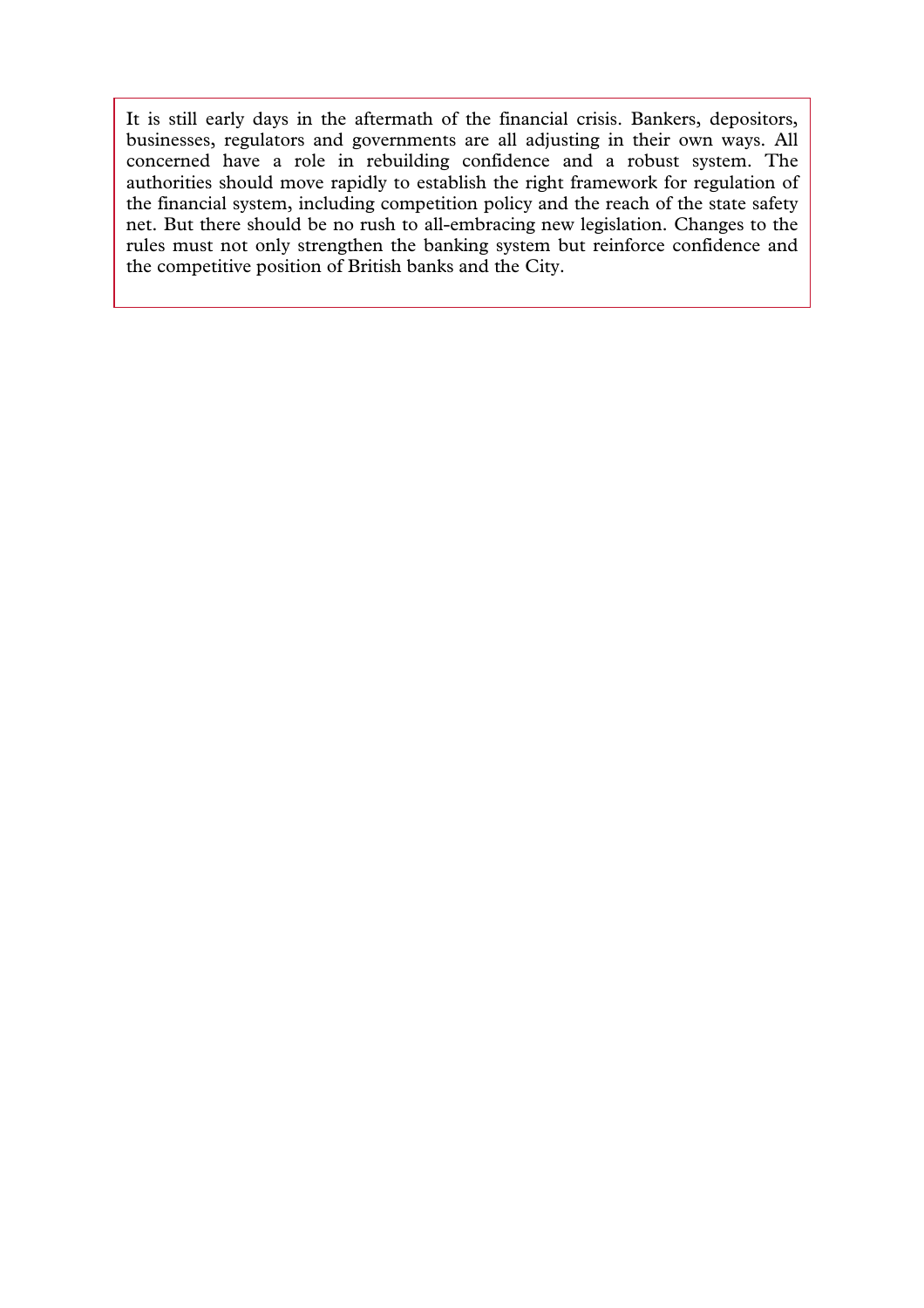# **Banking Supervision and Regulation**

# **CHAPTER 1: INTRODUCTION**

# **The financial crisis of 2007–2008**

- 1. The great financial crashes of history tend to be sudden and shocking, like the bursting of the South Sea Bubble in the 1720s, and to have disastrous effects on the wider economy, like the Wall Street Crash of 1929. The scene for the crisis of 2007–08 was set by international macroeconomic imbalances, low interest rates, rapid credit expansion and much greater use of complex financial instruments in a search for better returns, so that markets became harder to understand. But little heed was paid to the risks before the bubble burst. As Chuck Prince, the ex Chief Executive of Citibank, said: "… as long as the music is playing, you've got to get up and dance"<sup>1</sup>.
- 2. The crisis broke when confidence was lost between banks around the world. Alan Greenspan, the former chairman of the Federal Reserve, went so far as to say of modern risk management models that "the whole intellectual edifice ... collapsed" in the summer of 2007<sup>2</sup>. The effects on the global financial system were far-reaching. Interbank lending dried up. The impact on some financial institutions, notably in the US and the UK, was catastrophic. Huge government bailouts followed.
- 3. The crisis brought an abrupt and devastating end to an apparently benign period during which the world economy had experienced sustained growth with low inflation. The world economy is shrinking for the first time since 1945. The first priority of economic policy makers around the world has been to stabilise the financial system. Also vital are their efforts to limit the impact of the financial crash on the wider economy as the world faces the worst recession since the Great Depression of the 1930s.
- 4. In Britain, several large banks have turned to the state for support and some have failed altogether. Mainly as a result, Government debt is rising to levels unheardof in peacetime. The impact on the wider British economy has been dramatic. After 15 years of sustained growth, it is expected to shrink about 4% this year. Unemployment is rising fast. There are concerns about the City's position as a leading financial centre. The effects are likely to persist for some time. This report is concerned mainly with the regulation and supervision of the financial services sector, rather than the larger question of the role of financial services.

# **Financial supervision and regulation in the United Kingdom**

5. **This Report examines the supervisory and regulatory framework in the United Kingdom when the crisis broke and recommends changes.** 

 <sup>1 &</sup>quot;*Bullish Citigroup is 'still dancing' to the beat of the buy-out boom*," Michiyo Nakamoto and David Wighton, *Financial Times*, 10 July 2007.

<sup>2</sup> Testimony of Alan Greenspan, Committee of Government Oversight and Reform, House of Representatives, 23 October 2008.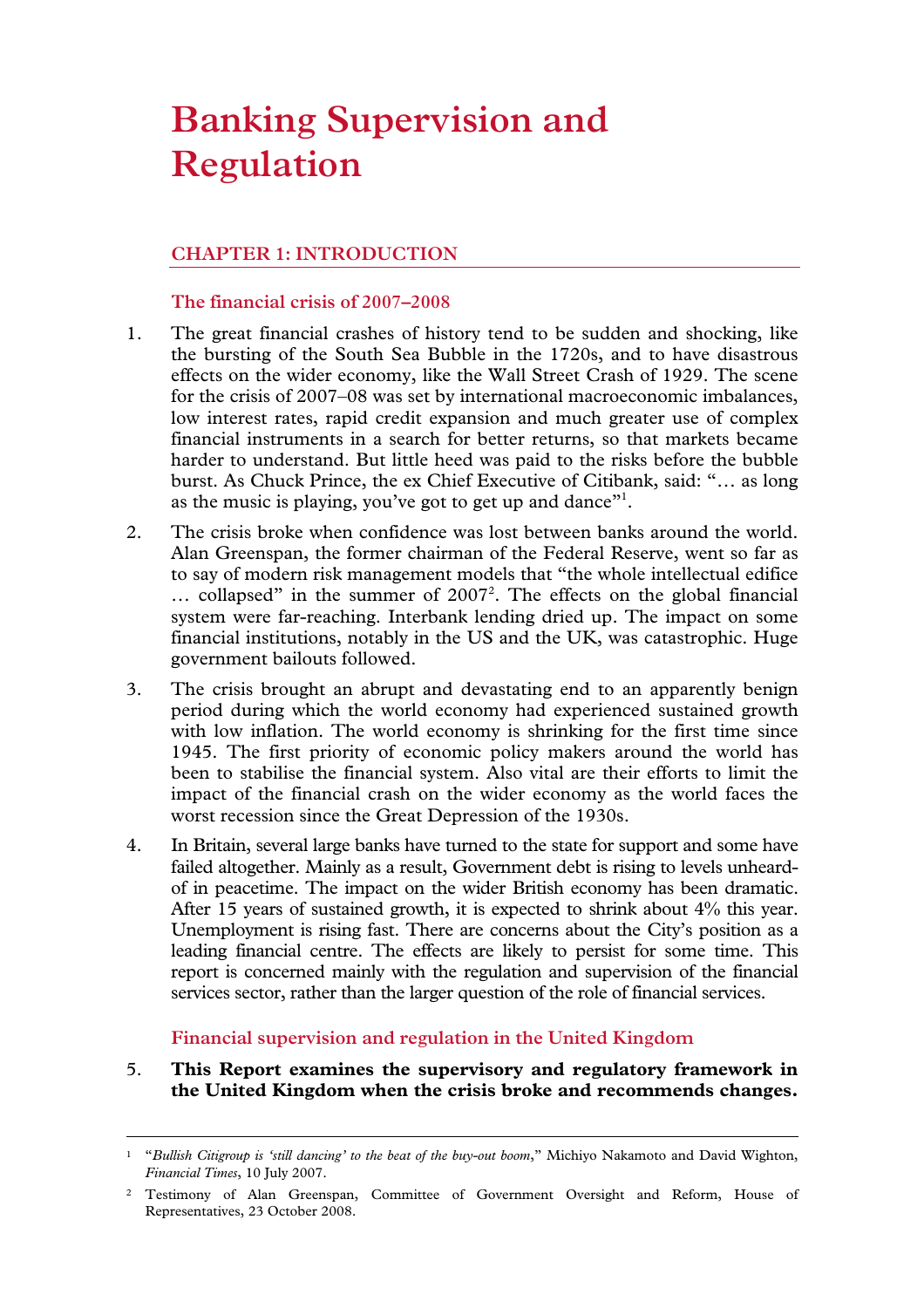#### 10 BANKING SUPERVISION AND REGULATION

**A key role of regulation is to prevent crises or to mitigate their effects. The present system failed to do so. Inadequate regulation around the world also played a part as the crisis unfolded. There should, however, be no rush to action. The financial sector is unlikely to embark soon on risky new adventures. The main objective of policy should be to change the regulatory regime in order to make future crises on this scale less likely without stifling innovation.**

- 6. The financial sector is subject to much closer supervision than, say, manufacturing because banks are critical to the operation of the economy. As Professor Geoffrey Wood told us, "Banks are important in a way no other kind of firm is important. No economy can function without a functioning banking system. The greatest example of this is, of course, the Great Depression of the 1930s in the United States. The greatest depression in recorded history was a consequence very largely of bank failure" (Q 66).
- 7. Close supervision is needed because bank failures can have wide-ranging external effects—on depositors, taxpayers, other financial institutions, businesses and the economy as a whole—not taken into account in day-today banking decisions. Mr John Varley, Chief Executive of Barclays, said: "My view would be that with the involvement of taxpayers' money, whether it is in this country or in another country, of course goes a taxpayer's agenda of some sort" (Q 443). Mr Douglas Flint, Group Finance Director of HSBC, said it would be "entirely appropriate for there to be clear accountability to the taxpayers who have put money at risk, put money up for the capital of banks" (Q 443).
- 8. Financial regulation is effective when it addresses these external effects or "externalities", either by making banks and other financial firms pay for the consequences of their actions, or by restricting their actions so as to avoid the most damaging effects of financial failure, at least cost in terms of reduced competitiveness, discouragement of innovation or encouragement of avoidance.
- 9. We use the term "regulation" to refer to the rules that govern the behaviour of financial intermediaries, and "supervision" for monitoring and enforcement of the rules. Most financial supervision falls into three broad categories:
	- *Micro-prudential* supervision checks that individual financial firms are complying with financial regulation. It involves the collection and analysis of information about the risks that the firms take, their systems, and their personnel. Because micro-prudential supervision uses firm-specific information to generate a picture of risk and its management, it is often referred to as "bottom-up supervision".
	- *Macro-prudential* supervision is concerned with the aggregate effect of individual firms' actions. A lending decision which appears sensible at an individual bank may engender system-wide risk if it is taken by every bank. Because it aims to generate an overall picture of the functioning of the financial sector, macro-prudential supervision is often referred to as "top-down supervision".
	- *Conduct-of-business* supervision is concerned with consumer protection, inter-firm transactions, insider trading, and other matters including measures against money-laundering.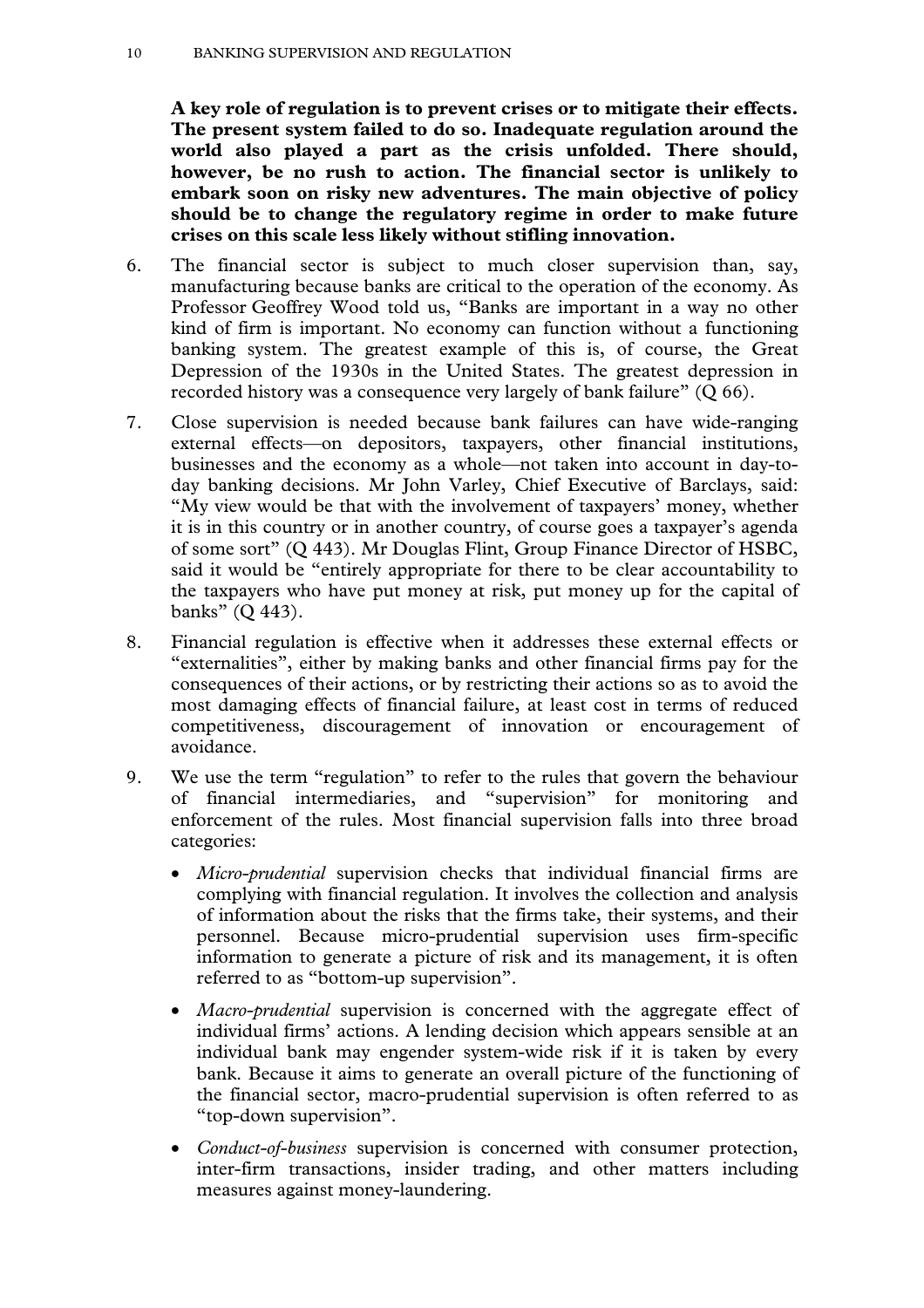#### **Scope**

- 10. The purpose of this report is to draw the right lessons for Britain from the crisis. In particular:
	- (a) to examine the effectiveness of British banking supervision and regulation before and during the crisis, and of policy responses since; and
	- (b) to recommend changes where appropriate.

At the same time as our inquiry, Sub-Committee A of the EU Committee of the House of Lords has been conducting an inquiry into EU aspects of the crisis and the Treasury Committee of the House of Commons one into the Banking Crisis. Our report focuses specifically on banking supervision and regulation.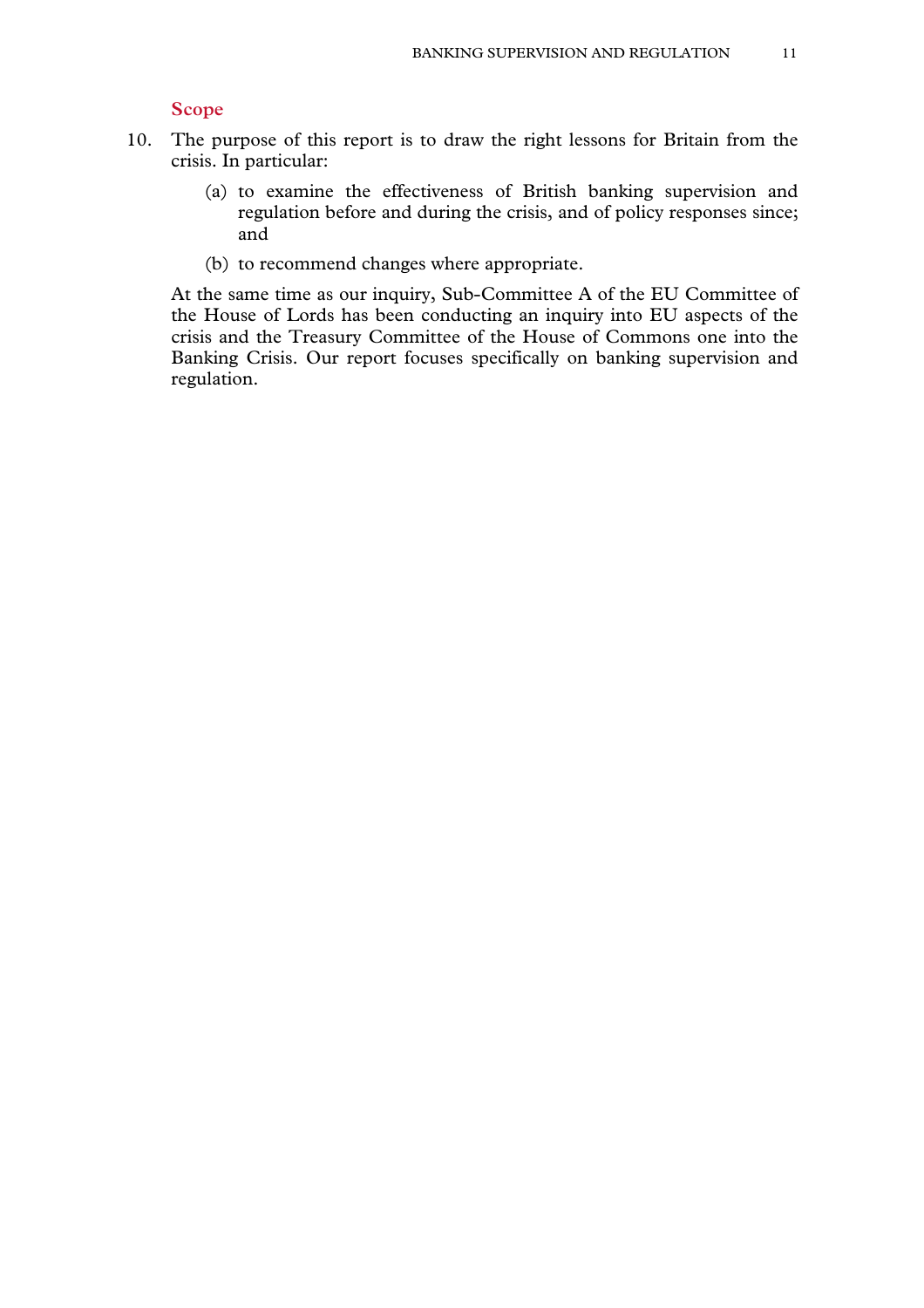# **CHAPTER 2: THE HISTORY AND CAUSES OF THE FINANCIAL CRISIS**

- 11. The macroeconomic backdrop<sup>3</sup> to the crisis was the development of imbalances between major world economies. Oil-exporting and some Asian economies had very high levels of savings, which were used to finance deficits in western economies. The United States experienced large capital inflows from Asian countries. As a consequence, interest rates were low in the West. Natural market stabilisers were weakened by a fixed Chinese exchange rate, which prevented the currency from appreciating, and by relaxed monetary policy in the West, which arose in part because cheap imports from Asian countries such as China kept standard measures of inflation low. Indeed, Mr Jacques de Larosière informed us that "The main fundamental cause of what happened was the piling up over ten or 15 years of easy—too easy monetary policies" (Q 352).
- 12. These macroeconomic effects arose in a remarkably benign economic environment. Between 1992 and 2008, the UK experienced 63 quarters of uninterrupted GDP growth<sup>4</sup>. This fact, coupled with rising asset prices, generated a high demand for credit from both households and businesses. The same factors increased the willingness of investors to assume risk. At the same time, investors responded to the low prevailing interest rates by seeking out new investments that appeared to promise higher returns, without breaking their investment mandates. This "search for yield" resulted in increased levels of risky lending. In the United States, this was partly manifested in the market for subprime mortgages (advanced to borrowers with poor credit histories and minimal deposits, who may be unable to document assets or income). Between 2003 and 2005, the number of subprime mortgage loans in the US increased from 1.1 million to 1.9 million; subprime and near-prime borrowers accounted for 10% of mortgage originations in 2003, and for 32% in 2005.
- 13. Many subprime, and other, lenders financed themselves by selling bonds backed by the income streams from their mortgage loans. The process by which these bonds were created is known as *securitisation*. Securitisations have become an increasingly important source of funds for financial intermediaries in the last decade. When mortgages are securitised, they are transferred to a special company, known as a Special Purpose Vehicle, or SPV. The SPV uses the mortgages to support the issuance of several different bonds, each of which is known as a tranche. Securitisations of non-mortgage assets are also important in the financial market. For example, a *Collateralised Debt Obligation,* or CDO, is a securitisation of corporate bonds and loans.
- 14. Investors in securitisations earned high returns and, as investors sought yield in the pre-crisis low-interest rate environment, securitisations became attractive. Although tranching securitisations enables the SPV to create bonds with different levels of risk and different maturity profiles, it also makes securitisation deals hard to evaluate. As a result, securitisation investors rely upon assessments of creditworthiness provided by specialised

 <sup>3</sup> A summary of the facts, with some supporting statistics, appears in the *Turner Review*, FSA, March 2009, pp. 11–35.

<sup>4</sup> Seasonally adjusted GDP figures can be downloaded from the Office of National Statistics website, at http://www.statistics.gov.uk/statbase/tsdtables1.asp?vlnk=pn2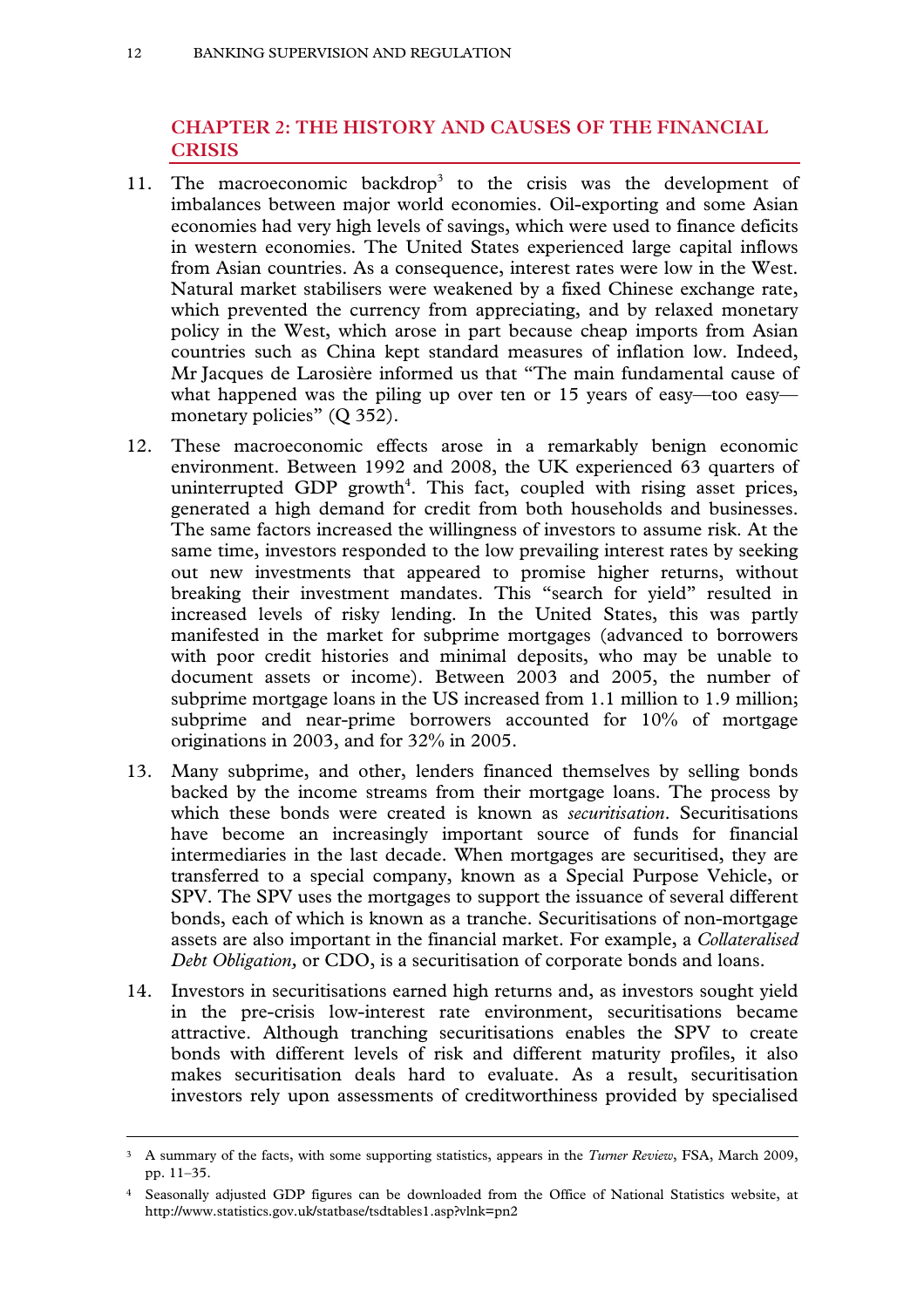credit rating agencies. The most important are Moody's, Standard & Poor's, and Fitch.

- 15. Banks and other financial institutions were exposed to the securitisation market for three reasons; each type of exposure was in part attractive because it entailed a lower regulatory capital adequacy charge than similar ways of achieving similar results. First, many banks relied upon securitisations to fund their lending activities, particularly in the mortgage markets. Second, some banks had significant holdings of risky securitised assets. Third, some banks supported conduits and Structured Investment Vehicles *(*SIVs).
- 16. Conduits and SIVs invest in a pool of long-term assets and, as with a securitisation, they finance their purchases by issuing tranches of securities backed by the cash flow from their pool of assets. The securities issued by SIVs are short-term, with an average maturity of 90 days, and are called Asset Backed Commercial Paper (ABCP). SIVs are exposed to the liquidity risk that they may be unable to issue new ABCP every 90 days to finance their long term assets.
- 17. The type of liquidity risk assumed by conduits and SIVs is the traditional preserve of the regulated banking sector where short-term liabilities like deposits are used to finance long term assets like mortgages which are repaid over many years. Conduits and SIVs constitute a new, unregulated, shadow banking sector. In many cases, however, banks retain much of the liquidity risk to which shadow banking vehicles are exposed, even though it does not appear on bank balance sheets. The reason is that sponsoring banks often give conduits and SIVs a credit line, known as a liquidity backstop.
- 18. There were minimal reporting requirements for securitised assets. Bank exposures were hard to identify. Securitisations were also extremely complex. This had two consequences. First, directors at board level, executive and non-executive alike, often had a very imperfect understanding of the risks to which their institutions were exposed. Lord Myners told us "it is quite clear in a number of our banks that understanding by the total board of directors of what was going on in the bank was not adequate" (Q 562). Second, banks, supervisors and investors were very reliant upon risk assessments provided by credit ratings agencies, or created by banks using their own mathematical risk models. These models were hard to validate and were very sensitive to critical parameter estimates. Market confidence was closely bound up in confidence in the models.
- 19. Subprime investors started to report losses during the second quarter of 2007. In May 2007, the credit rating agency Moody's placed 62 tranches of mortgage-backed securitisations on "downgrade review", indicating that they were likely to reduce their assessment of the creditworthiness of these tranches. Further tranches were downgraded in June and July 2007. As a result, because investors were often completely reliant upon rating agency assessments, many market participants started to express concerns about the valuation of securitised deals. On 9 August 2007, the French bank BNP Paribas temporarily halted redemptions on three of its funds, because it was unsure of the value of US subprime mortgage securitisations held by the funds.
- 20. In the wake of BNP Paribas' action, financial markets lost faith in the valuation of securitized assets. Many institutions started to hoard cash, both because they were no longer sure of the creditworthiness of their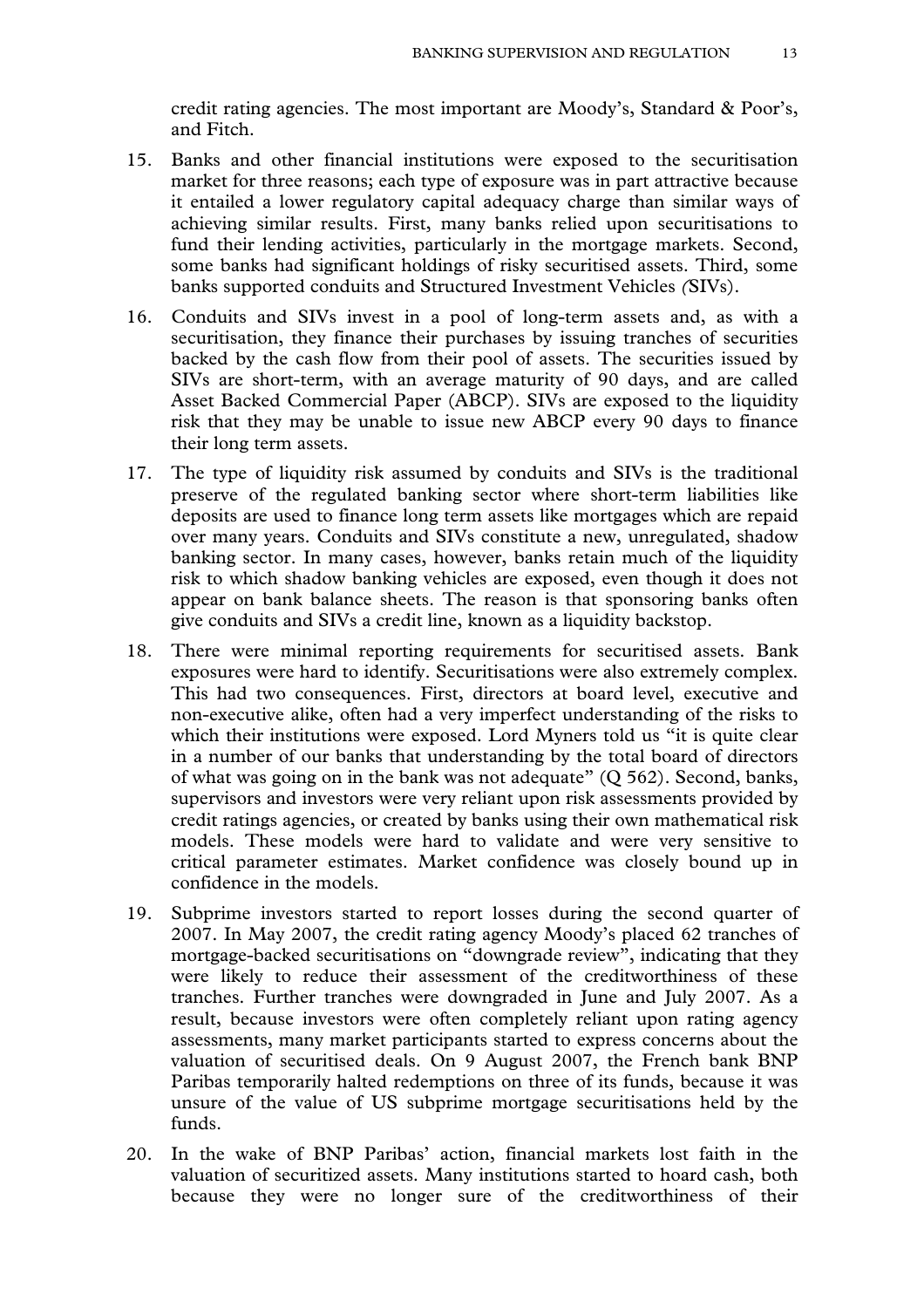counterparties, and because they were aware that they might need the cash to cover shocks experienced in their own portfolios. Overnight interest rates increased sharply, and the market for securitisations dried up. The cost of bank funding increased dramatically, and many banks found it very difficult to borrow money for more than a week. In September 2007, one of the casualties of this market change was the British bank Northern Rock, which relied upon securitisations to finance its mortgage loan portfolio<sup>5</sup>. The Northern Rock failure exposed problems with bank insolvency procedures in the United Kingdom, which the Banking Act 2009 is intended to address.

- 21. Ratings agencies steadily downgraded their assessments of securitisations in late 2007 and 2008. On 30 January 2008, Standard and Poor's downgraded over 8,000 securitised assets. The effect of these and other downgrades was a widespread loss of confidence in the banking sector. Investors became concerned that banks' portfolios might be worth far less than had previously been believed, and market assessments of bank riskiness were adjusted upwards. Banks' capital resources were placed under strain, so that they worked to reduce their market exposure by lending less, and by reducing their holdings of risky assets. The aggregate effect of these actions across the market was to heighten system-wide risk, and so to make the problem worse. Some of these actions were taken in response to regulatory constraints. Their effects are often referred to as pro-cyclical. They made deteriorating macroeconomic conditions worse.
- 22. Financial sector stresses worsened throughout the summer of 2008. The autumn saw a number of high-profile failures. The US mortgage finance agencies Fannie Mae and Freddie Mac were taken into public control on 7 September 2007. Their failure heightened existing concerns about the quality of mortgage-backed assets, and the solvency of institutions that had a large exposure to them, or that were heavily reliant upon wholesale funding. Lehman Brothers was particularly exposed on both counts, and its holding company and European subsidiary went into administration on 15 September. The following day, the US insurance firm AIG, which was heavily exposed to the credit markets via securitisations and other structured products, accepted \$85 billion of government support in return for a 79.9% stake.
- 23. The decision of the US government to allow Lehman Brothers to fail on 15 September 2008 destroyed market preconceptions that no large financial institution would be allowed to fail, and caused a significant further loss of confidence in the financial sector. With hindsight, this is seen as a serious mistake on the part of the US government. Financial institutions responded to the perceived weaknesses of their peers by attempting to diminish their exposure to one another. The consequence was further restrictions in the availability of wholesale funding. This effect extended to the shadow banking sector (see paragraphs 15–17), which experienced severe funding difficulties. Although sponsoring banks had no legal obligation to do so, for reputational reasons many elected during the last quarter of 2008 to take struggling SIVs onto their already-stressed balance sheets.
- 24. Weakening balance sheets and tight funding markets resulted in severe financial distress in the UK banking sector. Weak institutions were taken

 <sup>5</sup> Northern Rock's failure is documented by the House of Commons Treasury Committee Report (26 January 2008) *The run on the Rock*, (HC 56)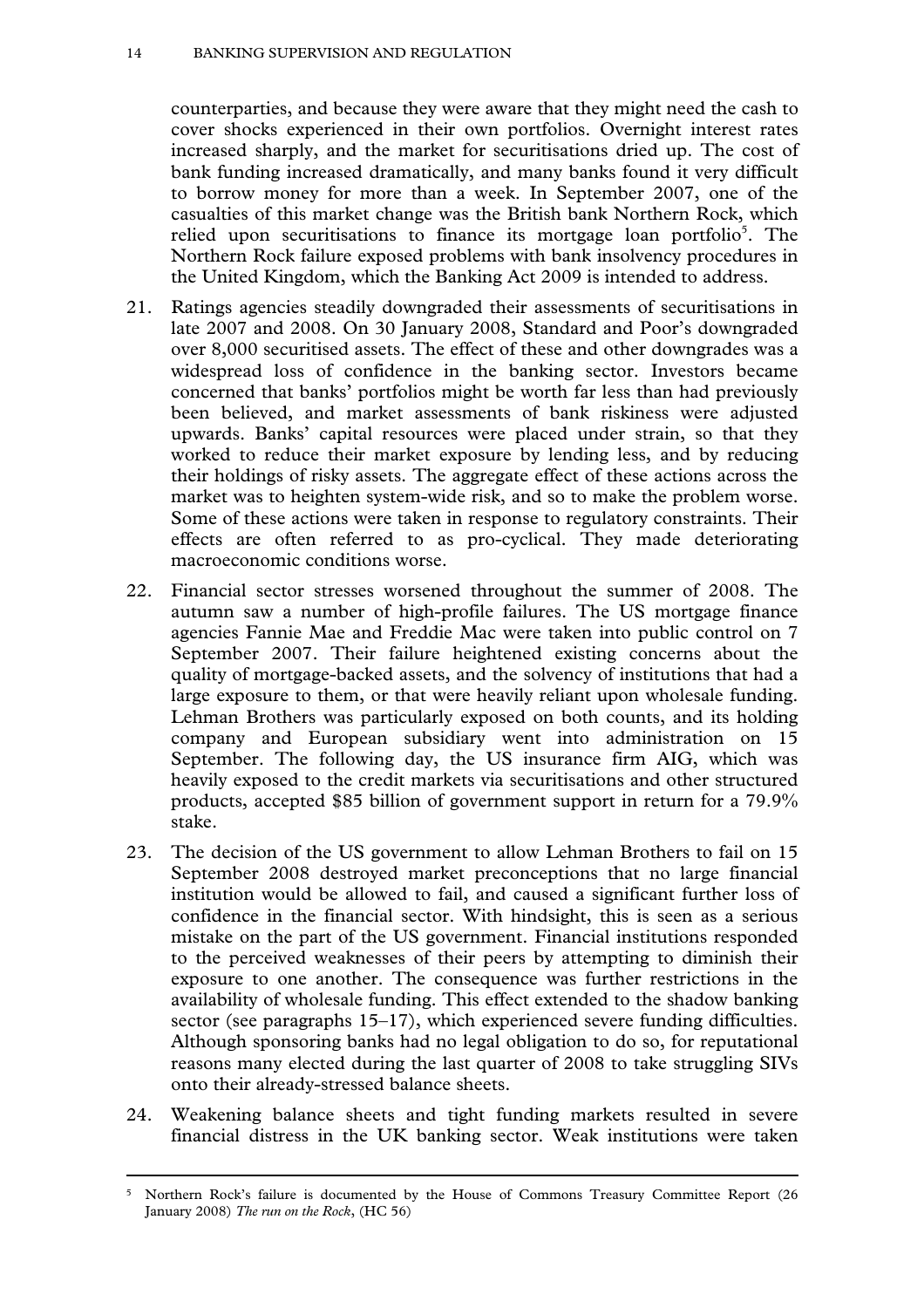over, or were forced to accept state support. Alliance & Leicester was acquired by the Spanish bank Banco Santander in July 2008; in mid-September the UK Government waived competition law to enable Lloyds TSB to acquire the troubled bank Halifax Bank of Scotland; Bradford and Bingley failed at the end of September, and was partially acquired by Abbey National. On 8 October, the UK Government announced a recapitalisation plan for UK banks and building societies. A government-owned company, UK Financial Investments Limited (UKFI), was established on 3 November to manage the Government's holdings of financial institutions. In addition to Northern Rock and Bradford and Bingley, these include 43.5% of the Lloyds Banking Group, and 70% of RBS.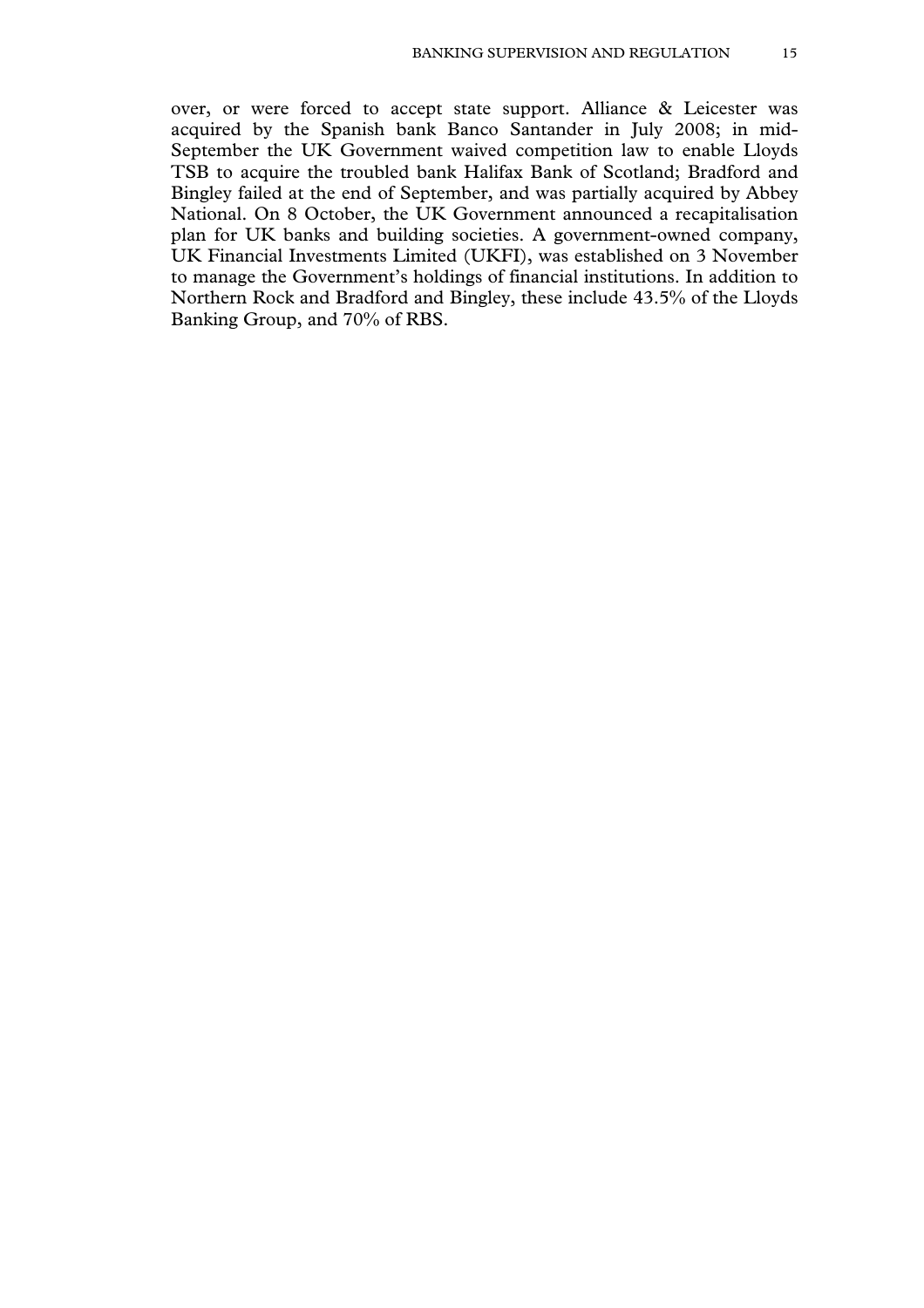# **CHAPTER 3: COMPLEXITY IN FINANCIAL SERVICES**

# **Types of Complexity**

- 25. Increased complexity in the financial services sector in the last decade has taken at least four forms. First, the scope of activities has increased significantly. The number of large universal banks, which combine commercial banking with investment banking and/or insurance business has grown throughout the decade. This trend was made possible in the United States by the passage in 1999 of the Gramm-Leach-Bliley Act. This repealed the Glass-Steagall Act of 1933, which had prevented commercial banks from underwriting securities. The impetus towards universal banking appears however to be economic and technological: universal banking has expanded in Europe, too, where it has always been legal.
- 26. Second, there has been an increase in the scale of financial intermediaries. Banks have merged within countries, and also across borders.
- 27. Third, financial innovation has been far-reaching, notably in credit-related products such as securitisations (see paragraph 13) and credit default swaps (CDSs). In a CDS one party promises in exchange for a fee to reimburse another for losses incurred on a credit-risky security for a certain period. CDS trades are economically useful for a number of reasons. They allow institutions that cannot originate loans to expose themselves to corporate loan risk; they enable banks to hedge out risks that might otherwise leave them with excessive risk concentrations on their loan portfolios; and they allow market players to assume short positions in corporate debt markets.
- 28. Notwithstanding their economic utility, securitisations and CDS trades are hard to evaluate. They generate a fourth complexity by separating the lending decision ("origination") from the holding and managing of the ensuing default risk. For example, insurance companies can now assume risk on bank-originated debt to which they previously had no access. This trend has blurred the traditional lines between financial institutions.

# **Reasons for Increased Complexity in Financial Services**

- 29. Increased complexity has arisen for a number of reasons. The first is technological and economic. Advances in computer science have enabled banks to embody in computer code expertise that would have relied upon manual effort less than a generation ago. As a result, the efficient scale of banks has expanded, aided by advances in financial economics that have allowed financial institutions to use computer-based models to perform risk management activities that would in the past have relied upon the judgement of individuals with limited processing power. And banks have expanded their activities in line with the international reach of their biggest corporate customers and advances in financial innovation.
- 30. The second reason for increased complexity was regulation, in this case an unintended consequence: bankers devote resources to the avoidance of costly regulation. This is known as "regulatory arbitrage." Critics of existing regulation argue that its main effect is to generate regulatory arbitrage to little useful purpose. Indeed, Professor Perotti told us "I am convinced that however [derivative securities] are described as very complex, part of the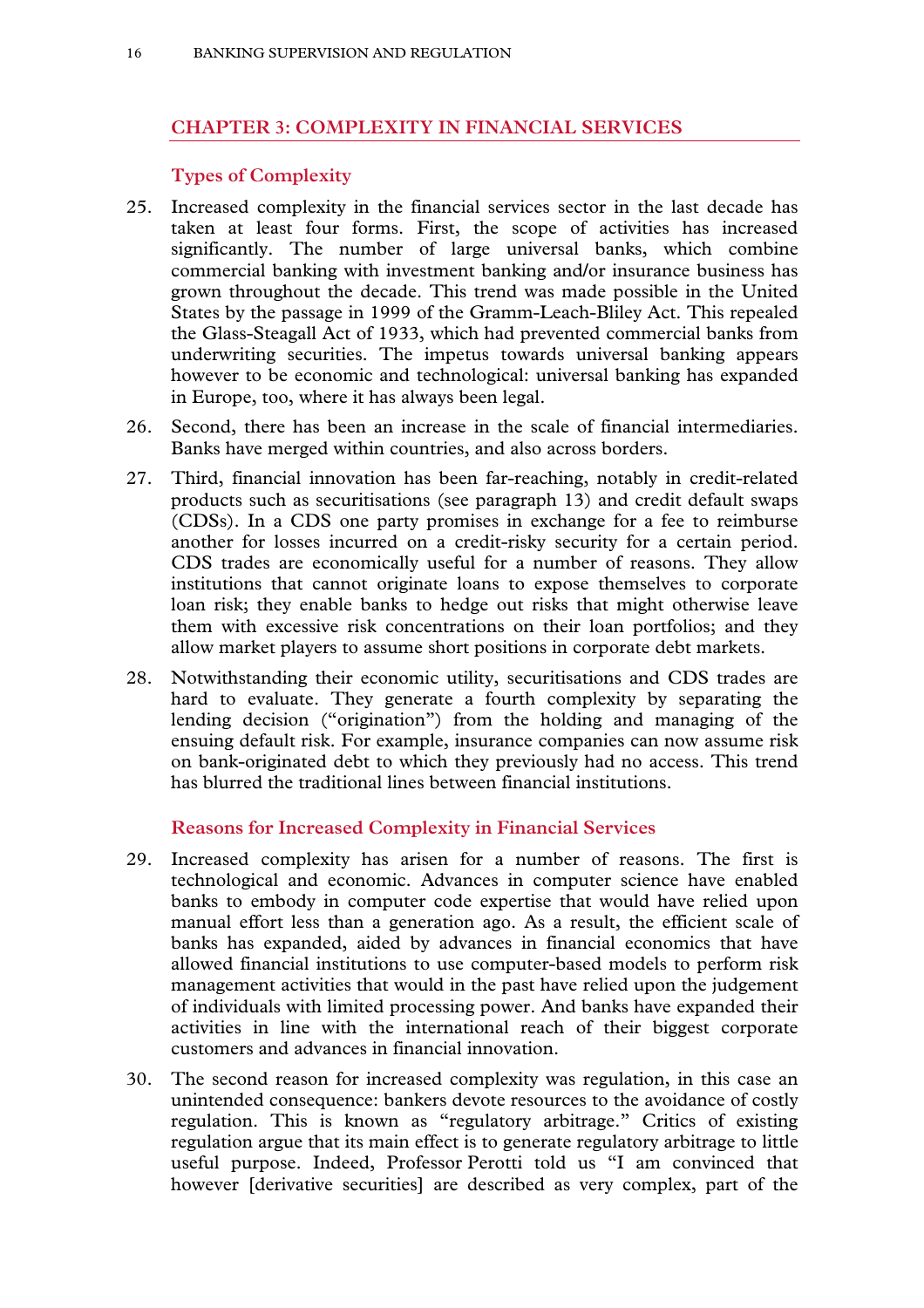reason they are complex is that they were exactly designed to go around regulation" (Q 222).

- 31. Regulatory encouragement to complexity can take a number of forms. First, since large banks are now generally believed to be supported by the state when they become financially fragile, growth in size (and hence complexity) in order to reduce cost of capital has enabled very large banks to take indirect advantage of a too big to fail policy.
- 32. Second, partly because commercial banks in the UK have historically been financially sound, and partly because they are protected by a deposit insurance safety net, depositors in the UK believe that they are exposed to little or no risk. As a result, they are prepared to accept lower rates of return than other investors. Some commentators have argued that one reason why commercial banks expand the scope of their activities is to use this cheap source of funding in other areas. This use of depositor funding is discouraged by regulations, since, when depositors assume higher risks, these risks are ultimately borne by the deposit insurance fund, which is underwritten by the state. Nevertheless, banks have shown themselves to be remarkably adept at innovating around barriers to this type of expansion of the deposit insurance safety net. For example, rather than engage in a prescribed business themselves, they might elect instead to lend money to a company specialising in that business. In so doing, they would expose the deposit insurance fund to that business.
- 33. Finally, regulation also drives some financial innovation. For example, banks might securitise loans and sell them to insurance companies not because this generates diversification benefits, but because insurance companies, which are less heavily regulated, are willing to accept a lower return on bank loans than the originating bank, which is subject to stringent capital requirements. Chapter 4 discusses capital regulation and its effect upon financial innovation.

#### **Consequences of Financial Sector Complexity**

- 34. Complexity has altered the way banks do business. The emergence of new products has made it impossible for the large banks which trade them to manage their risk without recourse to mathematically complex and computationally intensive models. Professor William Perraudin stated "I do not think it is possible to understand risk in banks and the complexity of that risk without using models. It is necessary for senior people, for regulators, to take a view on business approaches and broad strategies but I tend to think that there are no alternative models in the way that financial firms currently operate" (Q 105).
- 35. Nevertheless, Dr Jon Danielsson identified a danger arising from the use of financial models, saying "In my view in a way models have replaced human intelligence in banking and that is one of the key reasons why we are in the crisis we are in"  $(Q 105)$ .
- 36. If formal models of markets have displaced human intelligence, one reason might be that they appear more scientific than they are. Professor Goodhart told us that the problem was "too many physicists who rely on short data periods and not enough historians who look back at the longer period" (Q 212). Two aspects of this problem are: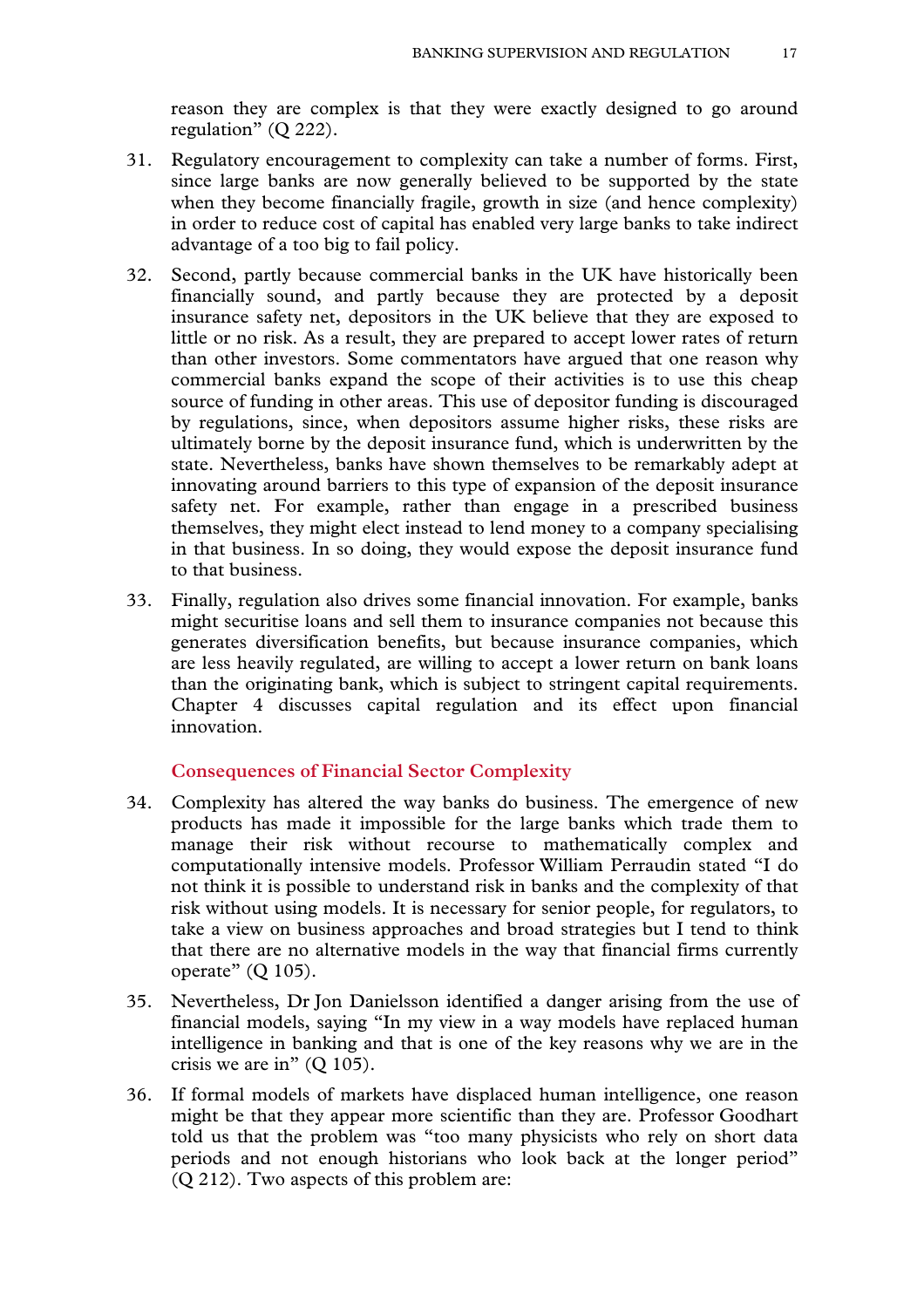#### 18 BANKING SUPERVISION AND REGULATION

- First, some models were calibrated using market data over relatively short periods. Professor Wood stated that "many of these financial models were fitted on large numbers of high frequency data, daily, maybe even hourly data. You get a very good statistical fit if you do that but, as I always tell my students, you get much more interesting information with 100 years of annual data than a thousand days of daily data"  $(Q 8)$ . Dr Danielsson characterised the bank modelling process as follows: "You take historical data only spanning a few years. You put that into a statistical model and that model tells you your future outcomes" (Q 111). If models are calibrated using recent data then, towards the end of a boom, they paint a rosy picture likely to intensify market hubris, and so to aggravate any tendency towards speculative bubbles. An additional data problem may have arisen because the available data on subprime mortgages reflected a world in which relatively few such mortgages were extended. If the increased volume of subprime lending was achieved by lowering credit standards then the historic data would have given a misleading impression of the riskiness of new loans.
- Second, financial models rely upon a number of parameters: the expected return on debt instruments, the volatility of their returns, and the correlation of movement between different assets. These parameters are treated like the constants in the natural sciences. Market parameters are not however constants, but are determined by the aggregate behaviour of many individuals, who act in response to the beliefs and expectations they form as they interact with other people. As a consequence, an excessively literal interpretation of model outputs may be misleading in times of crisis, when beliefs, and hence the parameters that follow from them, are subject to violent swings. Professor Perraudin noted "the problem of understanding feedback from other firms' actions and other firms' positions is very challenging" (Q 106).
- 37. Wide use of mathematical risk models suggests that they should be closely supervised, since model failure is likely to have system-wide consequences. Moreover, banks are unconcerned with the externalities that justify financial regulation. Models designed for risk assessment within banks are therefore of limited value to financial supervisors whose decisions should reflect the size of these externalities. Mr Michael Foot, formerly head of banking supervision at the Bank of England, told us "one of the issues to me is how the quants [that is, the technical specialists within the banks] managed to basically fool us all in many ways" (Q 145). Dr Danielsson told us "the regulators substituted a more detailed look at the banks with just looking at outputs from models. They got lazy" (Q 115).
- 38. Supervisors have attempted to test models by simulating how the models react to severe financial stresses. Professor Perraudin stated: "Certainly there is scope to [run more imaginative stress tests] and it is a sensible thing to do" (Q 108). In a recent speech, Andrew Haldane, executive director for financial stability at the Bank of England, argued that the inadequacies of stress tests performed before the crisis reflected deeper systemic malaise, market-wide disaster myopia, unanticipated network effects in financial markets, and poorly aligned incentives<sup>6</sup>. Although supervisors need to

 <sup>6</sup> Andrew Haldane, "*Why Banks Failed the Stress Test*", 13 February 2009, which is available at http://www.bankofengland.co.uk/publications/speeches/2009/speech374.pdf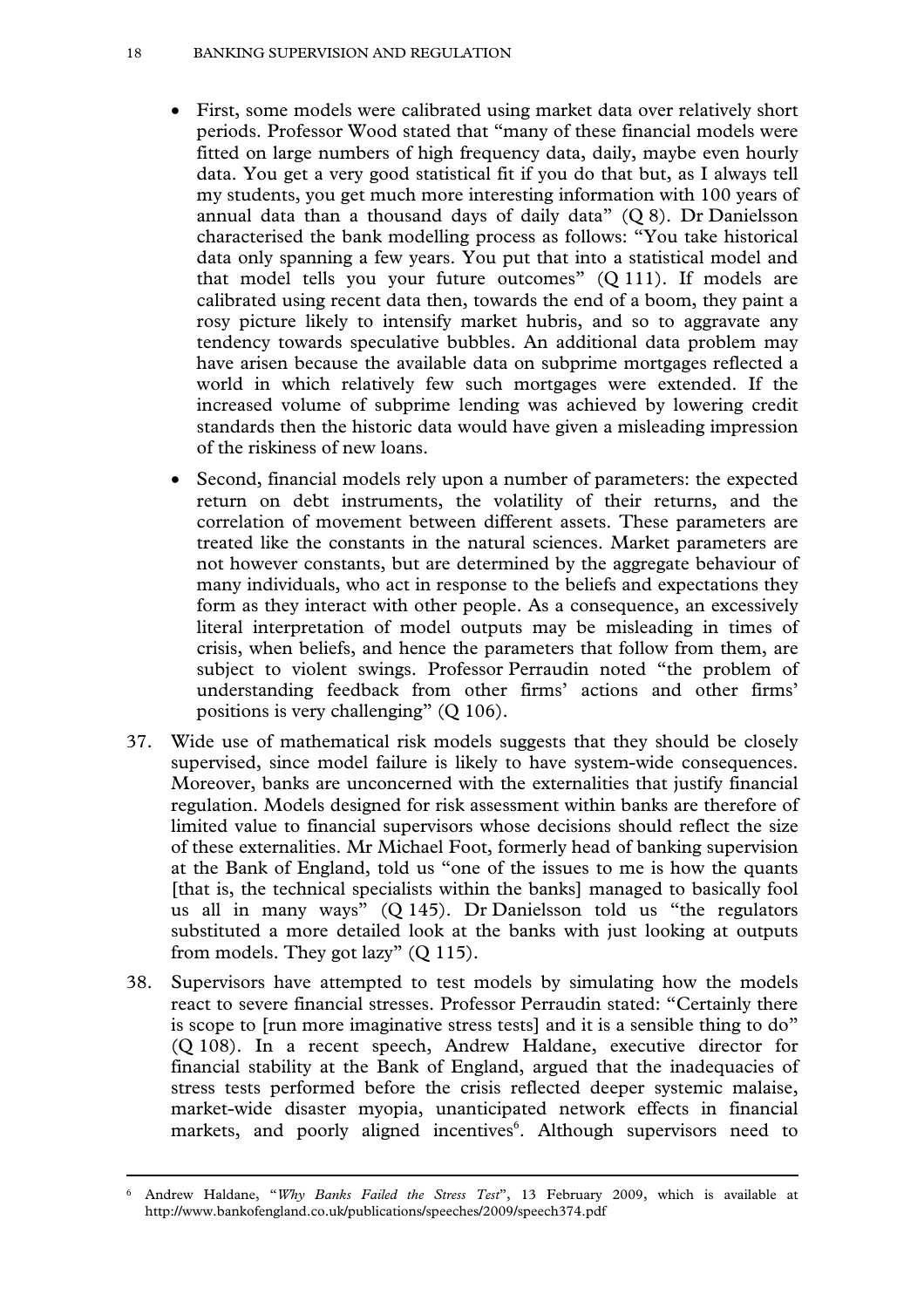understand the banks' models, they are ill-equipped to create them themselves. An attempt to do so would be very costly, and its results would most likely be less sophisticated than the models produced by banks. Professor Charles Goodhart stated: "The bank ought to decide on its own risk model and it is not really for a group of regulators and supervisors and bureaucrats to decide which model is better; in fact they cannot" (Q 213).

- 39. **Supervisors should actively question the assumptions underlying bank risk models. They should require financial institutions to calibrate their models over long periods. They should investigate the sensitivity of model outputs to assumptions, and require extensive stress-testing of models. Bank models are proprietary, but the methods that supervisors use to evaluate them should be published so that outside ideas for better tests can be gathered and used. Supervisors should not, however, impose a particular approach to modelling, nor attempt to assume the executive role of bank officers.**
- 40. **Supervisors should also perform their own system-wide stress tests of bank portfolios, in order to identify aggregate effects that individual bank systems are not designed to capture.**
- 41. Financial sector complexity has not affected the management of banks only. It is hard for investors to evaluate complex financial instruments, because difficult risk modelling is required, and because they are often unaware of the details of the asset pool which backs financial securitisations. As a result, they have been forced to rely upon the assessments of credit ratings agencies, which, in turn, use their own mathematical models to evaluate securities. Similarly, investors in the SIVs and conduits (see paragraphs 15–17) have relied to a large extent upon the assessments of the ratings agencies.
- 42. As a result, the health of the financial sector has increasingly depended on the effectiveness of the ratings agencies and of their reputation for accuracy and probity. Recent events have shaken the public trust in the agencies. This is one reason for the tightening of credit market conditions. Mr Frédéric Drevon of Moody's Investors Service informed us that "there has been a loss of trust [in ratings agencies] from investors. It is concerning because it affects the good performance of the structured finance markets. The structured finance markets are important for the financing of the economy in the wider sense" (Q 248).
- 43. The increasing complexity of financial institutions has made it harder to manage them. Some of our witnesses suggested that this was a serious problem. For example, Mr Foot said "the thing that does worry me is the 'too difficult to manage', not so much the too big to fail—I think we have probably gone past that point. I used to look at Citibank and I wondered how any group of human beings could actually run that entity" (Q 318).
- 44. The factors that make it hard to manage banks also make the supervisor's job more difficult. Securitisation and credit default swap (CDS) trades are not reported. As a result, it is extremely hard for supervisors to establish where risks are concentrated. Furthermore, neither type of trade is settled centrally. Some instruments, such as futures, are settled through clearing houses; this means that exposures to futures contracts are netted, so that two separate and opposing trades cancel one another out. At the moment, this is not the case in the securitisation and CDS markets.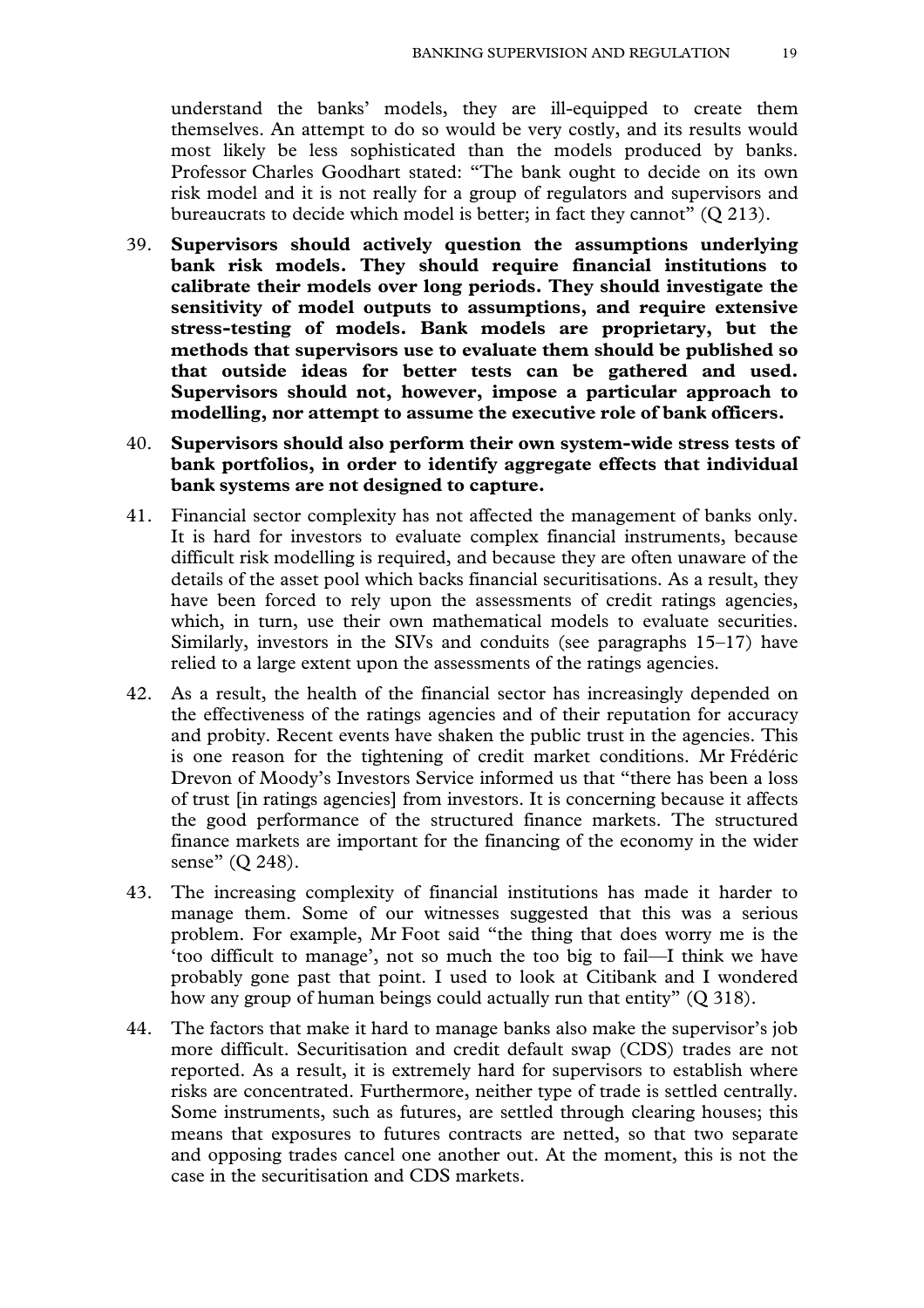- 45. Professor Wood told us that, when financial firms such as Lehman Brothers fail, "all sorts of bilateral transactions are frozen, whereas ones taking place across exchanges are unwound in an orderly manner. So the lack of exchanges I think was actually quite important" (Q 28). Dr Danielsson told us that Lehman Brothers failed because of fears about CDS trades, and said these fears could have been more effectively countered with centralised clearing of CDS deals, which would have made the Lehman's net exposure to these deals completely transparent (Q 113).
- 46. Mr Michael Foot, Mr Peter Cooke and Sir Callum McCarthy, respectively two former heads of banking supervision at the Bank of England and the former chairman of the Financial Services Authority, all agreed that the benefits of clearing CDS trades would far outweigh the costs (QQ 159–160). Sir Callum McCarthy said: "I think a movement towards a central clearing system is going to happen; it should happen; and will be highly beneficial" (Q 160).
- 47. **It is important not to stultify the innovative capacity of the financial sector. But the crisis has demonstrated that risks in some markets can destabilise the entire financial system. The Credit Default Swap market in particular could be made more robust. It is unnecessarily opaque. This problem requires urgent attention. One approach would be to require reporting of CDS trades, and, as far as possible, to require that CDS trades be centrally cleared. Significant changes to market practices would follow, and would require careful consultation with the industry before they were phased in. Whatever changes are adopted should not create new incentives to regulatory arbitrage. For example, there is a danger that compulsory clearing of CDS trades might cause displacement of trading activity into the securitisation market, the idiosyncracies of which probably preclude the use of clearing there: because every securitisation has different terms, it would not be possible to net trades in this market. Regulators should also address urgently the need for transparency in the securitisation market.**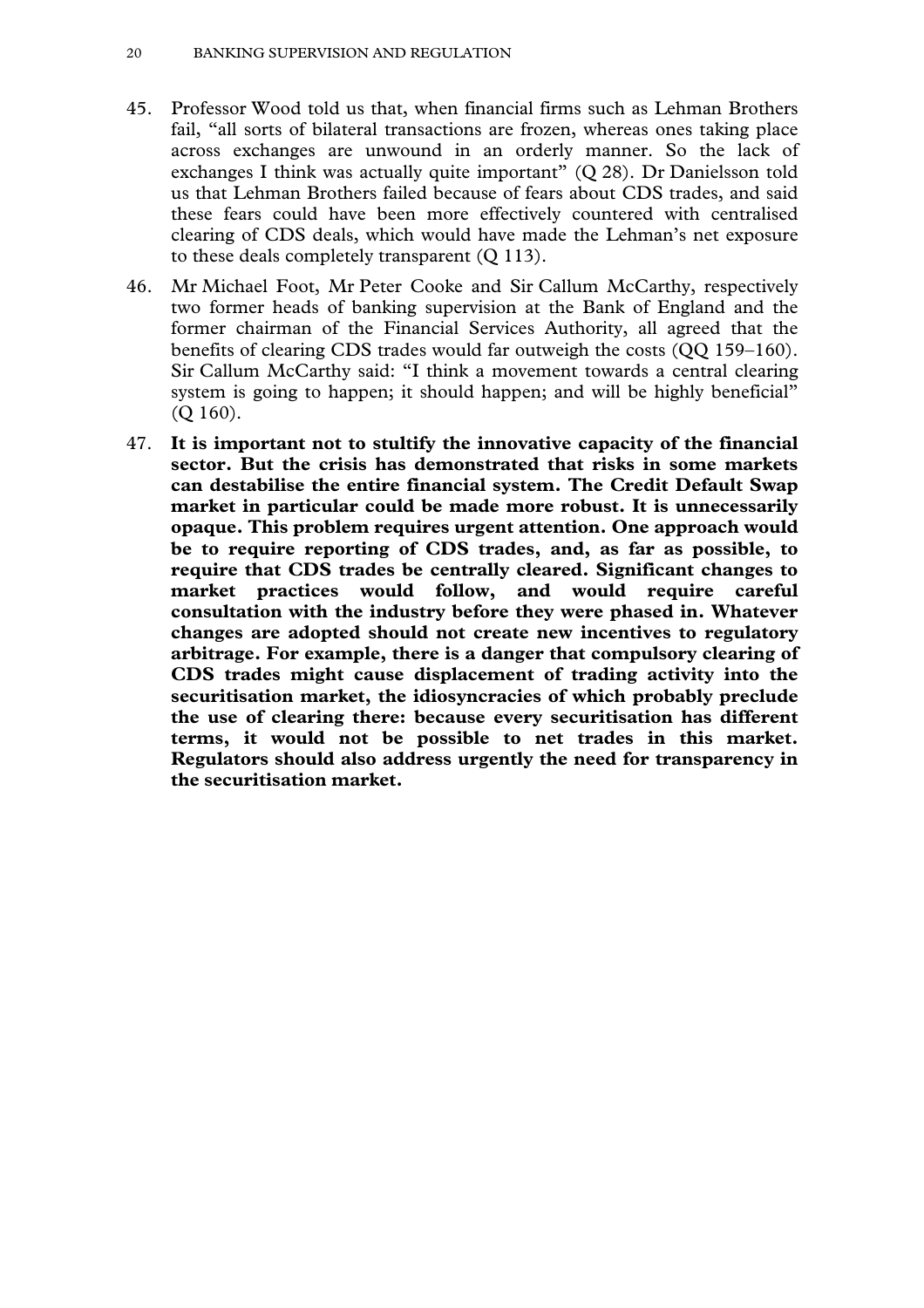# **CHAPTER 4: BANK CAPITAL REGULATION**

#### **Rationale for Capital Regulation**

- 48. Several sources of funds are available to banks. For example, they can finance their activities using shareholder funds, with bond issues, using preferred stock, and with depositor funds. "Bank capital" refers to the part of the bank's financing that comes from shareholder funds, subordinated debt, certain types of reserves, and hybrid debt/equity instruments.
- 49. Bank capital serves three purposes. First, by exposing shareholders directly to the risk of failure, capital requirements serve to encourage good risk management practices. Second, equity-based capital, referred to in international capital accords as tier one capital, provides a buffer against bank failure and the attendant social costs; moreover, because banks cannot legally operate without an adequate level of tier one capital, it is also represents a charge against their businesses, which can be used to provide them with broader incentives. Third, in the event of bank failure, non-equity, or tier two, capital provides a buffer against losses by depositors.
- 50. Bank practitioners regard capital as relatively costly. In practice, capital (equity) is a costly source of funds for two reasons. First, non-equity sources of funds can reduce tax bills. Second, in the case of banks, the risk to which investors are exposed depends upon the nature of their securities, as well as the investments that the bank makes. Depositors are protected against losses by the deposit insurance fund, and holders of troubled bank bonds are often bailed out by the state, even though legally they have no right to protection. In other words, bank officers regard capital as more expensive because some of the costs of other sources of finance are borne by third parties. Lord Burns told us: "In financial services, if people find ways of getting round the requirements for capital then they are capable of making substantial returns on their activities" (Q 172).

#### **Capital Regulations**

- 51. Bank capital regulations were introduced in order to redress the natural tendency of banks to hold insufficient capital. The first internationally agreed standard for bank capital regulation was established in 1988 by the Basel Committee of the Bank for International Settlements. The Basel I Accord was adopted in the EU through the Capital Adequacy Directives. Under Basel I, bank assets were assigned a risk weighting according to their category, and banks were required to hold capital equal to at least 8% of their risk-weighted assets.
- 52. The Basel I Accord was easy to understand. But it assigned the same risk weighting, and hence the same capital requirement, to every corporate loan. This had two unintended consequences. First, banks had a reduced incentive to make less risky loans. Second, banks devoted resources to creating trades that circumvented the regulations. Professor Enrico Perotti argued that "we created the Basel system, which built a huge industry for regulatory arbitrage"  $(Q 223)$ .
- 53. One way to reduce capital requirements was by securitizing loans<sup>7</sup>. Selling the loans reduced the size of the bank's balance sheet, and with it, the bank's

 <sup>7</sup> See paragraph 13 for an explanation of securitisation.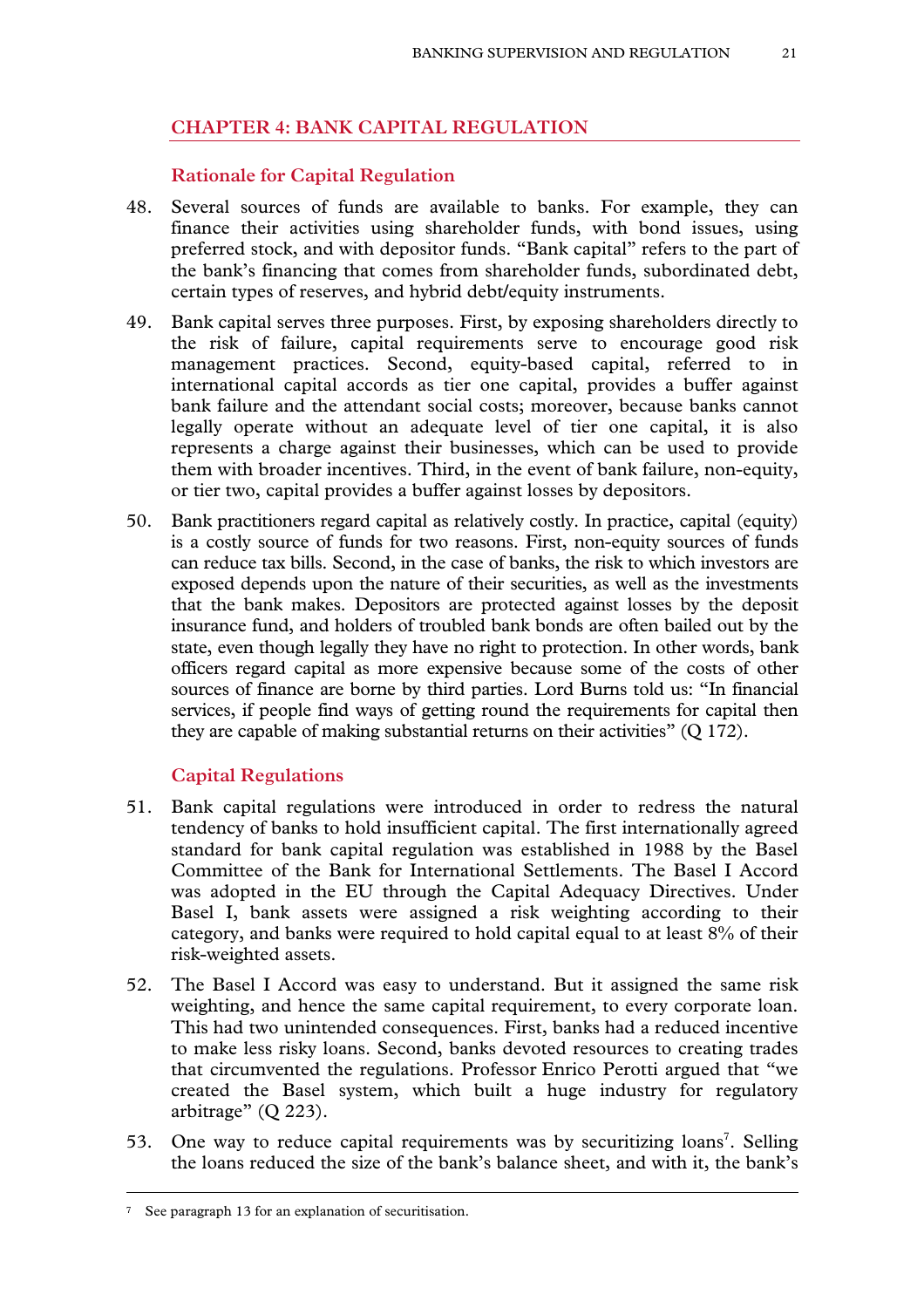#### 22 BANKING SUPERVISION AND REGULATION

capital adequacy requirement. For example, Lord Burns stated that "the Abbey securitisation programmes were designed in part because of the old Basel I requirements in terms of the amount of capital that was required against mortgages. People found that through the process of securitisation less capital was required" (Q 174).

- 54. The Basel Committee was aware of the risk-insensitivity of the Basel I Accord, and its incentive effects. A modification to the Accord to account for the riskiness of instruments priced in a marketplace was introduced in 1996<sup>8</sup>. Under the amended rules, banks could use internally generated risk figures to determine the capital requirements for market traded instruments. These figures relied upon Value at Risk models, which give an estimate of the maximum loss that a bank might experience in 99 fortnights out of 100. Although some banks had started to develop Value at Risk models for portfolios of non-traded, illiquid loans, the Basel Committee decided that these models were not ready for use in capital regulation $\degree$ .
- 55. The Basel II Accord extends the use of models in capital regulation to nontraded credit-risky securities<sup>10</sup>. Banks that cannot use internal models to assess credit risk are able to employ data from credit ratings agencies. European Union Countries implemented the most advanced model-based approaches of Basel II on 1 January 2008, and the US is scheduled to do so in January  $2010^{11}$ . Many banks and regulators around the world anticipated this change, and the techniques of Basel II were widely adopted before the implementation dates.

# **Models in Capital Regulation**

- 56. The use of bank risk models for the in-house measurement and management of risk is discussed in chapter 2 above. Even though bank risk models generate bank-specific information and have their limitations, the same models have played an increasingly important role in capital regulation since the 1996 market risk amendment to the first Basel Accord.
- 57. **Although regulators depend in part on banks' risk models for information that they would not otherwise have, they should draw on them selectively to make their own risk assessments.**
- 58. Using bank-generated data in regulation affects the banks' incentives. For example, if the bank were to realise that its models under-estimated its exposure to default, it might be less willing to change the models if in so doing it raised its capital requirement. This is particularly important in the light of the following observation by Dr Danielsson: "The reason why the Basel II process ... looks the way it does is because it was the state of the art in 1995. It was roughly designed in those years and what we are now stuck

 <sup>8</sup> Basel Committee on Banking Supervision (1996), *Amendment to the Capital Accord to Incorporate Market Risk.* 

<sup>9</sup> Basel Committee on Banking Supervision (1999), *Credit risk modeling: current practices and applications*.

<sup>&</sup>lt;sup>10</sup> The most recent version of the Accord is laid out by the Basel Committee on Banking Supervision (June, 2006), *International Convergence of Capital Measurement and Capital Standards, A Revised Framework: Comprehensive Version*.

<sup>11</sup> Basel II allows for "standardised," "intermediate," and "advanced" approaches to capital adequacy calculation. Standard and intermediate approaches were implemented in the EU on 1 January 2007, and advanced approaches on 1 January 2008.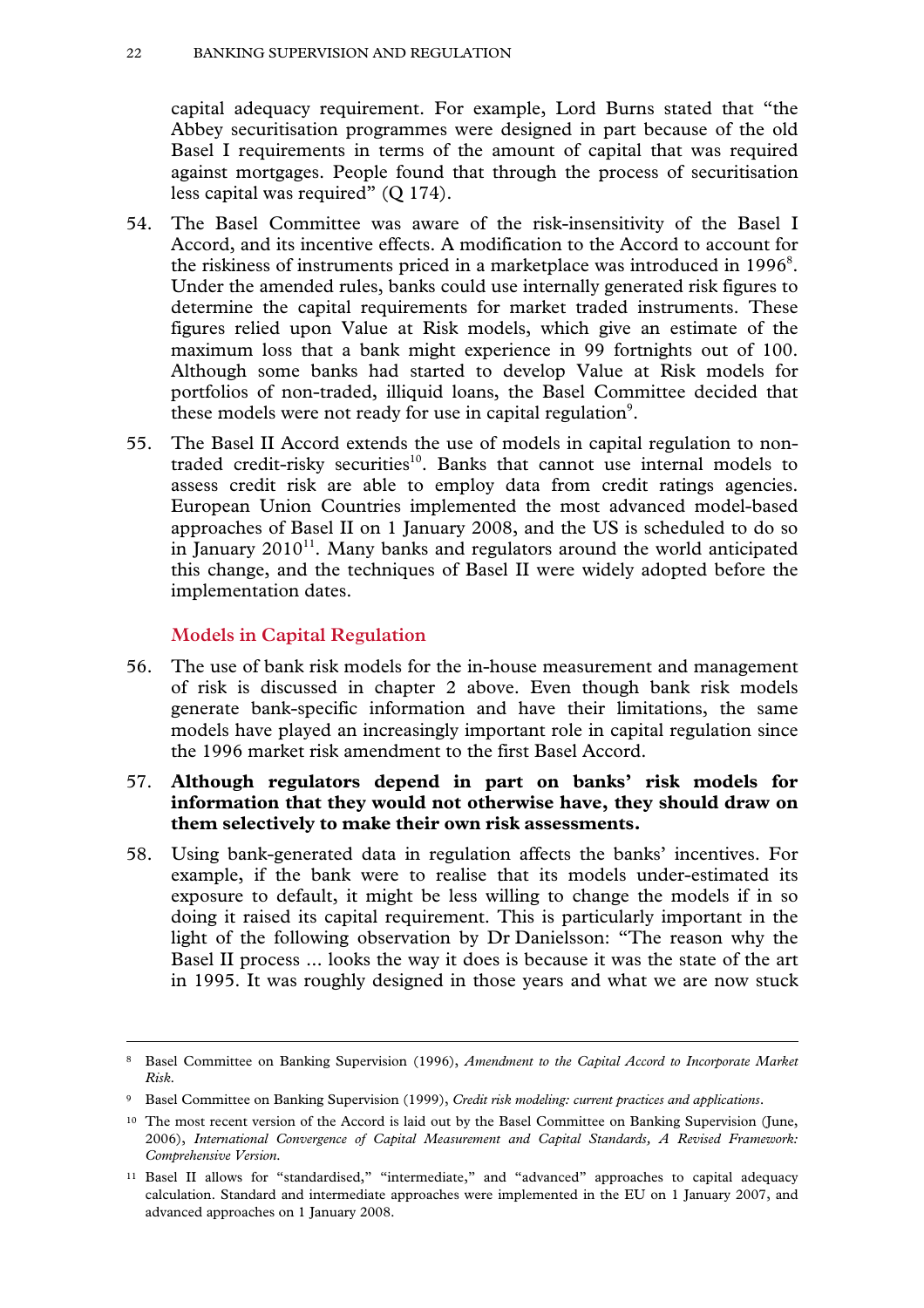with is a regulatory system which was designed over ten years ago, locked in by the year 2000" (Q 115).

59. **When supervisors incorporate bank risk systems into regulation, there is some danger they may hinder innovation in risk modelling by banks. To avoid this effect, relevant rules should be updated quickly in response to advances in risk modelling.** 

#### **Operational risk**

- 60. The range of applications of risk modelling in financial supervision has increased dramatically in the last decade. For example, statistical models are used to assign a numerical value to banks' exposure to "operational risk". Regulatory capital requirements can be assigned using Value at Risk figures for operational risk: that is, the risk of loss because of bad systems, fraud, or human error. The fall of Barings and last year's  $\epsilon$ 4.9 billion ( $\zeta$ 4.4 billion) loss at Société Générale due to alleged fraudulent trading show how important operational risk can be.
- 61. It is not clear that modelling techniques developed to manage portfolios of liquid financial instruments are well-suited to the management of operational risk. Dr Danielsson told us that "the problem is that you have this notion called 'operational risk' and it is supposed to tell you the risks of the operations. If it does not really capture the key risk categories, it provides a misleading signal to everybody involved. You believe this is the risk but the risk is elsewhere. Operational risk modelling is very dangerous" (Q 117). Professor Perraudin said "I tend to think that modelling operational risk and setting capital is in some ways hard to justify" (Q 117), although he also said that charging capital against operational risk might generate the right incentives within firms.
- 62. **In general, financial models designed for use in liquid markets should not be used in the supervision of illiquid markets. Supervisors should base their assessments of operational risk upon a close understanding of the banks they regulate, and not upon statistical models, which cannot substitute for judgement based on analysis.**

#### **The Trading Book**

- 63. Banks' trading books contain assets intended for early sale, or acquired to profit from short-term price movements. Trading book assets are held at prevailing market prices.
- 64. Capital requirements for trading book assets are determined using bank Value at Risk models. This approach was designed in 1996, when trading book assets were liquid instruments such as shares, traded bonds, and foreign exchange positions. The markets for this type of instrument are deep and liquid, so it is reasonable to assume that positions in these instruments can easily be unwound.
- 65. Trading book assets have lower capital requirements because it is assumed that they can easily be sold by a troubled bank. More recently, the trading book has included instruments such as CDO tranches created by packaging illiquid instruments (see paragraph 13). CDO tranches trade infrequently and they are often valued using model-derived prices, rather than by reference to an active marketplace; consequently, these instruments are less obviously suited to a regime that was originally designed for liquid, traded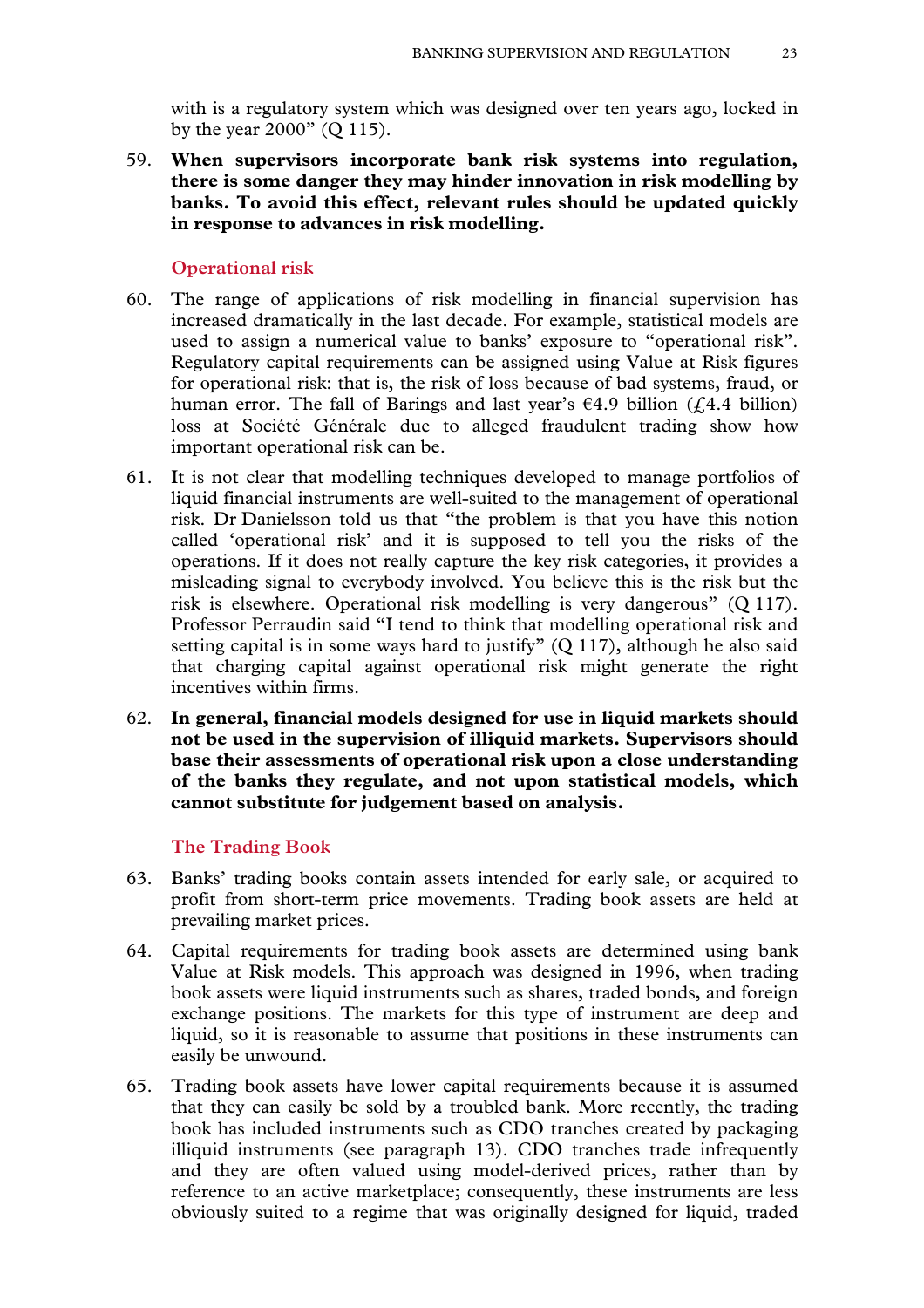instruments. Indeed, during the financial crisis, market participants became unwilling to price CDO tranches, so that trade in them was virtually impossible.

- 66. Market participants argue that increasing the regulatory capital requirement for bank trading books would increase running costs, and so would raise the costs of finance for their customers. Although Mr Eric Daniels, the Chief Executive of Lloyds Banking Group, informed us that the impact of tighter trading book capital requirements upon his bank would be minimal (Q 447), Mr Varley said "with greater capital would go wider spreads, greater cost to clients of risk management and financing activity" (Q 447), and Mr Douglas Flint of HSBC told us that the effect of tighter capital for the capital market as a whole would be "not trivial" (Q 448).
- 67. Tighter trading book capital requirements would certainly increase the cost of funding trading operations. But this is because banks would be less able to rely upon cheap deposits to finance these operations. Recent events indicate that the depositors assume significant risks when they finance trading operations. Raising the capital requirement will simply transfer the costs of this risk from the deposit insurance fund, and, ultimately, the state, to the bank and its clients. In short, tighter regulation would correct an important externality which has led to perhaps excessive levels of trading activity.
- 68. **Trading book assets currently attract a lower capital charge, because they can easily be sold by troubled banks. The experience of the financial crisis is that, when such a sale is most necessary, it may be impossible. The costs then fall upon the deposit insurance fund. Regulatory capital requirements for trading book assets should be substantially increased.**

# **Pro-cyclicality**

- 69. Capital regulations sometimes amplify the effect of economic fluctuations upon regulated entities in a pro-cyclical manner. The Basel II Accord exacerbates these pro-cyclical tendencies by relating bank capital requirements to the riskiness and the quality of their banking assets. During economic downturns, assets appear riskier, and asset quality falls. As a result, capital requirements rise above their level before the downturn. This effect results in more selling of assets and a greater contraction of lending than would obtain with risk-insensitive capital requirements. Similarly, capital requirements under the Basel II Accord are reduced during a boom, and banks can increase their lending still further, and so sustain the boom for longer.
- 70. Several of our witnesses pointed to these effects. Professor Wood remarked that "bank lending has always been to some extent pro-cyclical. How much Basel II has added is very hard to tell, but it is clear that it has added to it" (Q 35).
- 71. Many of our witnesses told us that fair value accounting, sometimes referred to as mark-to-market accounting, contributes to pro-cyclicality in the banking sector. For example, Mr Varley told us "I think that the volatility of financial performance and indeed a risk management task for banks and regulators has been exacerbated by mark-to-market accounting" (Q 405). We discuss this point in chapter 8.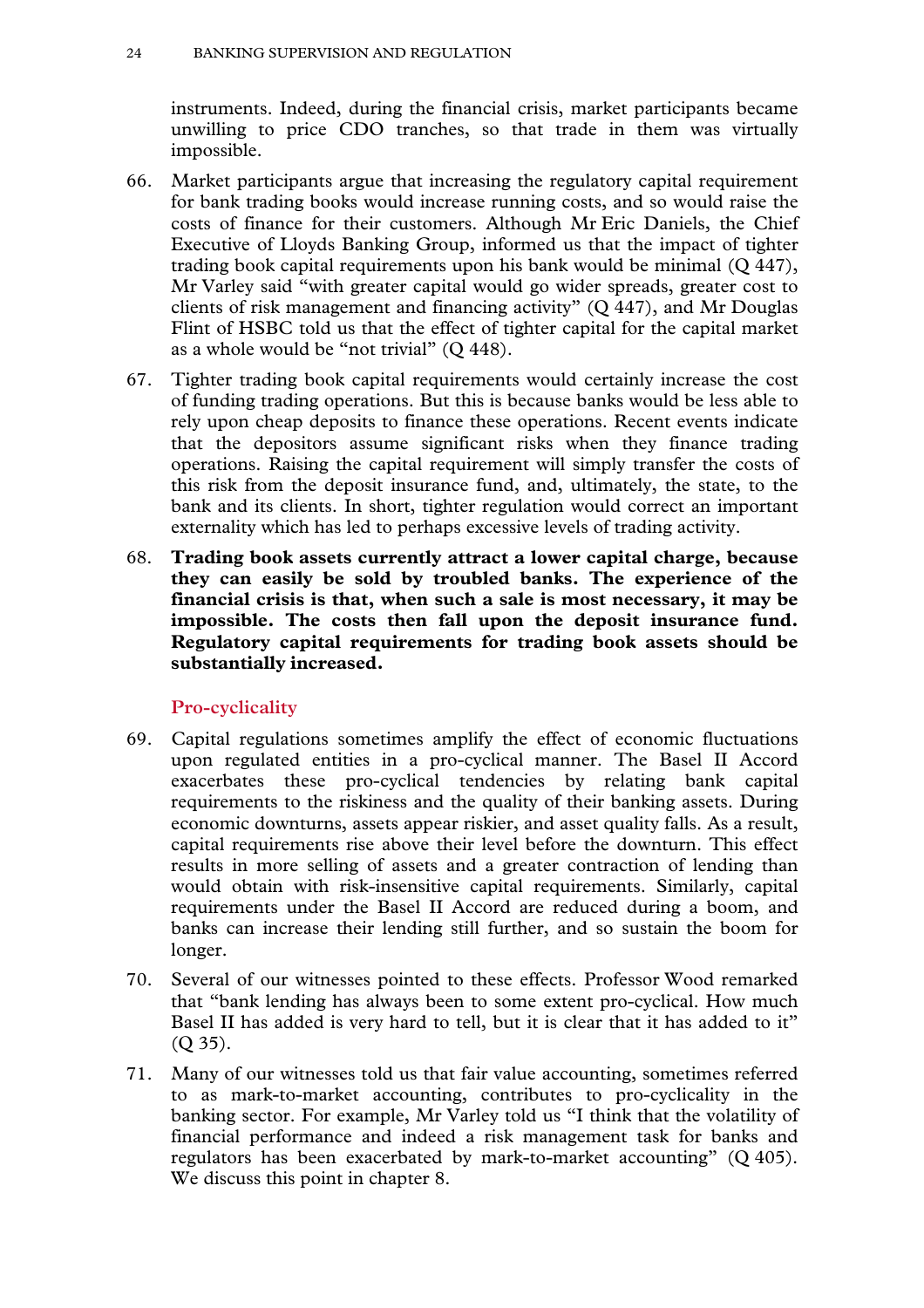- 72. Pro-cyclicality in the banking sector can be addressed by regulation. The Governor of the Bank of England told us that a major problem with the arrangements for banking supervision prior to the crisis was the absence of a macroprudential policy tool to deal with pro-cyclicality (Q 491). Monetary policy can affect financial stability. The Governor told us that "it would have been preferable had we stayed with an [inflation] index in which house prices were still included" (Q 487). But in the Governor's view monetary policy should not be used as a counter-cyclical policy tool, since the needs of the banking sector might run contrary to the Bank of England's inflation target. He told us that "to set monetary policy on any basis other than trying to achieve low and stable inflation is a recipe for really making mistakes" (Q 483).
- 73. One way to counter pro-cyclicality in the banking sector would be to increase capital requirements in booms, and then to relax them in downturns. Another would be to restrict credit extension during booms, for example by limiting loan-to-value ratios. A further possibility would be to introduce dynamic provisioning, under which long-run estimated loss provisions are set against outstanding loans. Dynamic provisioning was employed successfully by the Spanish authorities prior to the crisis: Lord Burns noted the effectiveness of this system  $(Q 190)$ . At the moment, it is impossible to say with certainty which instrument would be the most effective.
- 74. A new counter-cyclical policy tool should dampen the business cycle. Its use during boom times was likened by Professor Goodhart to "[taking] away the punchbowl when the party is getting going" (Q 204), and it may be resisted by interested parties, such as bankers and politicians. If market participants believe that the policy tool will never be used it will have no effect on their actions. Although a principles-based approach to regulation seems generally preferable, rules may be needed to achieve a counter-cyclical effect.
- 75. Use of a counter-cyclical policy instrument may be difficult in economic downturns, as the signal to financial markets of its deployment may exacerbate the problem. The main thing in a severe downturn is that restrictions imposed on banks by supervisors should not be more severe than those imposed by the financial markets themselves.
- 76. **A new policy lever should be introduced to counter pro-cyclicality in the banking sector. Its basis in rules should be strong enough and the institution wielding it independent enough to ensure that the lever is used in boom times. The Government should urgently identify a suitable instrument.**
- 77. Introducing a policy lever to dampen pro-cyclicality in the banking sector would generate international complications. One of the principles underlying the Basel Accords is that there should be an international level playing field for capital requirements in banking. As Professor Goodhart told us, "The moment you start talking about counter-cyclical operations you run into the problem that cycles are at very different stages in different countries and that, in my view, means ... that you actually have to go back somewhat and give more power to do this kind of counter-cyclical variation ... to the individual nation state."
- 78. **Since counter-cyclical regulations at the national level would risk undermining the level playing field of the Basel Accord, the British authorities should consult internationally before any national implementation. The design of counter-cyclical regulations should**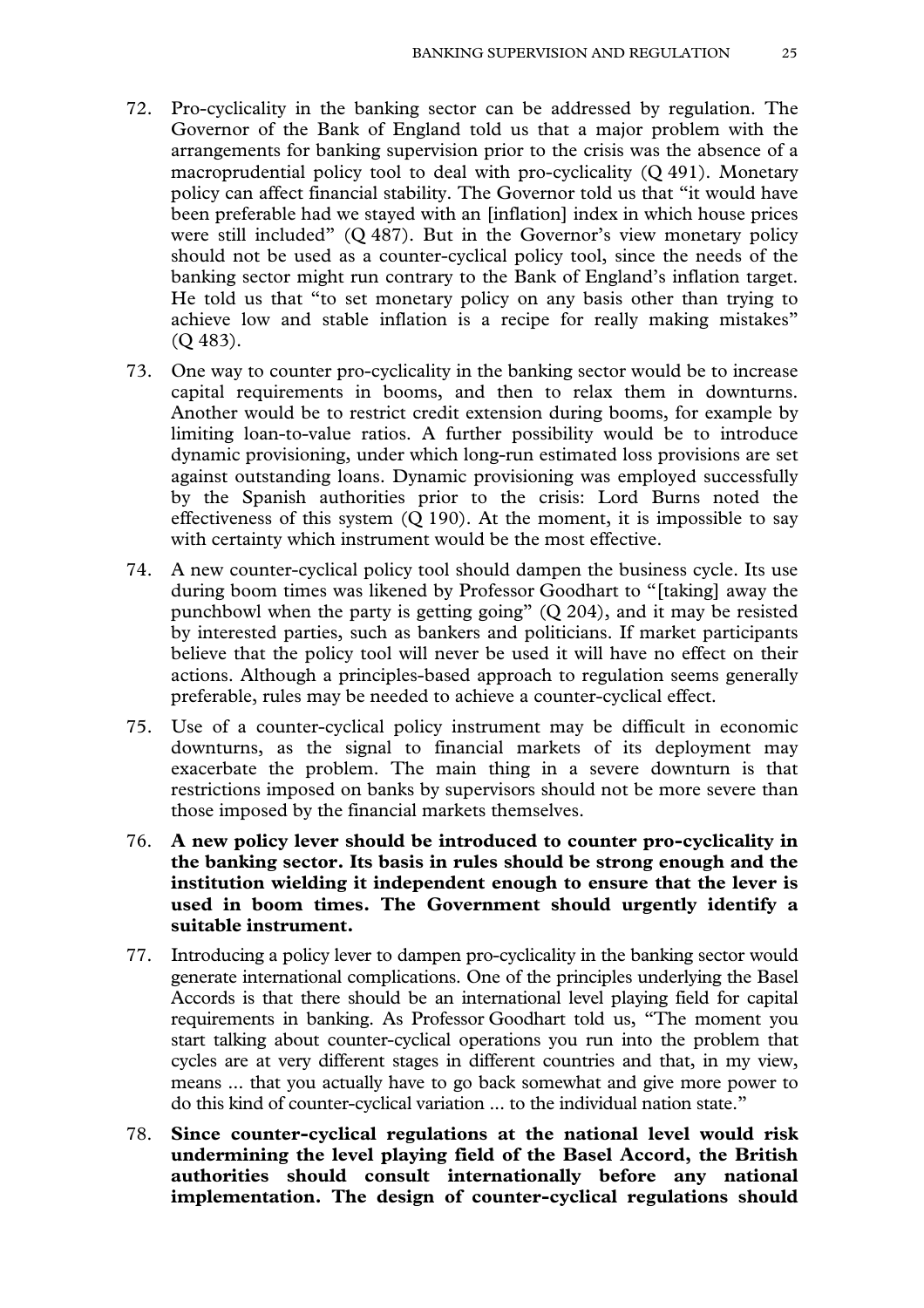**involve careful consideration of their likely effect on the international competitiveness of the City of London, especially since their adoption in the UK and elsewhere would imply re-introducing a national element in capital regulation.** 

# **Liquidity Regulation**

- 79. Banks accept depositor funds that can be withdrawn at will, and short-term loans from other banks, and they make long-term investments in loan assets which are hard or impossible to realise early. Banks therefore accomplish two economically valuable functions: they channel funds to productive uses, and they allow depositors to benefit from the superior returns that stem from long-term capital commitment without sacrificing access to their funds.
- 80. Because their liabilities fall due before their assets, banks are exposed to a withdrawal of funding before their assets mature. In turbulent markets where investors are unsure of the quality of bank assets, this risk may realise; if so, because the bank cannot generate sufficient returns by selling its assets, it fails. The UK credit crunch arguably started when Northern Rock was brought down by liquidity risk.
- 81. As currently designed, capital regulation is intended to create buffers against bank failure, and then against losses to the deposit insurance fund in the event of failure. It does not explicitly address bank liquidity risk. Moreover, because liquidity is bound up in investor confidence, it is a system-wide phenomenon: micro-prudential supervisors will not tend to account for it, and the banks themselves are not well-placed to assess it.
- 82. Liquidity risk does not appear to have been a significant concern of supervisors in recent years $12$ . Historically, banks were required to hold some carefully-defined liquid assets, but this requirement has been displaced by a concentration on capital requirements, in the apparent belief that liquidity will always be forthcoming for a sufficiently well-capitalised bank. Sir Callum McCarthy, former Chairman of the Financial Services Authority, acknowledged "an emphasis on capital as the fundamental measure and a relative neglect of liquidity" (Q 127).
- 83. Mr Peter Cook, former head of banking supervision at the Bank of England and chairman of the committee that produced the first Basel Accord, told us that "I recall with some nostalgia the situation in 1955 when I joined the Bank of England, when there was a 30% liquidity requirement on all the clearing banks and that was mostly held in government securities ... The current level for most major international banks is some way considerably below 5% and that, I think, has been one of the problems" (Q 128).
- 84. The regulatory neglect of liquidity risk is all the more important because, as Professor Perotti informed us, the risk models used to manage risk and to determine capital requirements "assumed infinite liquidity—if you were to sell someone will buy. But that is not true in credit; in credit we know that sometimes ... people will not lend at any price ... None of these models looked at this possibility" (Q 212).
- 85. One of the reasons that liquidity risk has been under-emphasised in regulation is the difficulty of achieving international agreement over a

 <sup>12</sup> Although in December 2007 the FSA published *Review of the liquidity requirements for banks and building societies*, Discussion paper 07/7.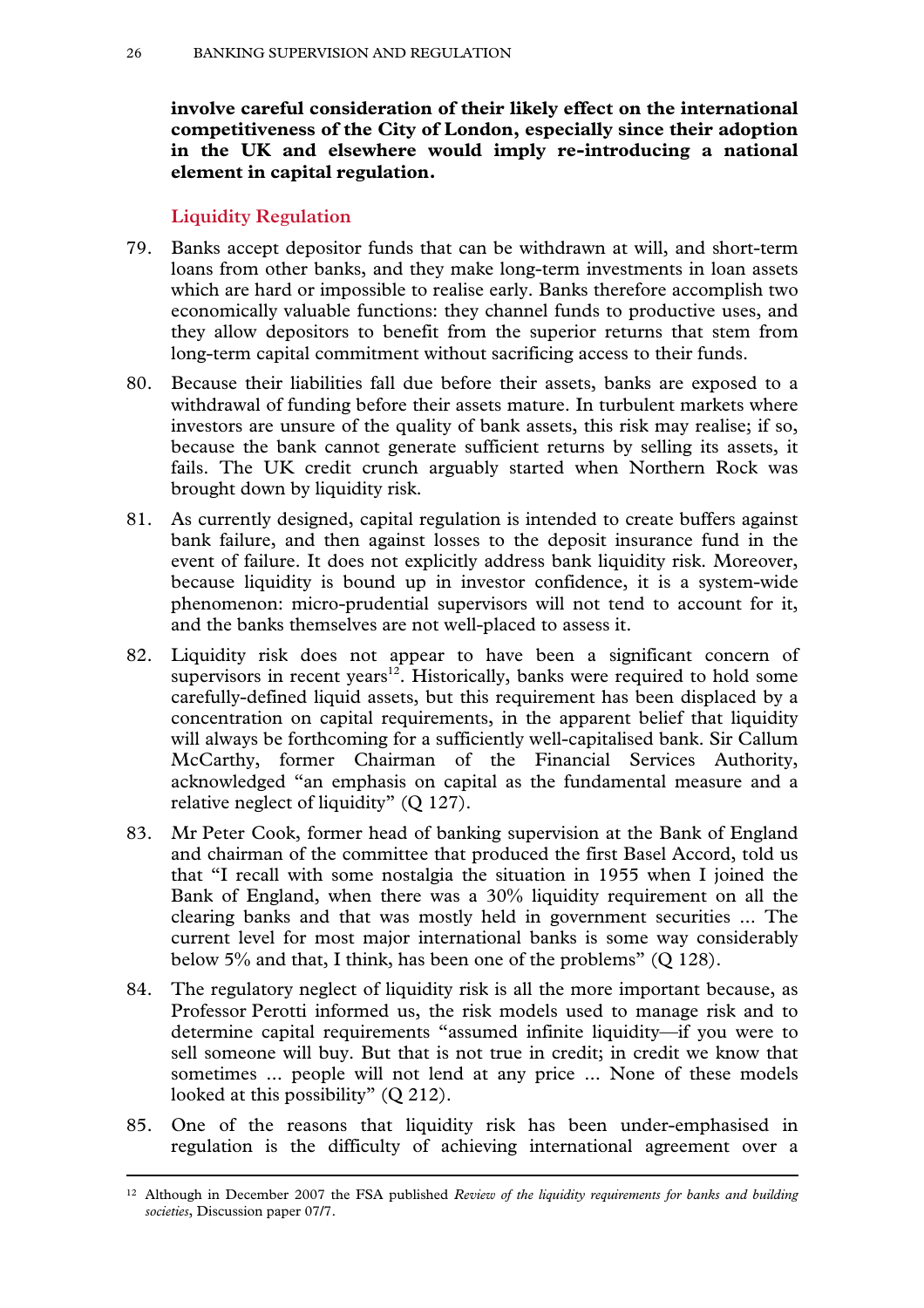common definition for liquidity. Mr Foot told us: "It took about 20 years ... to get even a broad agreement on what constituted capital and how to look at it. I would say that if we are now going to make the same effort in liquidity, which is important internationally, then that is going to be extraordinarily difficult" (Q 128). Nevertheless, Sir Callum McCarthy agreed that, notwithstanding the complexity of liquidity, it was imperative that it be tackled by regulators (QQ 129–130).

- 86. Our witnesses adopted a variety of positions on the regulation of liquidity risk. One of the traditional roles of a central bank is to supply liquidity in difficult markets, by lending to liquidity-constrained banks against good collateral. Professor Wood told us that he "would not worry too much about requirements on liquidity because we have a central bank to supply liquidity and it should always supply liquidity to an institution which can supply good collateral ... Liquidity requirements are, I think, less important than some people now imply they are because we have a central bank to supply liquidity to financial institutions" (Q 44).
- 87. Professors Goodhart and Perotti both favour some additional regulation of liquidity, over and above that which is provided through Lender of Last Resort facilities by the central bank. Both have argued that liquidity risk can be quantified using maturity mismatch calculations<sup>13</sup>. Professor Goodhart and co-authors argue that liquidity risk should be penalised through the imposition of higher capital requirements. Professor Perotti and his coauthor argue that banks should be forced to pay an insurance premium when they incur liquidity risk; in return, during times of heightened systemic risk, they would have guaranteed access to central bank liquidity. The insurance premium suggested by Professor Perotti and his co-author would serve to discourage excessive liquidity risk.
- 88. As a result of the crisis, regulators accept the need for explicit liquidity regulation. The Chairman of the Financial Services Authority told us that they were recruiting a team to examine liquidity questions (Q 519). The Governor of the Bank of England noted that he had pointed to the danger of liquidity drying up in markets for complex instruments (Q 489), and stated that the Bank of England has for a long time been very conscious of the absence of liquidity from the Basel Accords (Q 490).
- 89. **Regulators should make the supervision of liquidity risk an urgent priority. While liquidity risk has previously been expressed in terms of the assets on bank balance sheets, regulators could also consider rules based upon the funding mismatches to which banks are exposed. Regulation should respond to low levels of liquidity by,** *inter alia,*  **raising capital requirements or imposing charges under an insurance scheme.**

 <sup>13 &</sup>quot;*The Fundamental Principles of Financial Regulation*," cited in Perotti, E., and Suarez, J., "*Liquidity Insurance for Systemic Crises*" (p 62).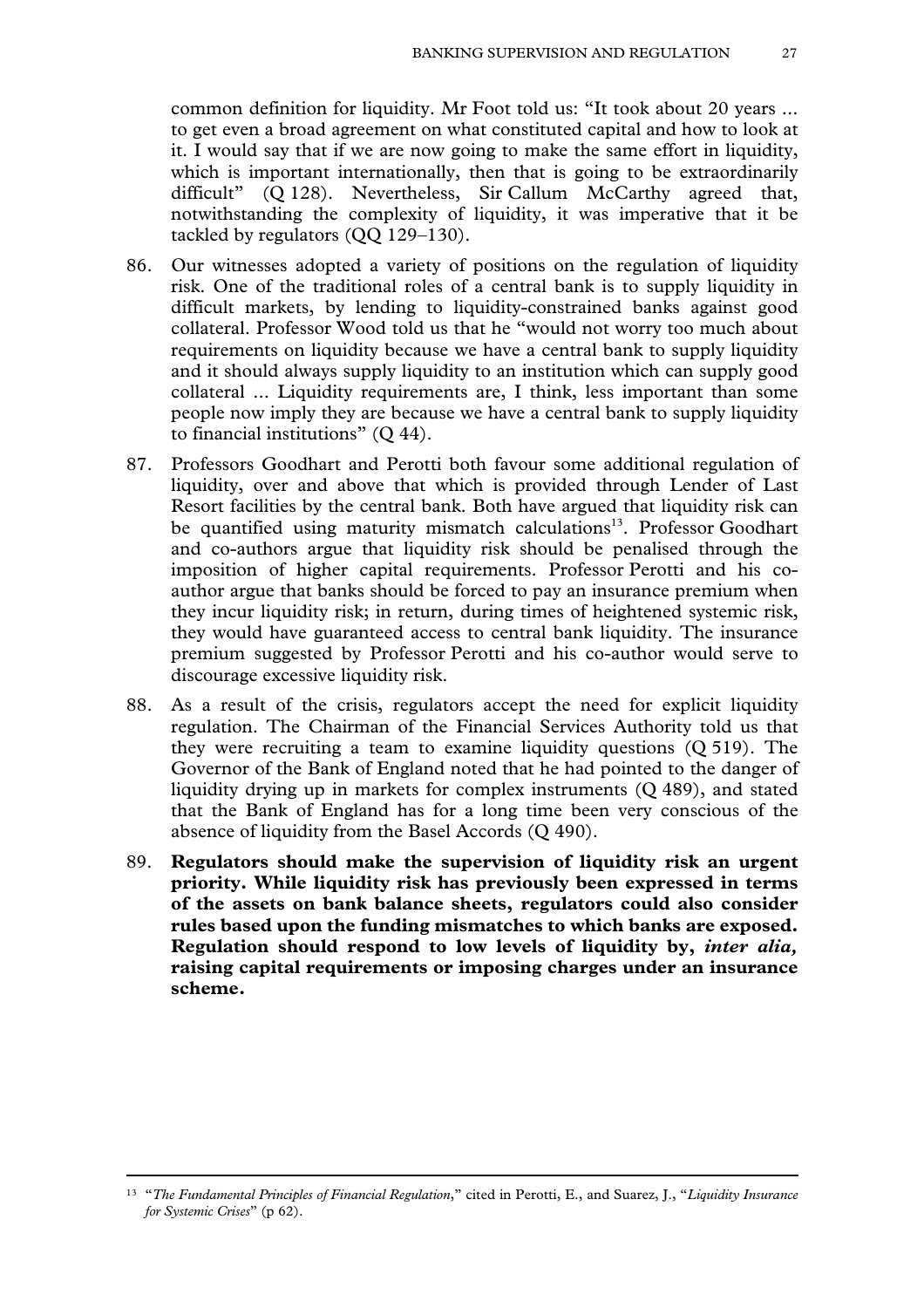# **CHAPTER 5: FINANCIAL SUPERVISION IN THE UNITED KINGDOM**

- 90. Financial stability is a central goal of financial regulation. Responsibility for financial stability in the UK is shared by HM Treasury, the Bank of England, and the Financial Services Authority (FSA), which together constitute the "tripartite authorities". The division of responsibilities between the tripartite authorities is set out in a Memorandum of Understanding  $(MoU)^{14}$  as follows:
	- The Bank of England is responsible for the stability of the monetary system through its monetary policy function, for the oversight of financial system infrastructure that is systemically important to the UK, in particular payments systems, and for "maintaining a broad overview of the system as a whole"<sup>15</sup>.
	- The FSA's role is set out in the Financial Services and Markets Act (FSMA) 2000. It performs micro-prudential supervision of financial intermediaries, and it supervises financial markets, securities listing and clearing and settlements systems. It also performs conduct-of-business supervision. The FSA's role with respect to what is now called macroprudential supervision has been unclear. Whilst the objective defined in the FSMA of "maintaining confidence in the financial system" might be deemed to encompass macro-prudential concerns, the Memorandum of Understanding defines the FSA's responsibilities as "the authorisation and prudential supervision of banks, building societies, investment firms, insurance companies and brokers, credit unions and friendly societies"16. It is not clear how these responsibilities were believed to relate to the Bank of England's responsibility for "the system as a whole".
	- The Treasury is responsible for "the overall institutional structure of financial regulation and the legislation which governs it"<sup>17</sup>. It has no responsibility for the activities of the FSA and the Bank, but, if a financial problem arises with potentially system-wide consequences, the FSA and the Bank together decide whether the Treasury needs to be alerted $18$ .
- 91. The MoU states that "the authorities maintain a framework for co-ordination in the management of a financial crisis", and it delineates responsibilities for operational crisis management<sup>19</sup>. These procedures were first invoked when Northern Rock failed, and were again required later in the financial crisis, for example when Bradford and Bingley failed.

# **Supervisory Roles**

92. The FSA is responsible for the prudential and conduct-of-business supervision of all regulated financial institutions in the UK. Previously,

 <sup>14 &</sup>quot;*Memorandum of Understanding between HM Treasury, the Bank of England and the Financial Services Authority*", available from http://www.bankofengland.co.uk/financialstability/mou.pdf

<sup>15</sup> MoU, paragraph 2.

<sup>16</sup> MoU, paragraph 3.

<sup>17</sup> MoU, paragraph 4.

<sup>18</sup> MoU, paragraph 5.

<sup>19</sup> Paragraph 16 of the MoU discusses the framework for managing a financial crisis; paragraph 17 discusses operational crisis management.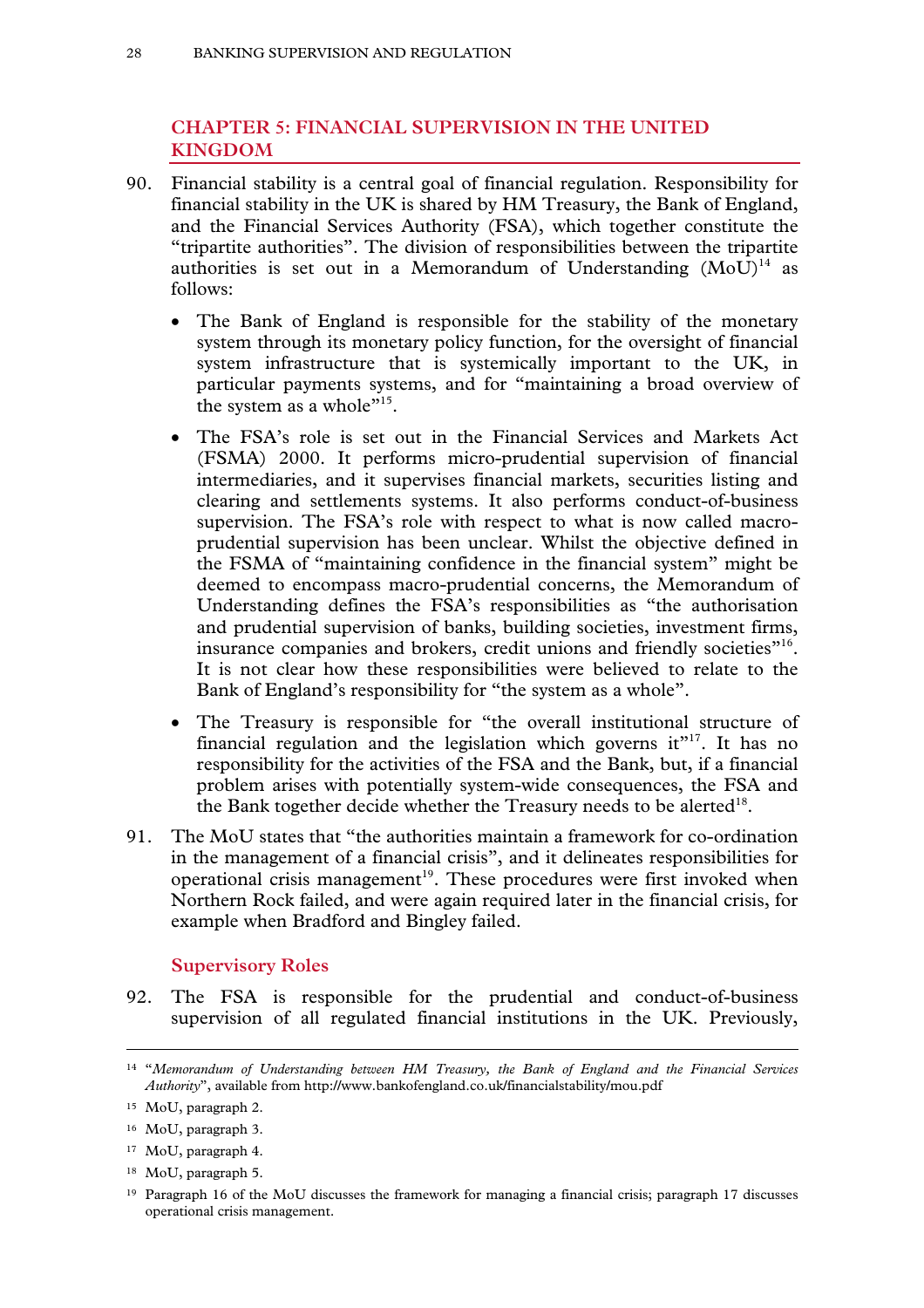financial supervision was organised along institutional lines, so that, for example, banks and building societies were supervised by different agencies. Nine separate agencies were combined to create the FSA.

- 93. Integrated supervision was a response to a blurring of the boundaries between different financial activities. For example, banks are increasingly involved in securities markets, and, through the securitisation market, insurance companies have started to invest in banking assets. A system that regulates institutions according to their legal status is therefore likely to treat the same activity in different ways, which could result in wasteful regulatory arbitrage. Integrated supervision avoids this problem: activities are supervised on functional, rather than institutional, lines; at the same time, costly communication between agencies is unnecessary when there is one institutional supervisor, and regulated entities need only manage one supervisory relationship.
- 94. The setting up of the FSA in 1997 set a trend for the adoption of integrated supervision. Canada, Germany, Japan, Singapore, and Switzerland all have integrated supervision of the financial sector.
- 95. The FSA's performance before and during the financial crisis has nevertheless been criticised on three grounds. First, the effectiveness of communication between the FSA and other tripartite members during the financial crisis has been questioned; second, the FSA has been accused of neglecting macro-prudential supervision before the crisis; third, some critics have suggested that the FSA over-emphasised conduct-of-business supervision at the expense of micro-prudential supervision. We address these points below.

#### *The Tripartite System: Communication and Coordination*

- 96. The Governor of the Bank of England characterised the tripartite committee as "a vehicle for communication and exchange of views". He argued that assignment of responsibilities was without ambiguity (Q 490). Lord Myners thought that the tripartite system worked very well (Q 556).
- 97. These perspectives were not shared by all of our witnesses. Professor Geoffrey Wood told us: "On occasions [the tripartite system] functioned with jaw-dropping incompetence and chaos" (Q 48). He went on to argue that no agreement, including the tripartite arrangement, can foresee every contingency, so that ambiguity is inevitable when surprises occur (Q 58). It was impossible rapidly to resolve this type of ambiguity when no one is assigned residual decision rights. Unanticipated ambiguity arose when Northern Rock failed. Professor Wood told us that "in the present tripartite structure it is clear that nobody was actually in charge ... So we do need to have a modification to the tripartite system where someone is clearly in charge from the beginning" (Q 56). Similarly, Lord Burns told us that "it did take a while before the Treasury really got itself in charge of this process. I think that was one of the possible effects of learning how to use for the first time this Tripartite System in a crisis; just what the respective responsibilities were and what the Treasury's powers were" (Q 169).
- 98. **Financial crises are always unexpected, and it is hard to plan for them. For crisis management to be effective, it needs to be clear who is in charge. The Memorandum of Understanding (MoU) governing the relationship between the Bank of England, the FSA and the Treasury**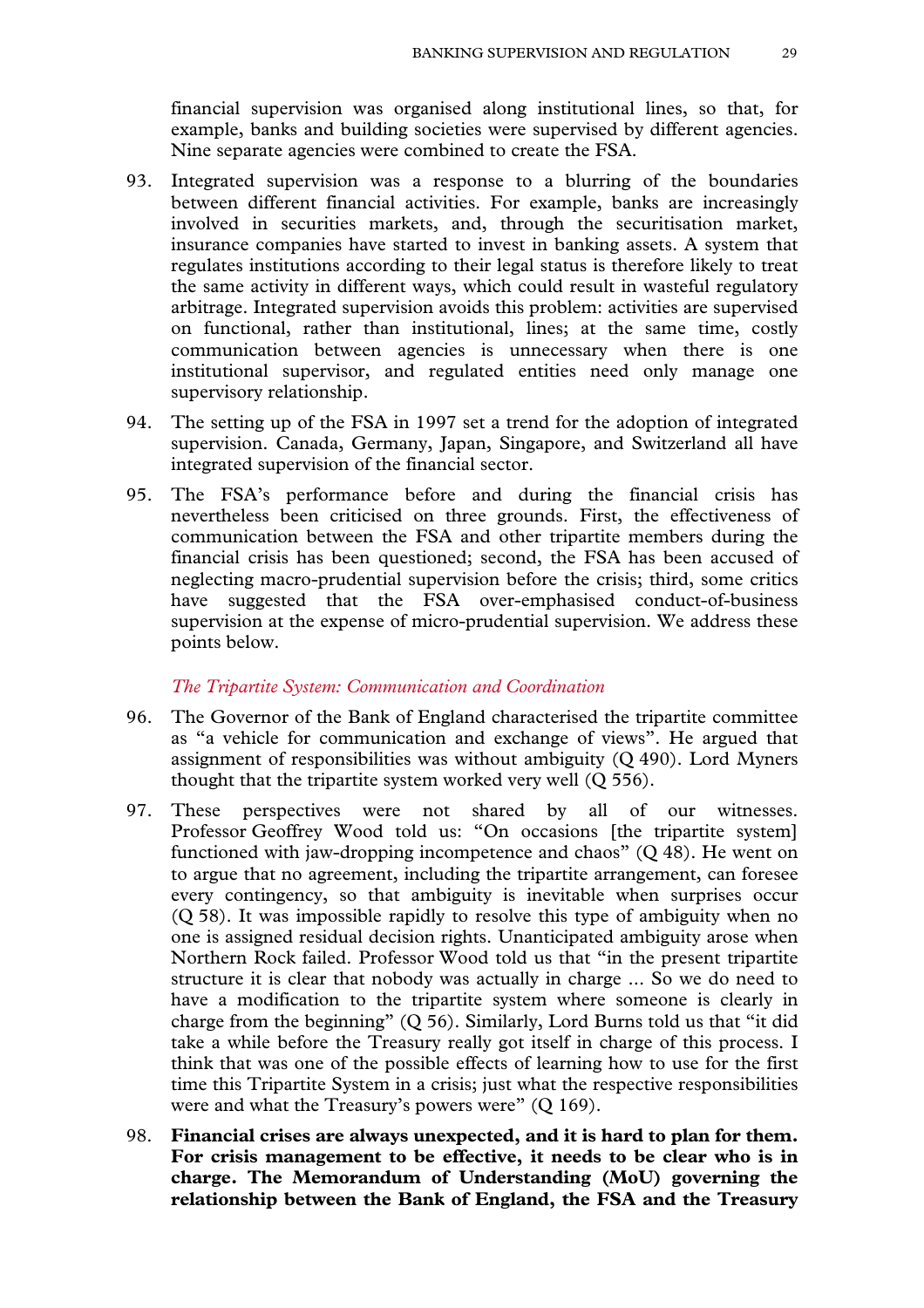**should be modified so as explicitly to give decision-making powers to one of the tripartite authorities whenever they are not clearly assigned in the MoU, in such a way as to avoid ambivalence or dispute.** 

- 99. Effective communication between tripartite members is clearly important during a crisis. It is also important during normal business times. If the Bank of England does not know details of troubled banks before a crisis is triggered, it cannot function effectively during a crisis.
- 100. The Governor pointed to the importance of institution-specific information: the FSA would share information with the Bank when it was asked to do so, but the Bank needed the ability to gather information for itself: "I am still a bit surprised to find that a Banking Act which gives the Bank of England the explicit statutory responsibility for financial stability has not seen fit to include in it the Bank of England's statutory right to obtain information and data that it thinks it needs" (Q 503). Mr Paul Tucker, Deputy Governor, Financial Stability, at the Bank of England, agreed that institutional information was critical for the Bank's financial stability responsibilities (Q 505).
- 101. Mr Alastair Clark, formerly Adviser to the Governor of the Bank of England, told us that institution-specific information was essential both for assessing systemic risk and for providing "local colour", that is, "having a view about why business is evolving in a particular way, what factors are driving it, what the perceptions of risk on the part of practitioners are in doing that business". He added that, after the FSA assumed responsibility for bank supervision, "the habit of mind which perhaps existed in the Bank for the supervisors, at least at the senior level, to talk to others became less part of the environment". Although the FSA was willing to share information with the Bank, "knowing what questions to ask is partly a function of being at some level involved with the raw material as it comes in and that became more difficult", so that "it may have been that people in the Bank were less clear about what questions they should be asking"  $(Q 643)$ .
- 102. Commentators in other countries have stressed the importance of market knowledge and of institution-specific information in a central bank's role in crisis management and as Lender of Last Resort. For example, the Chairman of the US Federal Reserve Bank recently stated: "The information, expertise, and powers that the Fed derives from its supervisory authority enhance its ability to contribute to efforts to prevent financial crises; and, when financial stresses emerge and public action is warranted, the Fed is able to respond more quickly, more effectively, and in a more informed way than would otherwise be possible<sup>"20</sup>.
- 103. **The Bank of England needs institution-specific information and a close understanding of the daily operations of the financial markets in order to function effectively during a financial crisis. We recommend that the Government should make changes to ensure that the Bank has access to the necessary information.**

#### *Macro-prudential supervision*

104. Sir Callum McCarthy, formerly Chairman of the FSA, told us that it adopted an institution-by-institution approach to supervision: in other words,

 <sup>20</sup> See Ben Bernanke's speech "*Central Banking and Bank Supervision in the United States*", at the 2007 Allied Social Sciences Association Annual Meeting, Chicago, which is available at http://www.federalreserve.gov/newsevents/speech/bernanke20070105a.htm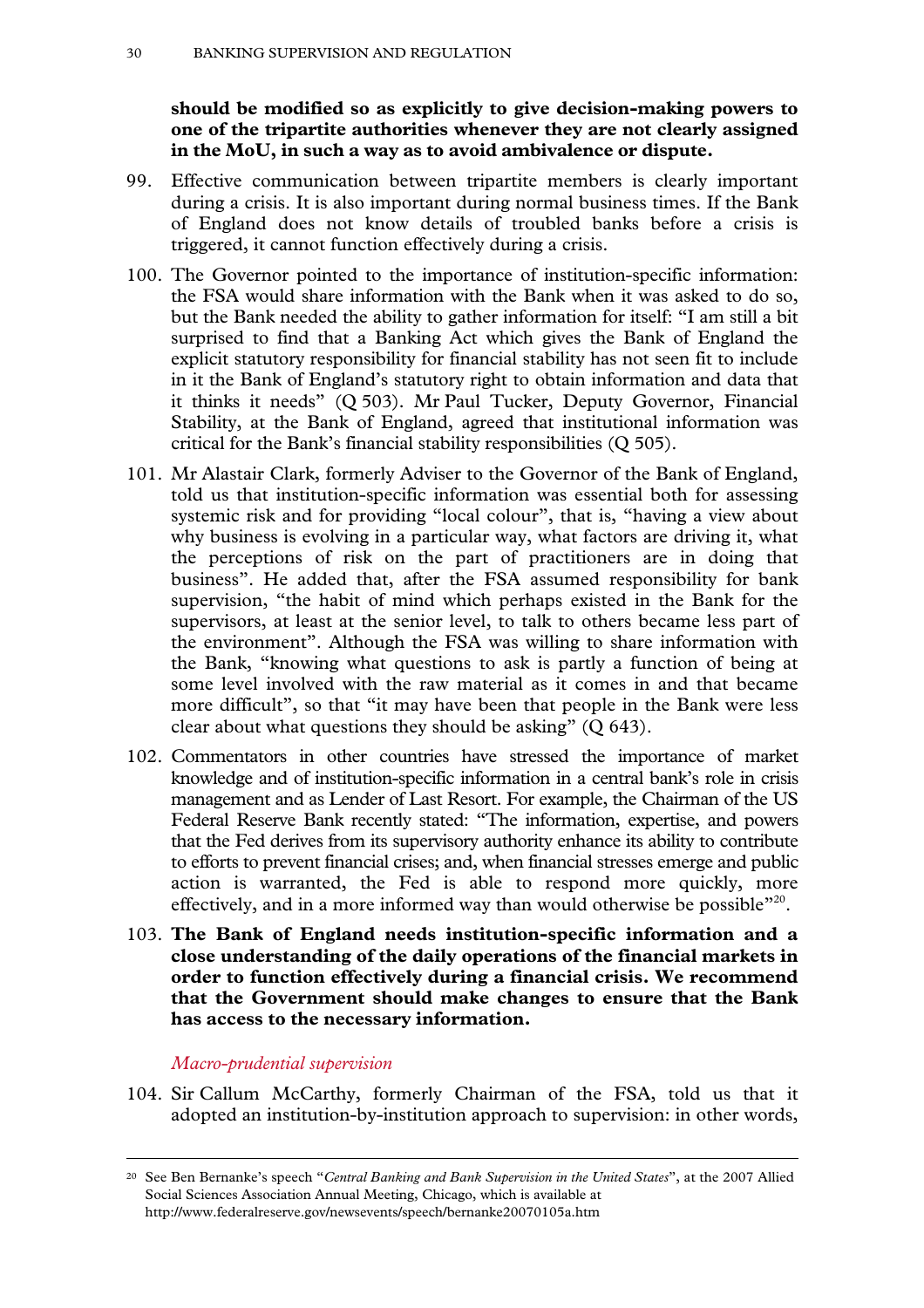that it had concentrated on micro-prudential regulation, rather than macroprudential supervision (Q 127). Many of our witnesses agreed: for example Lord Burns (Q 167), Professor Perotti (Q 195), and Professor Goodhart, who argued that the problem arose because supervisory frameworks were designed by non-economists, who paid insufficient attention to the fundamental rationale for regulation (Q 194).

- 105. The Bank of England appears to have devoted fewer resources to macroprudential matters relating to financial stability in the period leading up to the financial crisis. Mr Alastair Clark told us that about 100 people worked on financial stability in 1997, between 150 and 160 by 2003 and that it was subsequently reduced to between  $110$  and  $120$  (Q 649). The change arose because "Eddie [George] stood down and Mervyn [King] became Governor and they took different views on a number of things ... including the proper extent of the Bank's involvement in financial market, financial stability issues" (Q 658).
- 106. The Governor of the Bank of England argued that the Bank had some *de facto*, if not *de jure*, responsibility for macro-prudential supervision: "I learnt from the experience after Northern Rock, that even if the legislation says that you do not have responsibility for supervision, people out there, including in Parliament, obviously feel the Bank of England must have something to do with banks and therefore they hold us accountable". Although "I do not hanker for any extra jobs to be given to me … if Parliament expects us to be responsible in some way for financial stability, I do want it to be very clear that all we can do is to use the instruments which are given to us. If the only instrument given to us is that of voice, then it is wrong to hold us accountable for anything other than how we use that voice" (QQ 505–506).

# 107. **Without a clear executive role, the Bank can do no more than talk about financial stability. This exposes it to reputational risk, without generating any clear benefit.**

- 108. One way to resolve the ambiguities surrounding macro-prudential supervision would be to give the Bank of England complete responsibility for it. This is the approach favoured by Professor Goodhart, who believed that "the macro-prudential controls ought to be given to the Central Bank because they are macro; they concern interrelationships between markets and between banks and institutions, and that kind of study of interrelationships and study of markets is really the function of the economists and the economists are much more prevalent and have an influence in central banks—some people would say too much influence nowadays—whereas the micro-prudential and conduct of business work should continue at the FSA level" (Q 197).
- 109. Responsibility for macro-prudential supervision would play to the Bank's expertise in macroeconomics. Since macro-prudential problems occur largely in the banking sector, it would not move the Bank too far from historically familiar territory. Moreover, if, as Sir Callum McCarthy and other witnesses suggested (see paragraph 104), the FSA has performed very little macroprudential supervision since its creation, this option would involve little in the way of changes to the FSA.
- 110. **A clear lesson to be drawn from the recent financial crisis is that the current arrangements failed to recognise the natural affinity between responsibility for financial stability and for macro-prudential**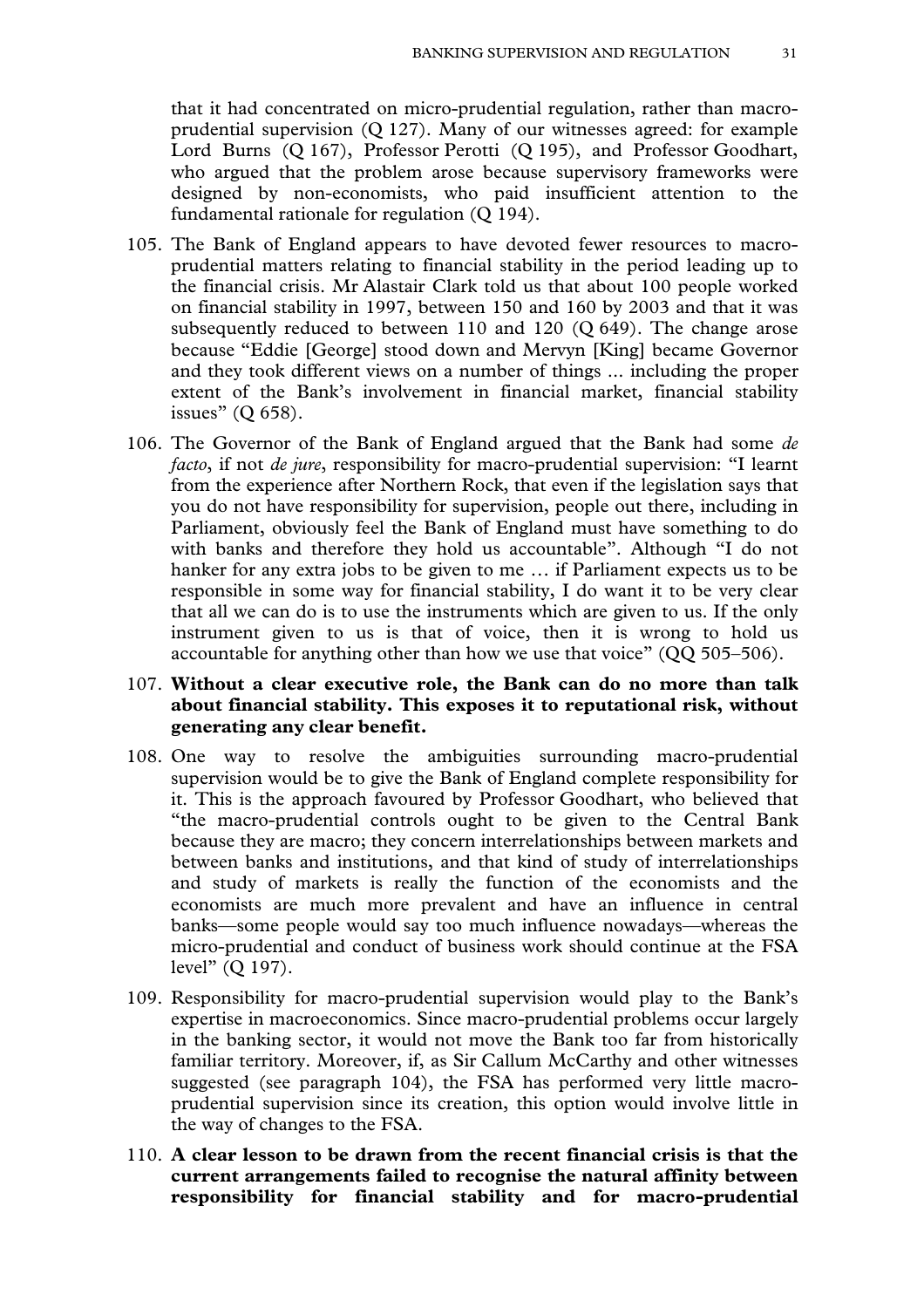**supervision of the banking and shadow banking sectors. The Government should allocate responsibility for macro-prudential supervision to the Bank of England, which already has macroeconomic expertise. Adjustment costs would be low, although there would be some overlap with the FSA's responsibility for microprudential supervision.** 

- 111. Macro-prudential supervision is concerned with the financial stability of the economy while micro-prudential supervision takes a view of individual companies. To be effective, macro-prudential supervision, will require a new policy instrument (just as the setting of interest rates is the policy instrument for the control of inflation). Deploying such an instrument, for example to dampen a housing price boom, may on occasion bring the supervisor into conflict with government.
- 112. **Effective macro-prudential supervision may conflict with the goals of political and business groups, so needs to be exercised by transparent and accountable institutions with the appropriate authority to take action.** The Banking Act 2009 gave the Bank of England a statutory responsibility for financial stability. The Act creates a new Financial Stability Committee (FSC), which will be a sub-committee of the Court of Directors of the Bank. The Act states that the FSC will make recommendations to the Court about the Bank's financial stability strategy. **As currently envisaged, (in contrast to the Monetary Policy Committee) the Financial Stability Committee will have no executive role. There is thus a danger that it will lack focus and be ineffective.**
- 113. The *Turner Review*<sup>21</sup> suggested that the FSC might be more effective if it were to be designated as a joint committee of the Bank of England and the FSA, which had responsibility for making the final judgement over macroprudential conditions, and for selecting policy responses. The Governor acknowledged the wide range of opinions on the composition of the FSC: "There are as many different views on what the ideal Financial Stability Committee would be as there are people" (Q 497). It is clear, however, that the Financial Stability Committee should be able to draw upon as much expertise and information as possible. Some of this expertise resides in the Financial Services Authority.
- 114. **The Financial Stability Committee should remain a Bank of England Committee, chaired by the Governor, but should include senior FSA representation in sufficient numbers. The re-constituted FSC should be the central institution for macro-prudential supervision, with executive responsibility for a macro-prudential policy instrument.**
- 115. The FSC's use of a macro-prudential policy tool will have an inevitable impact upon the conduct of macro-economic policy by the Treasury. For example, quantitative limitations on the supply of credit via a pro-cyclical charge would have a direct impact upon firm and household expenditure similar to that of fiscal policies. The accountability of the FSC therefore raises quite different questions from those posed by an independent Monetary Policy Committee. As currently constituted, the FSC has a nonvoting Treasury representative. **The executive FSC recommended in this**

 <sup>21</sup> *Turner Review*, FSA. March 2009, p. 84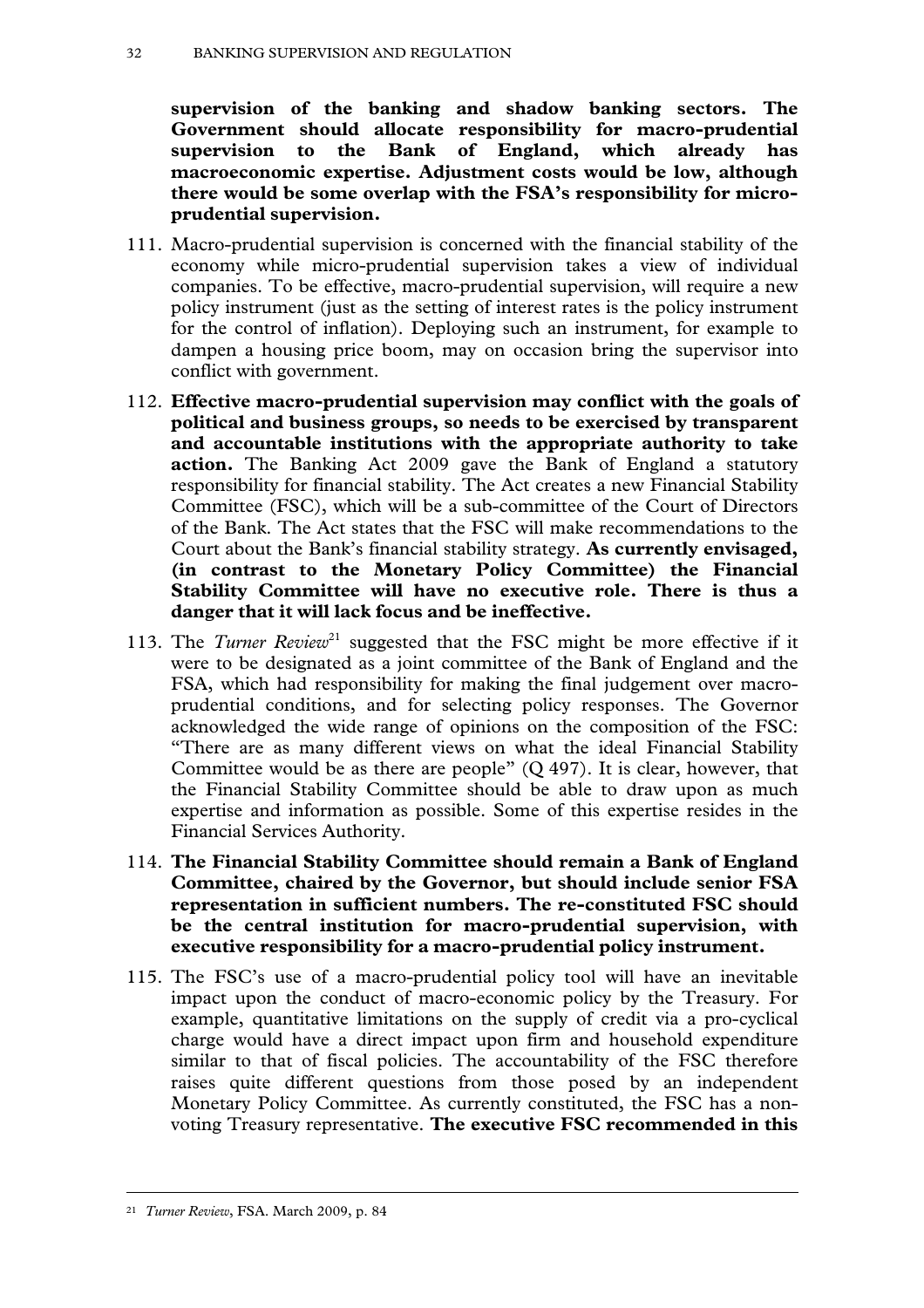### **report should have senior Treasury representation, at or close to the level of the permanent secretary.**

116. The question of whether the Bank of England should have responsibility for macro-prudential supervision is closely related to, but distinct from, the question of whether it should also assume responsibility for micro-prudential supervision. First, we turn to the relationship between micro-prudential supervision and conduct-of-business supervision.

#### *Conduct-of-business and micro-prudential supervision*

- 117. There is a widely held perception that, in recent years, the FSA has emphasised conduct-of-business supervision at the expense of prudential supervision. Lord Turner acknowledged this: "It is broadly speaking true to say that in retrospect we focused too much on the conduct of business and not enough on prudential" (Q 518). Dividing macro-prudential and microprudential supervision between the Bank of England and the FSA as suggested in paragraph 110 would do nothing to counter this problem.
- 118. If the FSA did over-emphasise conduct-of-business supervision, it may have done so as a rational response to the institutional framework within which it operated. Conduct-of-business is important and politically sensitive, and its results are easy to measure. In contrast, prudential supervision, while arguably more important, is conducted privately; its success is less easily measured, and, most of the time, it has a lower political impact than conduct-of-business supervision though in times of crisis such as the present its political impact, its effect on businesses, individuals and the economy, is very much greater than conduct-of-business supervision. It is natural and rational for a supervisor with responsibility for both activities to concentrate on the one with the greater immediate political sensitivity. As Professor Wood told us, "Consumers do not write to the FSA or the Member of Parliament saying, 'I think Royal Bank is running an excessively risky business overseas.' They write and say—and do it daily or more frequently—'The Royal Bank', or whatever bank, 'has treated me badly'. That inevitably distracts attention" (O 52).
- 119. Notwithstanding its emphasis on conduct-of-business supervision, the quality of the FSA's work in this area was criticised by Doug Taylor, personal finance campaign manager at *Which?*, who said: "We are not always convinced that [regulation and supervision] has been effective in terms of consumer protection, and where that is the case we make our views wellknown to the Financial Services Authority" (Q 239). Because of these concerns Mr Taylor called for "explicit consumer representation" at the FSA (Q 238). These concerns were not the focus of our inquiry.
- 120. There is also a cultural difference between conduct-of-business and prudential supervision. Conduct-of-business supervision is often performed by lawyers. Prudential supervision is largely an economic activity, particularly at the macro level. It seems likely that either a lawyerly or an economic approach would dominate in a supervisory body that performed both prudential and conduct of business supervision, and that this dominance would reduce the effectiveness of the dominated half of the organisation<sup>22</sup>.

 <sup>22</sup> For a discussion of this point, see Goodhart, C.A.E. (2000) "*The Organisational Structure of Banking Supervision*" Financial Stability Institute Occasional Paper 1, Bank for International Settlements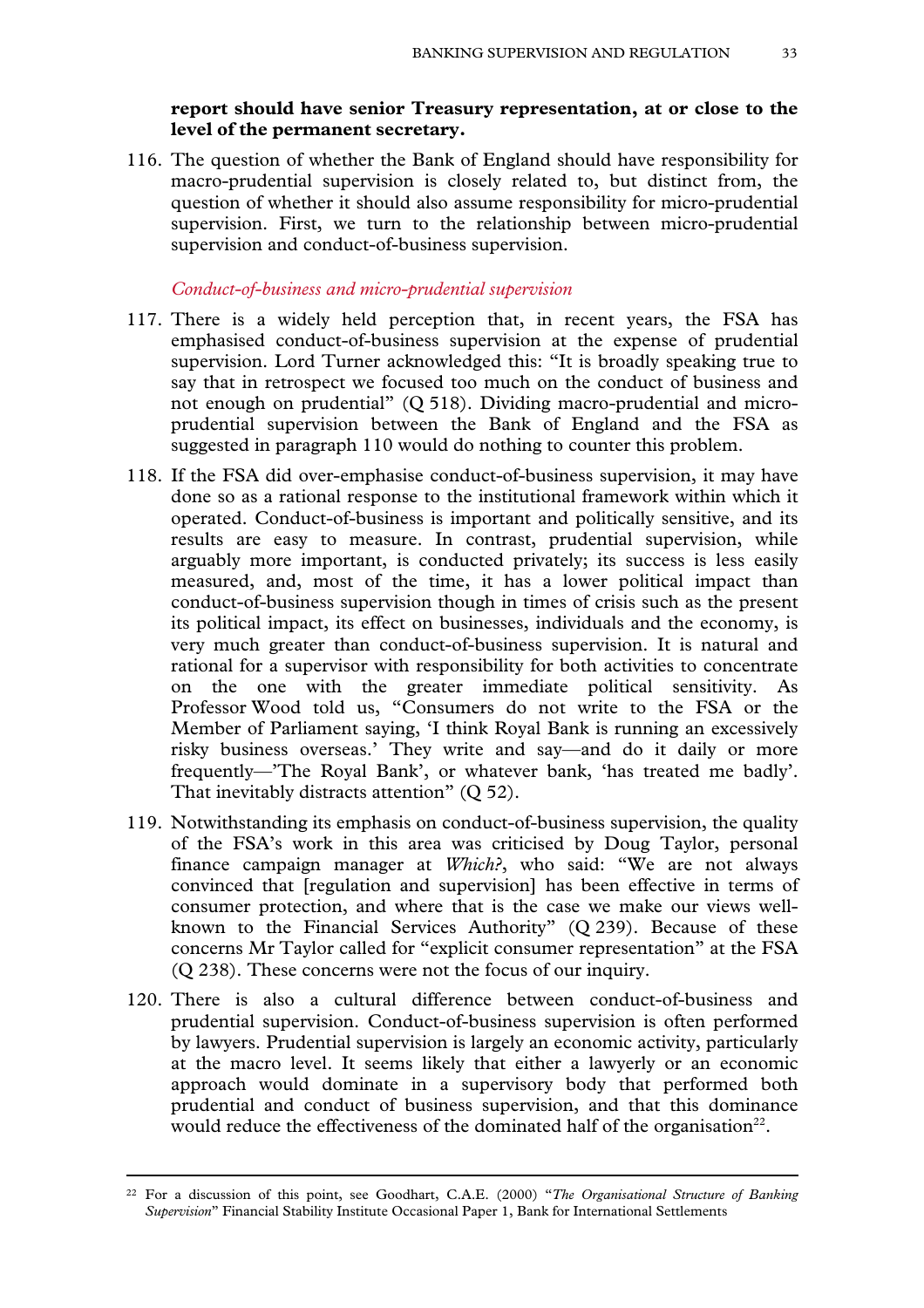121. **Regulatory bodies are subject to conflicting political pressures. There is a danger that, when a single institution has responsibility for conduct-of-business and prudential supervision, one will be emphasised at the expense of the latter. Institutional arrangements in the future must be designed so as to minimise this danger.** 

# *Division of supervisory responsibilities in the United Kingdom*

- 122. One way to avoid conflicts of interest between the conduct of prudential and conduct-of-business supervision would be to move micro-prudential supervision from the FSA to the Bank of England. The Bank would then perform prudential supervision of all financial institutions, both bank and non-bank, and the FSA would retain conduct-of-business supervision. This arrangement of responsibilities is known as the "twin peaks" approach: it would give the Bank access to necessary institution-specific information through on-site bank inspections, while avoiding overlapping responsibilities with the FSA.
- 123. This approach would avoid the danger identified by Mr Tucker, if the Bank and the FSA were both to gather institution-specific information for the purposes of financial supervision, that the Bank would be seen to be usurping some of the FSA's responsibilities, or as a "shadow supervisor", so that regulated firms saw themselves as facing "double jeopardy" (Q 505).
- 124. The twin peaks approach has been adopted by two countries: the Netherlands and Australia. In the Netherlands, the prudential supervisor also has responsibility for central banking; in Australia, it does not<sup>23</sup>.
- 125. Lord Turner identified three problems with twin-peaks supervision: that it duplicates effort, that it is sometimes hard to distinguish between prudential and conduct-of-business supervision, and that it would involve significant adjustment costs in the UK  $(Q 518)$ . Lord Myners argued that the twin peaks model would not be effective in the UK, also noting that increasing the number of supervisory agencies could raise costs, and observed that the Bank's record as a banking supervisor was not without blemish (Q 552).
- 126. Combining the Bank's responsibility for monetary policy with responsibility for bank supervision could create two further problems. First, the Bank's reputation would be at risk from failures in either activity. Errors in prudential supervision might damage its credibility in monetary policy. Second, the Bank's two responsibilities might create a conflict of interest: for example, it might be unwilling to tighten interest rates when doing so would harm the banks it supervised. Banks that appreciated this problem might be inclined to extend credit recklessly. In short, a twin peaks approach to financial regulation runs the risk that one conflict of interest, between conduct-of-business and prudential supervision, is replaced by another, between prudential supervision and the conduct of monetary policy. Nevertheless, the latter conflicts do not appear to have been a major concern

<sup>&</sup>lt;sup>23</sup> In the Netherlands, the central bank (De Nederlandse Bank) performs prudential supervision and the market authority (Autoriteit Financiële Markten, or AFM) looks after conduct of business rules. In Australia the Australian Prudential Regulation Authority (APRA) performs prudential supervision, the Australian Securities and Investments Commission (ASIC) is responsible for conduct of business supervision, and the Reserve Bank of Australia acts as the central bank, in particular acting as lender of last resort. Because three bodies are concerned with the Australian system, it is sometimes characterised as "triple peaked".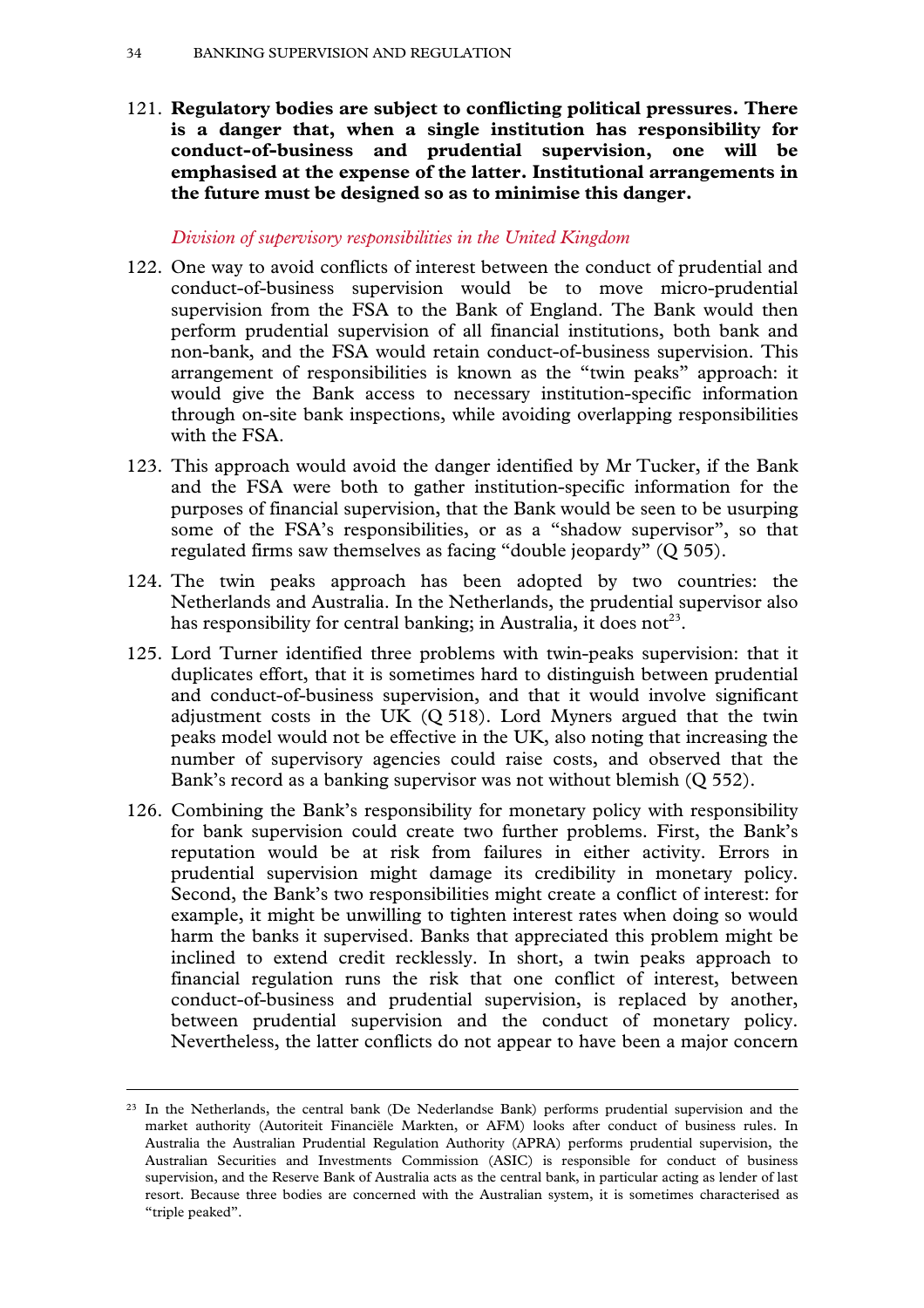in the US, where the Federal Reserve has responsibility for monetary policy and the supervision of US banks $^{24}$ .

127. **The Government should carefully consider the case for and against a "twin peaks" system of financial supervision in the UK. It would involve giving the Bank of England responsibility for microprudential as well as macro-prudential supervision of the financial sector, in addition to its monetary policy role, leaving responsibility for conduct-of-business supervision with the FSA. A twin peaks approach would ensure that the Bank had the information needed to manage financial crises, and would obviate the need identified in paragraph 114 for FSA representation on the Financial Stability Committee. It would also reduce the potential for conflict between conduct-of-business and prudential supervision. However, the case for a twin peaks system of regulation is by no means as clear-cut as that for locating an executive FSC with responsibility for macroprudential supervision within the Bank. The Government would need to consider whether giving the Bank responsibility for microprudential supervision would create countervailing organisational problems concerning the governance of the Bank and the role of the FSA.** 

#### **International Supervision**

- 128. International coordination occurs via the Basel Committee on Banking Supervision. It was established by the Central Bank Governors of the G10 countries in 1974; its members are now drawn from 13 countries<sup>25</sup>. It serves as a forum for information exchange between national supervisors, and it develops guidelines and supervisory standards. It is best-known for its work on capital regulation. More recently, it has started aggressively to promote sound supervisory standards. The Basel Committee meets at the Bank for International Settlements, which also provides the Basel Committee's secretariat, but the two organisations are distinct.
- 129. The Basel Committee's recommendations have no legal force. Financial regulations in Europe are created in EU directives. For example, the Basel II Accord is implemented in the European Union by the Capital Requirements Directive (CRD). The CRD is part of a wider effort to achieve an integrated European market for banks and financial conglomerates, by the mutual recognition of one country's rules in all of the others, and through the "single banking passport".
- 130. The single banking passport was introduced by the Second Banking Directive of 1989, which was implemented in 1993. The single banking passport entitles a bank entitled to do business in an EEA state to open a branch in any other state; under the second banking Directive, the branch bank is supervised by the authorities in its home country.

<sup>&</sup>lt;sup>24</sup> The Federal Reserve has responsibility for national banks in the US, and for state banks that have chosen to join the Federal Reserve System, as well as for bank holding companies and foreign banks in the US. See http://www.federalreserve.gov/pf/pf.htm.

<sup>25</sup> The Basel Committee members come from Belgium, Canada, France, Germany, Italy, Japan, Luxembourg, the Netherlands, Spain, Sweden, Switzerland, United Kingdom and United States. Each country is represented by its central bank and also by its banking prudential supervisor when this is a different institution.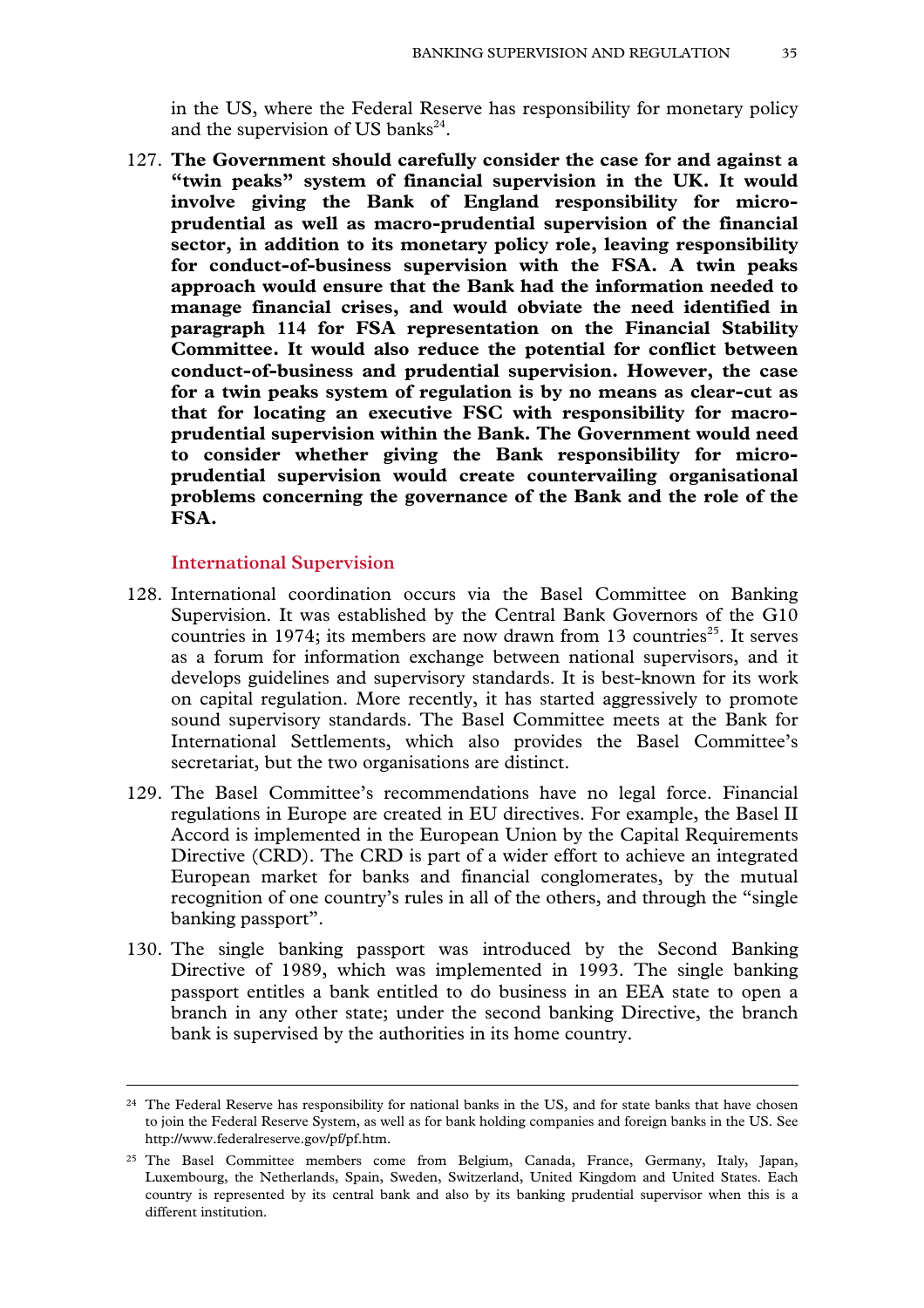- 131. Lord Turner noted that when a multinational bank fails, its losses can overwhelm the country that licensed it. This happened in the case of the Icelandic bank Landsbanki, whose UK subsidiary was the internet bank Icesave. The FSA had only "very mild influence over some aspects of liquidity and no influence at all over aspects of capital" for Icesave despite the fact that, when it failed, the UK taxpayer "effectively picked up the bill for the UK side of that failure"  $(Q 527)$ .
- 132. Problems with supervision of multinational banks could be addressed in two ways. First, a stronger international framework could be created, including multinational regulatory and supervisory bodies with the ability to impose solutions upon nation states. Second, national supervisors could assert themselves more strongly, to ensure that banks taking local deposits were safe and sound.
- 133. Large banks operate internationally. The current crisis, which was triggered by problems in the US subprime mortgage market, provides ample evidence that systemic problems do not respect national boundaries. There is clearly a strong argument for stronger international cooperation on regulation and supervision.
- 134. But supra-national supervision of financial markets is a remote prospect fraught with practical difficulty and political sensitivity. Even if it were achieved, international judgements on macro-prudential supervision would sometimes conflict with the judgements of national governments. Mr de Larosière stated: "When you exercise macro-prudential regulation you are bound to ask yourself questions of economic policy. Let us not hide ourselves from that reality. Often, as I have explained, official policies, fiscal policies can be part of the systemic risk" (Q 354).
- 135. An effective international supervisor would need the power to resolve conflicts with national governments, which they would not easily yield. International agreement would be difficult, slow, and costly. Even if an international supervisory body were created, it would be impossible to guarantee that national governments would abide by its decisions.
- 136. The experience of the Basel Committee illustrates the difficulties of reaching consensus on global financial regulations. Agreement on the relatively simple question of capital definition and regulation was difficult and timeconsuming. As Dr Danielsson noted (Q 115), the reason the Basel II Accord looks the way it does is that it uses techniques that were state-of-the art in 1995.
- 137. There are conflicting views about the scope for regulation in Europe. Mr de Larosière favoured a European Systemic Risk Council, which would formulate macro-prudential policy for onward dissemination to national central banks for action, and a new European System of Financial Supervision, which would be able to apply "graduated sanctions" if national supervisors performed inadequately<sup>26</sup>. The *Turner Review* proposes the creation of a new European Union Institutional structure, which "would be an independent authority with regulatory powers, a standard setter and overseer in the area of supervision, and would be involved, alongside central

 <sup>26</sup> Report of the de Larosière Group, February 2009. The European Systemic Risk Council is discussed in paragraphs 167–182; the graduated sanctions of the European System of Financial Supervision are discussed in paragraph 208.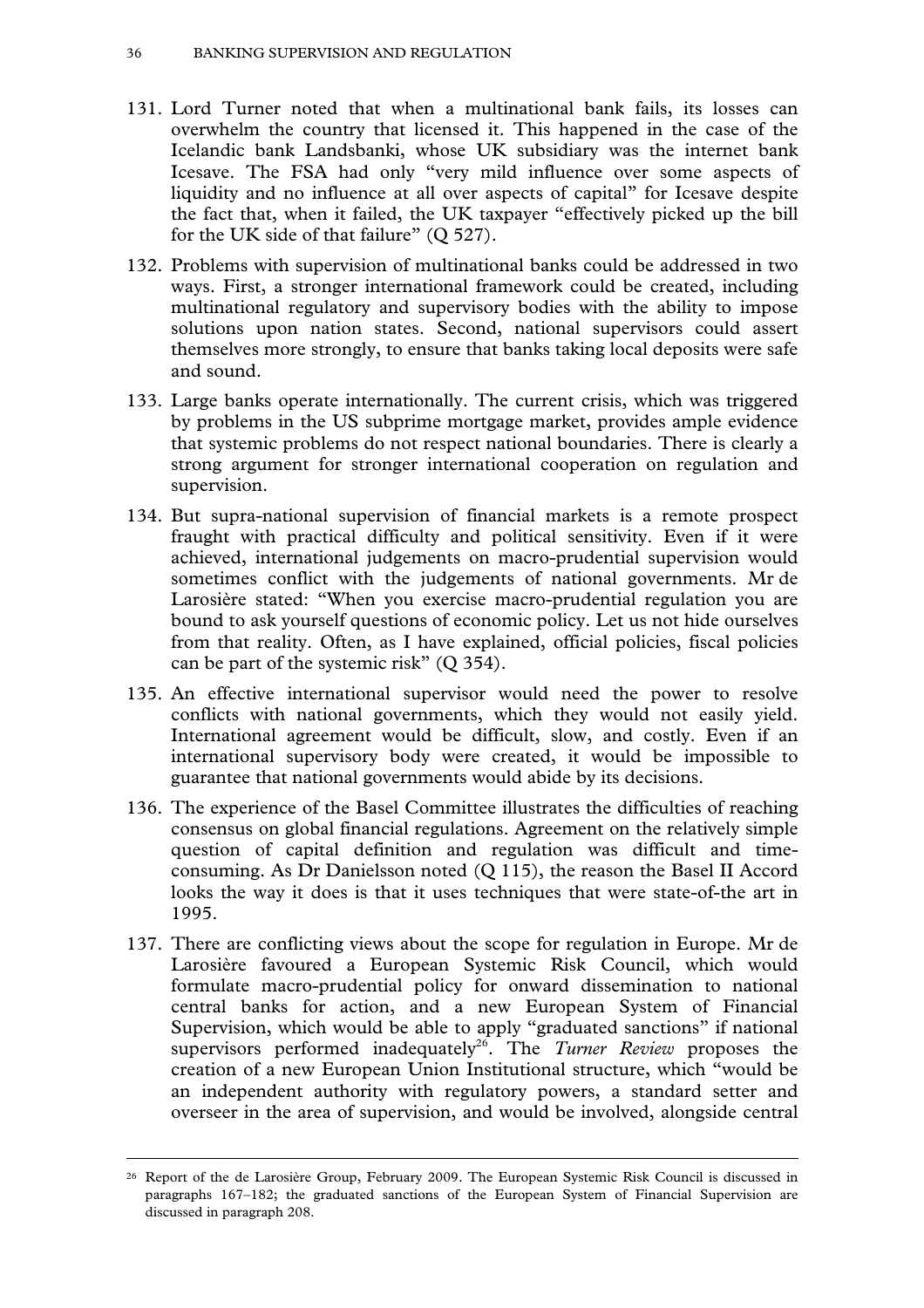banks, in macro-prudential analysis"<sup>27</sup>. However, in contrast to Mr de Larosière, the Turner Review takes the view that European regulators should have "no powers over national supervisors to change individual regulatory decisions, nor to prescribe detailed supervisory practice"<sup>28</sup>. Lord Myners told us that the Treasury rejects the proposal that there be a European-wide regulator (Q 570). He explained to us later that, although the Government does not support any proposals for a single European supervisor for financial services, the Government agrees that on the macro-prudential side an EU body is needed to act as an effective early warning system, complementing the international role proposed for the IMF/Financial Stability Forum (FSF) (pp 194–5).

- 138. Even when an international body has only advisory powers, it should seem disinterested. Lord Turner argued "crucially, we do need institutions like IMF to write reports which are in no way watered down by the influence of large powerful governments" (Q 526).
- 139. **Primary responsibility for banking regulation and supervision should remain with national authorities. Notwithstanding the difficulties at the international, or even European level, international macroprudential financial supervision should be encouraged. A purely advisory international body with a remit for surveillance of the financial system and identification of nascent systemic problems could serve a valuable purpose and help national governments and regulators to identify critical stresses in the financial sector. Such a body should be sufficiently independent to avoid the suspicion that its objectives were subservient to the national interests of one or more of its members.**
- 140. An independent international body capable of international monitoring of systemic risks may be the Financial Stability Board (FSB) announced in the London G20 communiqué<sup>29</sup> as an expanded and stronger replacement for the Financial Stability Forum<sup>30</sup>. The British authorities should work to **ensure that the Financial Stability Board announced in the G20 London communiqué is sufficiently independent and well-resourced to provide international monitoring of financial stability, and to disseminate credible recommendations to national governments and regulatory bodies.**
- 141. **Financial markets are global not regional. Where European-level coordination on macro-prudential supervision is contemplated, it should be aligned with the broader international coordination contemplated under the Financial Stability Board.**
- 142. Even if international surveillance develops on these lines the problems identified in paragraph 131 with the European bank passport scheme will remain: namely, that UK taxpayers may bear the costs of the failure of an EU or EEA bank with branches in the UK. Lord Turner argued that the scheme

 <sup>27</sup> *Turner Review*, pg 102.

<sup>28</sup> *Turner Review*, pg 103.

<sup>29</sup> Declaration on Strengthening the Financial System, 2 April 2009: available at www.g20.org/Documents/Fin\_Deps\_Fin\_Reg\_Annex\_020409\_-\_1615\_final.pdf

<sup>30</sup> The Financial Stability Forum was created in 1999 to coordinate efforts by national and international bodies to assess the stability of the international financial system and to take the actions needed to resolve vulnerabilities. See http://www.fsforum.org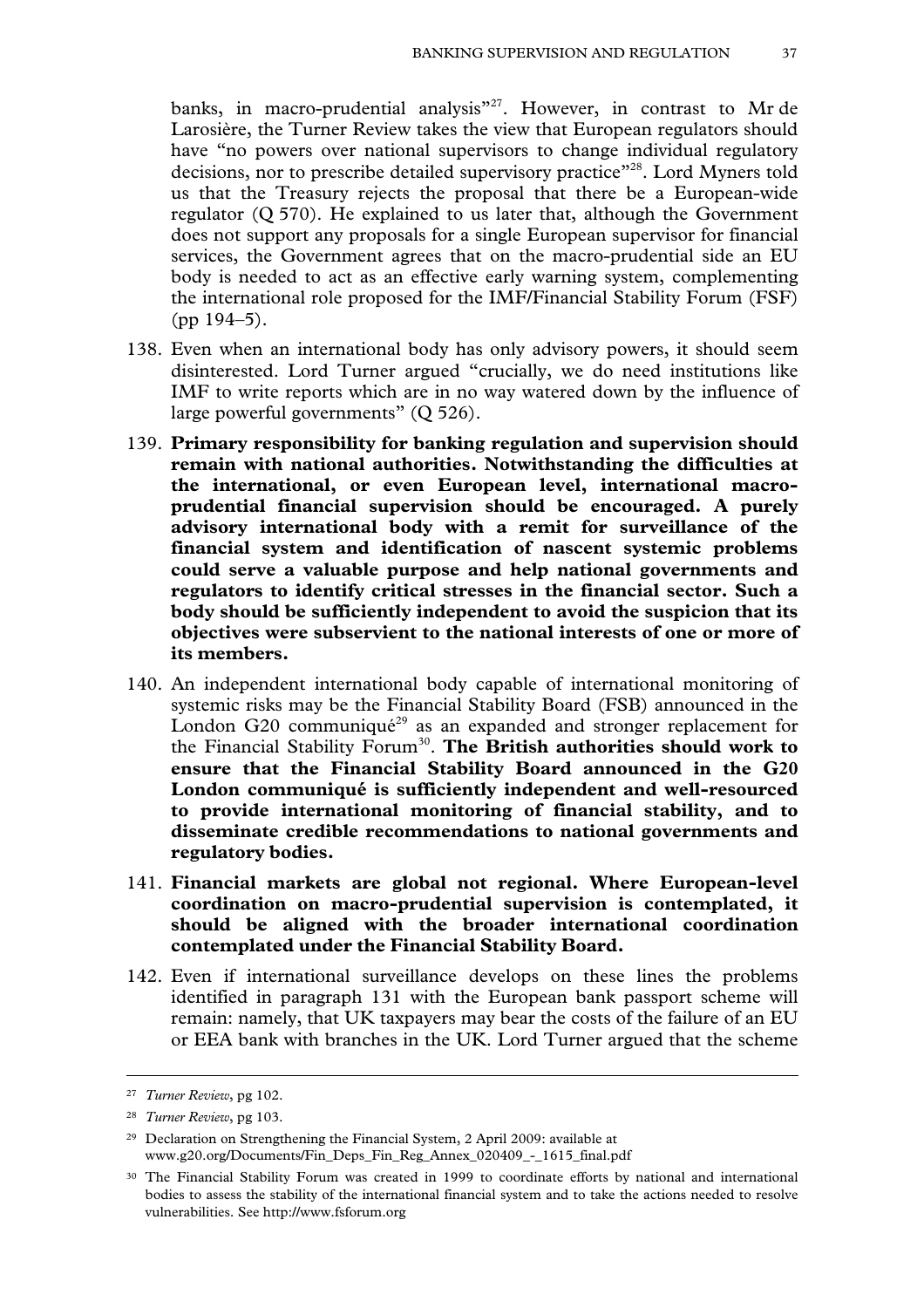requires reform (Q 527). More generally, branch banks present a problem to national supervisors. The experience of this crisis has been that, when a home bank experiences problems, it repatriates capital from branch banks in order to protect its home depositors. This action is unlikely to be criticised by the home regulator, which is naturally more concerned with stability and consumer protection at home than in foreign countries.

143. **The Government should work towards acceptance that branches of foreign multinational banks in the UK, whether European or not, should be subject to a greater degree of oversight by the British authorities and that local capital requirements should be introduced for these banks, under which repatriation would need those authorities' permission, bearing in mind that reciprocal requirements might be sought by countries in which British banks operate and that this type of capital requirement would increase the costs to multinational banks domiciled overseas of doing business in the UK.** 

#### **Deposit Insurance**

- 144. Deposit insurance schemes provide depositors in regulated banks with full or partial protection against the loss of their funds in the event that their bank fails. They make less likely runs on banks, which might trigger wider problems. They also acknowledge that, since consumers cannot monitor banks, the state does so on their behalf.
- 145. Deposit insurance in the UK is provided by the Financial Services Compensation Scheme (FSCS). It was insufficient to prevent a run on Northern Rock after its problems were revealed, perhaps because bank insolvency procedures in the UK were unclear at the time, and because the level of compensation for depositors was inadequate. Both these problems have now been resolved.
- 146. There are problems with the financing of the FSCS. The FSA authorises levies on financial firms in proportion to their size, up to a maximum amount<sup>31</sup>. Because the scheme is funded on a "pay-as-you-go" basis, levies are highest when the cost of failure is greatest, which is likely to be when banking firms are most fragile and can least afford to pay them. The Banking Act 2009 gives the Government the power to switch to a pre-funded scheme. Such a scheme operates in the US, where the Federal Deposit Insurance Corporation's fund stood at \$45 billion in September 2008<sup>32</sup>.
- 147. **A pre-funded deposit insurance scheme would have a countercyclical effect: money levied in boom times would be returned to the banking sector during times of financial fragility. It would also increase depositor confidence. The Government should move towards pre-funding of the Financial Services Compensation Scheme as soon as practicable.**
- 148. Levies to the FSCS depend upon the size of the contributing institution, not the riskiness of its business. This is an obvious source of moral hazard: deposit insurance makes depositors risk-insensitive, and so lowers the cost of depositor finance. This weakens market discipline for firms with insured

 <sup>31</sup> http://www.fscs.org.uk/industry/funding/

<sup>32</sup> http://www.fdic.gov/news/news/press/2008/pr08084.html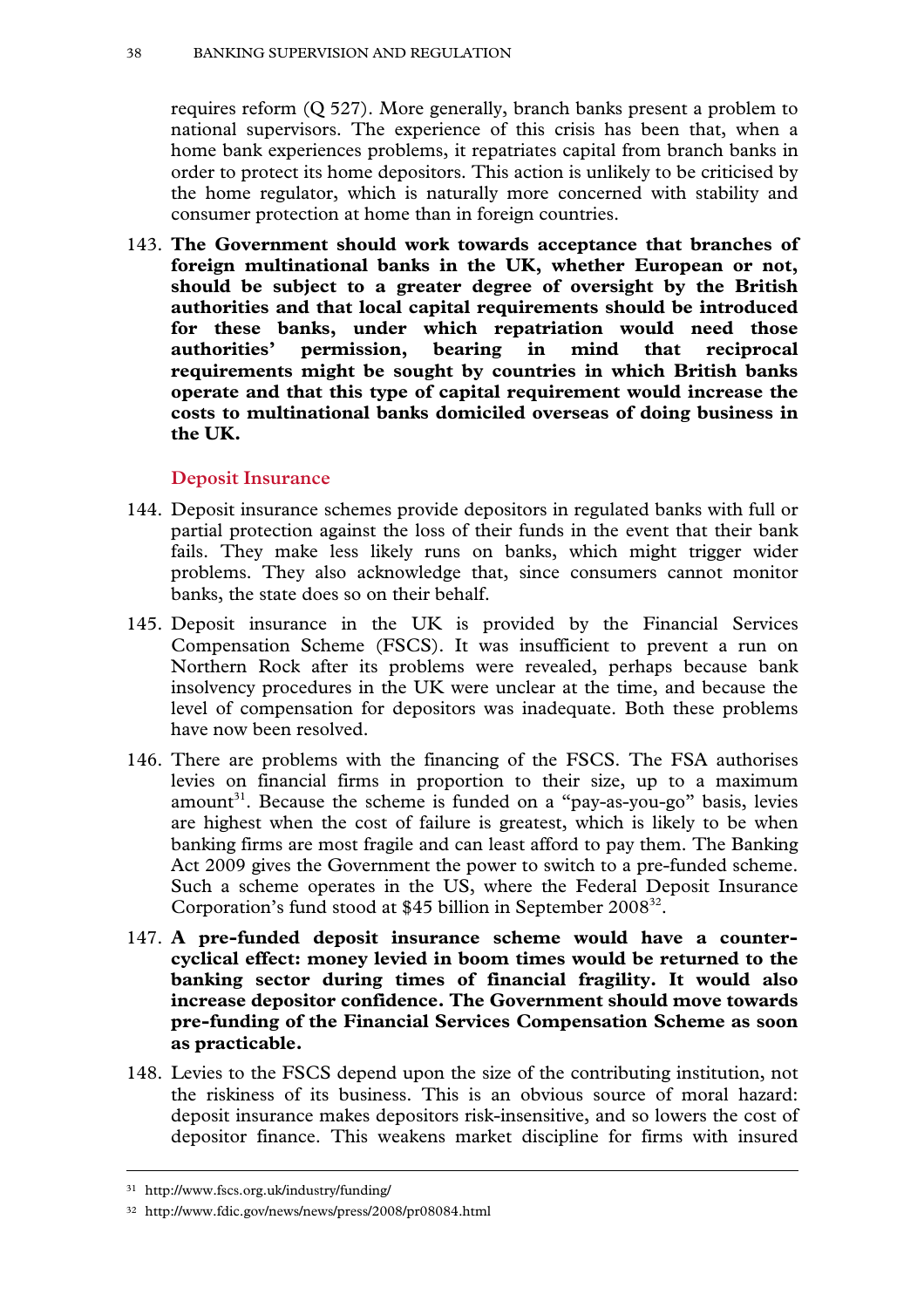depositors. If deposit insurance premia do not reflect bank riskiness, banks will naturally assume higher risks, because they are not charged for doing so.

- 149. Some of our witnesses also argued that such a scheme is unfair. Levies on building societies are calculated on the same basis as those of banks, but, partly because of regulatory restrictions on their sources of funding and the assets in which they invest, building societies have a different risk profile to banks. The Building Societies Association argued that FSCS levies represent an unfair tax on their saving members, which is used to underwrite the riskier businesses of non-building societies (p 118).
- 150. Mr Graham Beale, the chief executive of the Nationwide Building Society, told us: "The cost to Nationwide of [non-building society failures] so far is going to be around about a quarter of a billion pounds, that is quarter of a billion pounds of costs that our membership is having to bear for the failure of Bradford and Bingley and the Icelandic banks. That is not right" (Q 463). Mr Matthew Bullock, chief executive of the Norwich and Peterborough Building Society, told us: "In our case over 50% of last year's profit went to pay the FSCS. [My members] cannot believe that the building societies are having to pay this kind of money to someone who de-mutualised and left the building society camp and took their business elsewhere" (Q 466).
- 151. **In practice, it is impossible accurately to measure the riskiness of bank portfolios. It is in the nature of banks to take hard-to-evaluate positions and to run opaque loan portfolios. Some inequity in the levies charged by the Financial Services Compensation Scheme (FSCS) is inevitable. The current scheme is nevertheless clearly unfair to institutions which, like the building societies, are constrained from the riskiest business. It is also a potential source of destabilising moral hazard. The Government should promote changes to ensure that contributions to the FSCS should be at least broadly related to the riskiness of the business in which regulated firms engage. In particular, it should consider the introduction of a different basis for calculation of the levy on mutual building societies, or the creation of a separate depositor protection scheme for building societies.**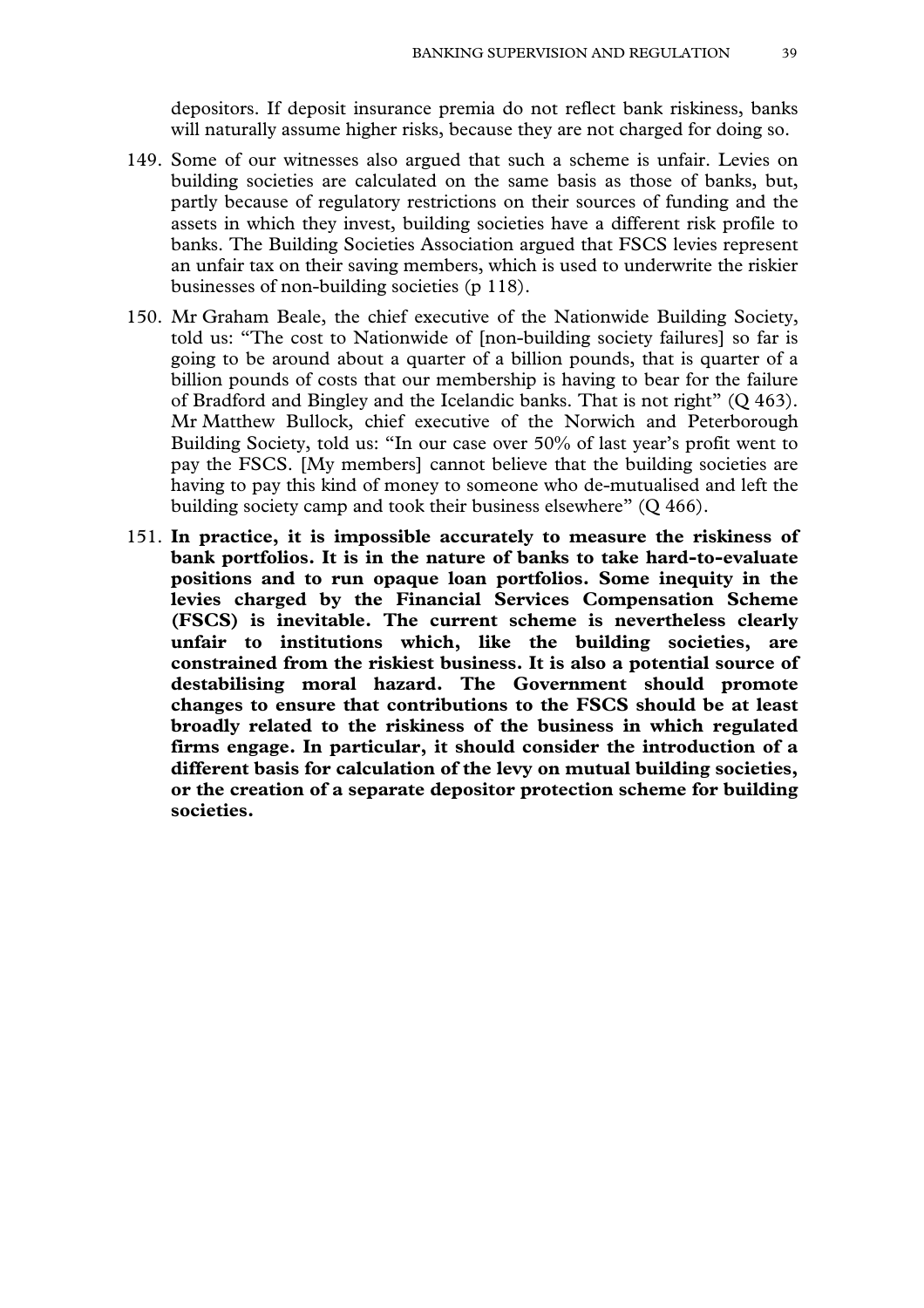# **CHAPTER 6: RATINGS AGENCIES**

#### **Growing Importance of Ratings**

- 152. Financial markets became more complicated in the last decade. Banking assets that traditionally were held to maturity by the banks that originated them are now often bought by other institutions, including pension funds and insurance companies. One of the most important vehicles for transferring credit risk away from originating banks was securitisation (see paragraph 13).
- 153. Because of their complexity, and also because the contents of the underlying asset pool were frequently not revealed, investors relied on third party assessments of the riskiness of securitisation products. These assessments were provided by credit rating agencies.

#### **Rating Agency Business Models**

- 154. Credit rating agencies (CRAs) have existed at least since the foundation in 1909 of John Moody's railroad bond-rating business. They provide an assessment of the likelihood that an interest-bearing security will default on its obligations, taking account of the likely recovery rate after a default. They serve an important economic function by gathering default information which individual investors cannot readily find for themselves. The three most important CRAs are Moody's, Standard & Poor's, and Fitch.
- 155. Before 1970, investors paid for ratings agency assessments. This system was subject to abuse: since ratings were easy to transmit, investors could often learn about ratings without paying for them and relied on free ratings so that some issues were never rated. Mr Ian Bell of Standard & Poor's drew attention to this problem, and also noted that the investor-pays model creates asymmetries of information amongst investors, with some "insiders" who can pay while other investors become "outsiders" (Q 257).
- 156. After 1970, ratings were increasingly paid for by bond issuers, then made publicly available for investors. Today this system is the norm. Provided ratings are accurate, it is in the interests of investors, who can make informed investment decisions, and of issuers, who can access more investors. But there is an inbuilt conflict of interest: ratings agencies are paid by borrowers, who want the highest ratings so as to reduce their cost of borrowing.
- 157. If investors suspected rating inflation (that is, a reduction in the quality hurdle required for a given rating) by the agencies they would cease to trust their assessments, and, as a result, borrowers would no longer be prepared to pay for ratings.
- 158. For many years fear of loss of reputation seemed effective in restraining rating inflation arising from conflict of interest. But recent dramatic falls in ratings of securitisations, and the perception that the ratings were wrong in the first place, have harmed the reputations of CRAs. Mr Frédéric Drevon of Moody's said there had been a loss of trust in rating agencies so that investors were less confident and "certain segments of the markets have closed down for many, many months and it is quite difficult to see when these markets will reopen for normal activity" (QQ 248–249).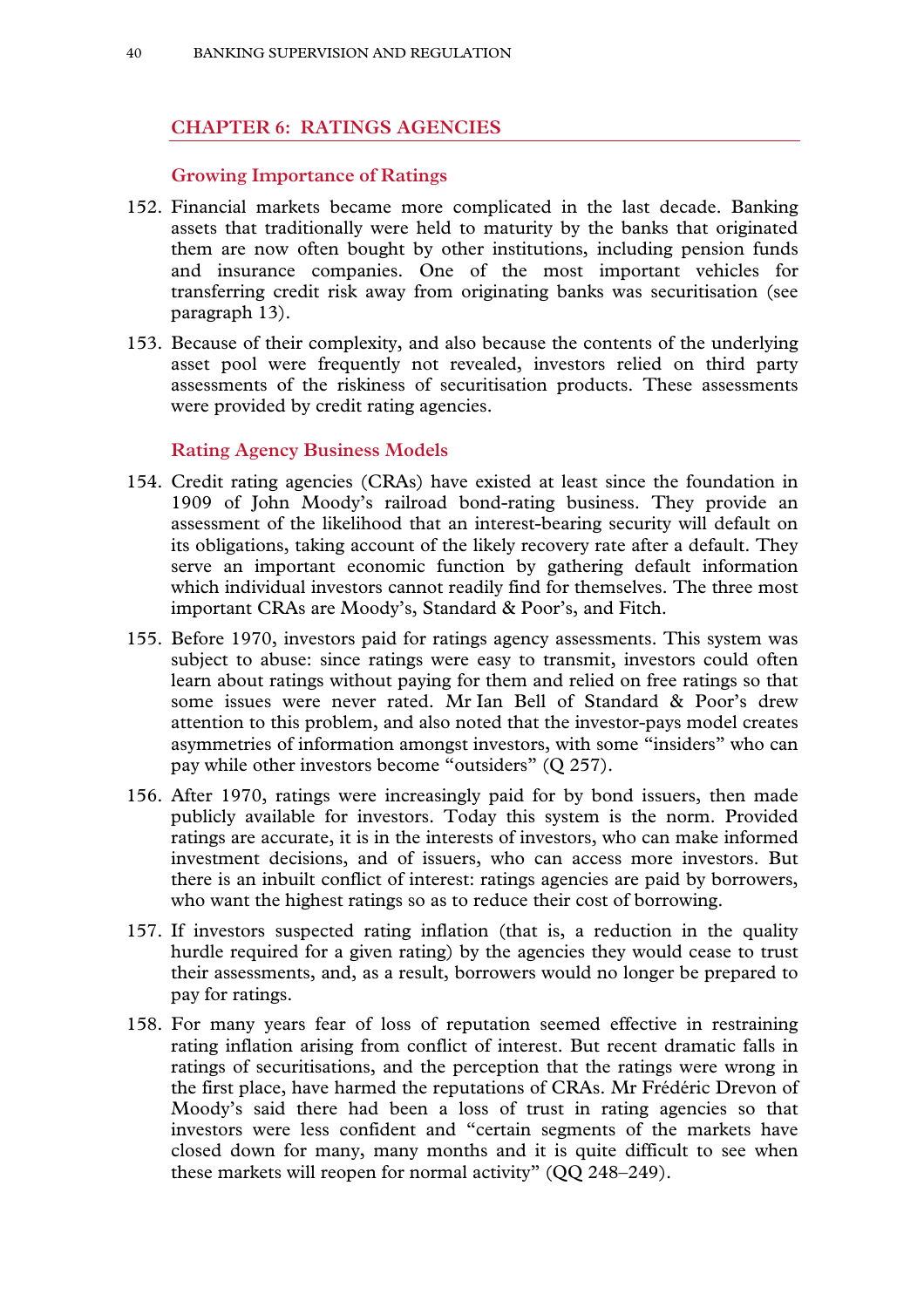- 159. Stricter licensing of CRAs seems unlikely to be sufficient on its own to restore trust. And failures on the part of CRAs could damage their regulator's reputation with possible systemic consequences. A legally imposed change from an issuer-pays to an investor-pays business model for rating agencies could face the problems identified in paragraph 155 above.
- 160. **Credit ratings agencies have lost the confidence of market participants. Urgent action is required to restore market confidence. Although we have not heard evidence on this point, we have identified two ways in which this could be accomplished, both of which would require a significant level of additional detailed study before implementation was possible. First, regulators could consider imposing on CRAs an economic interest in the accuracy of their ratings, by requiring them to make a modest investment in the assets that they assess. Second, CRAs could be required to establish a selfregulatory organisation, with published rules of conduct open to public scrutiny33.**

#### **Ratings and Regulations**

- 161. Ratings of securitisation tranches were downgraded significantly in late 2007 and early 2008.
- 162. Mr Paul Taylor of Fitch argued that the ratings agency approach to structured products was sound, but that they operated with inadequate data. The agencies assumed a 25–30% default rate for subprime mortgages, but default levels were reaching an unprecedented 40–50%. So Fitch's problems were related to its analysis, not to its governance (Q 258). Mr Drevon said that Moody's carefully analysed loans in the subprime market. He argued that the problem in recent years was one of data quality, pointing to the possibility of fraud and of inaccurate reporting. He concluded that "there is certainly ... scope for improvement in terms of the data standards not only being made available for Moody's but for the market as a whole" (Q 255).
- 163. If the CRAs experienced problems analysing securitisations and obtaining accurate information about the underlying asset pools, it is perhaps surprising they did not dedicate more resources to analysis and data quality, or give lower ratings with an explanation of the difficulties. One reason was perhaps that resources were absorbed by the dramatic increase in business as a result of securitisations. In 2003, Moody's structured finance (that is, securitisation) revenue was \$474 million, more than twice the 2000 figure, and in 2005, it was \$715 million, 41% of total revenue. The fast-growing securitisation business was very profitable. Between 2000 and 2007, Moody's operating margins averaged 53%. There is some evidence that corners were cut during this period. Moody's reported in July 2008 that it was beginning disciplinary action against some of its staff after learning that a computer error had caused it to rate around \$1 billion in complex securities incorrectly $34$ .

#### 164. **There is a danger of rating inflation when rapid expansion of business reduces the long-term value to CRAs of their reputation and creates a**

 <sup>33</sup> See, for example, European Parliament Study, "*Financial Supervision and Crisis Management in the EU"* (IP/A/ECON/C/2007–069), section 7.22

<sup>34 &</sup>quot;Moody's to investigate staff over rating bug," Sam Jones and Gillian Tett, *Financial Times*, 1 July 2008.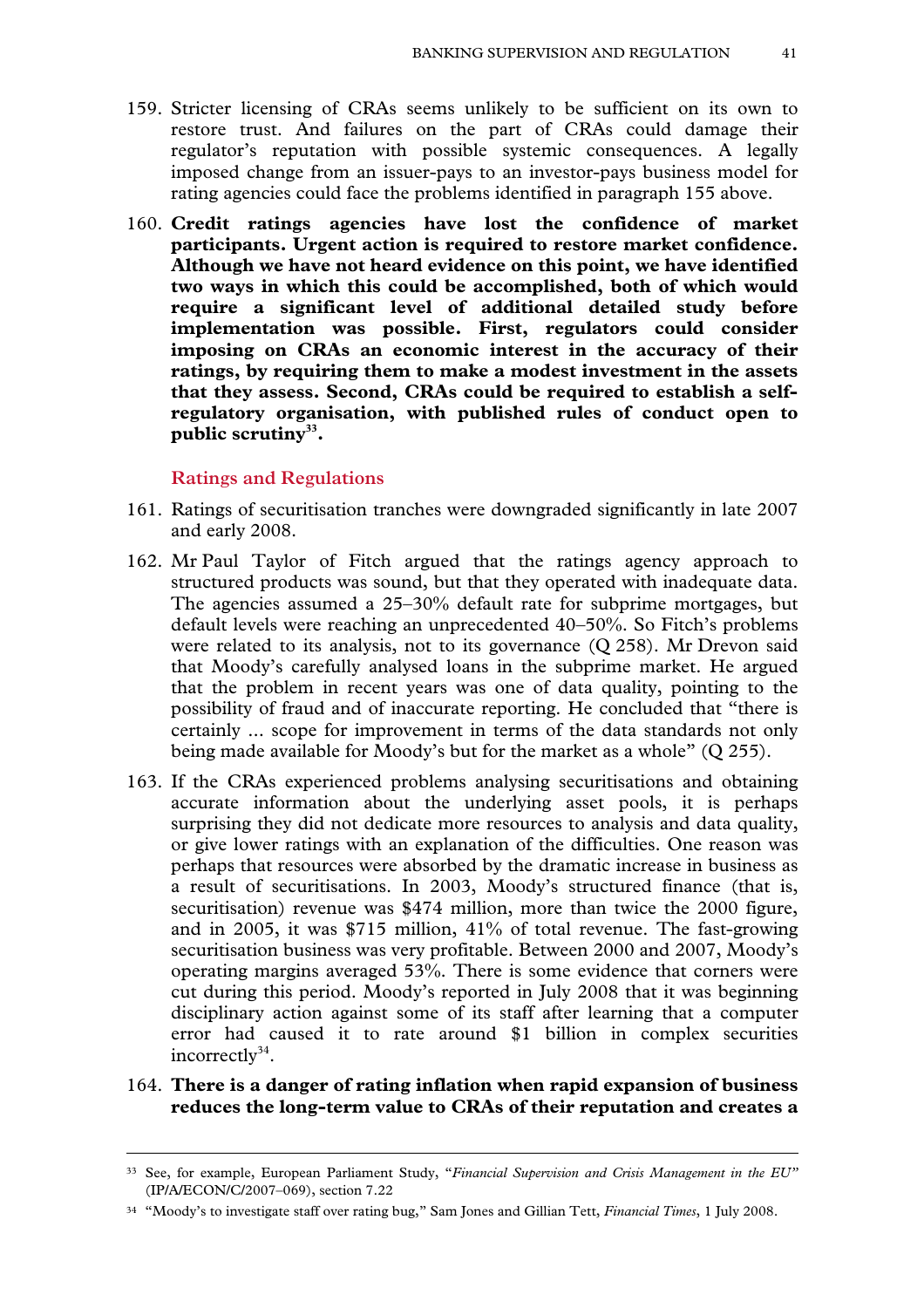**conflict of interest by encouraging corner-cutting to attract business from issuers. It follows that supervisors and regulators should be particularly conservative in their use of ratings in times of rapid expansion.** 

- 165. Regulation also affected the ratings agencies when ratings were incorporated into capital requirements and into investment mandates.
- 166. We have already drawn attention in Chapter 3 to the dangers of regulatory arbitrage. The Basel II Capital Accord allows banks to determine risksensitive capital requirements with reference to ratings agency assessments of their assets. As Professor Wood noted, it is sensible for regulators to examine ratings, since they include valuable information that otherwise could not be used in supervision (Q 7). But incorporation of ratings into regulations gives the agencies two roles: certification of quality, and determination of capital requirements. If higher-rated assets attract lower capital requirements then, like issuers, investors who are subject to capital regulation will welcome ratings inflation. Moody's argued that the regulatory use of ratings is damaging. For example, it "encourages regulated entities to treat ratings from recognised rating agencies as interchangeable for regulatory purposes" (p 77). When ratings are viewed as interchangeable, agencies may have less incentive to differentiate themselves through more accurate analysis, and instead to compete on price. This change of emphasis is likely to reduce the quality of market information.
- 167. Many investors are subject to ratings-based investment criteria. Mr Robert Reoch of New College Capital Ltd informed us that "many of the investing community have mandates that limit them to what they can invest in, and those mandates are normally linked to ratings, so they will have a bucket allocated to triple-A securities, to double-A and so on. If they cannot fill those buckets, then they cannot fulfil their mandate" (Q 251).
- 168. Like ratings-based capital regulations, ratings-based investment mandates give the ratings agencies an additional role, ancillary to their risk-assessment activities: they provide legitimacy to investment choices, sometimes referred to as "gate keeping". Moody's stated: "The regulatory use of ratings introduces a new attribute into the rating agency industry that market participants find valuable: official recognition" (p 77). When investment managers are rewarded for achieving yield within their investment mandates, they will welcome any relaxation of ratings agency standards. Like incorporation of ratings into regulations, ratings-based investment mandates diminish the effectiveness of reputational sanctions upon ratings agency behaviour.
- 169. It is impossible to legislate against ratings-based mandates, but there is no reason why ratings agency assessments should have a formal role in capital regulation. Changing the system would take time, since it would require banks and their regulators to find alternative risk assessment regimes. Moody's argued it "has historically supported the wholesale abandonment of the use of ratings in prudential and securities regulation. However, it is possible that implementing a reduction in the regulatory use of ratings now may inadvertently lead to negative consequences in an already fragile market" (p 78). **Ratings should be eased out of capital regulations as soon as practicable. The investment community should be encouraged to find alternatives to ratings-based investment mandates.**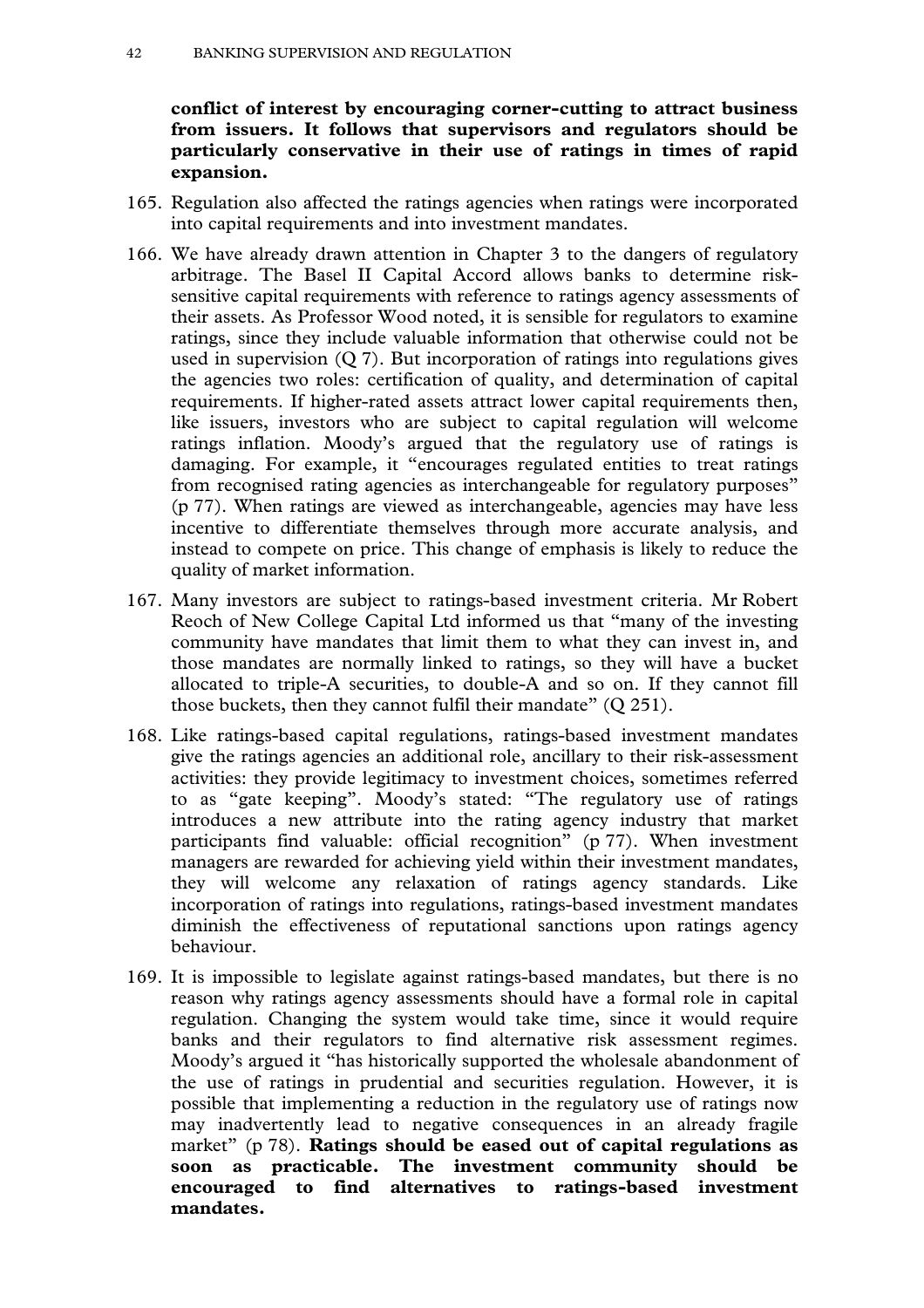#### **Ratings Process**

- 170. Our inquiry examined how complex securities are rated. There is a high degree of uniformity in the design of loan-backed securitisations ("collateralised loan obligations"). This suggests strongly that securitisations are constructed to fit a ratings agency template.
- 171. Mr Drevon told us that ratings agencies had responded to criticism about the "black box" nature of the ratings process, entirely hidden from the marketplace, by being more transparent about their methodologies. As he acknowledged, issuers can structure their securitisations to obtain the highest possible ratings: that is, to "game the model" (Q 288).
- 172. Mr Drevon and Mr Bell denied that Moody's or Standard & Poor's provided ratings consultancy (QQ 286–287), meaning, we think, that CRAs do not help securitisation issuers to achieve the highest possible rating in exchange for a fee. Nevertheless, Mr de Larosière stated that "there is in my view a conflict of interest when you are a rating agency and not only do you rate some of the products but you participate in the manufacturing and engineering of the products. Of course it is an iterative process: the issuer calls on the credit rating agencies and asks whether that would call for Triple A and the rating agency says no you have to restructure it in another way and you get into that sort of relationship where the agency is paid for two parts of its intervention. That is wrong" (Q 360).
- 173. If issuers are structuring securitisations in line with the models of the three rating agencies, a systemic risk is being created. If the models are incorrect all securitised bonds are at risk: if a problem is uncovered with one bond, it may affect them all. This happened in early autumn 2007, when the market lost confidence in the valuation of every securitised note.
- 174. The market's reliance on a small number of very similar ratings models presents a thorny policy problem. Issuers might be prevented from gaming models if CRAs revealed no details. But the result would be more uncertainty. It seems better to increase the flow of information in the securitisation market.
- 175. **Securitisation issuers will inevitably attempt to use rating agency models to generate the highest possible ratings. This practice is unlikely to be containable by regulatory constraints. Instead, regulations could require ratings agencies to publish details of the process by which they arrived at their assessment of a new securitisation. The market could then make an informed assessment, and other rating agencies could criticise. However, it should be recognised that transparency in the ratings market runs the risk that securitisations are built to satisfy ratings criteria, which could expose the system to significant instability in the event of a severe market shock.**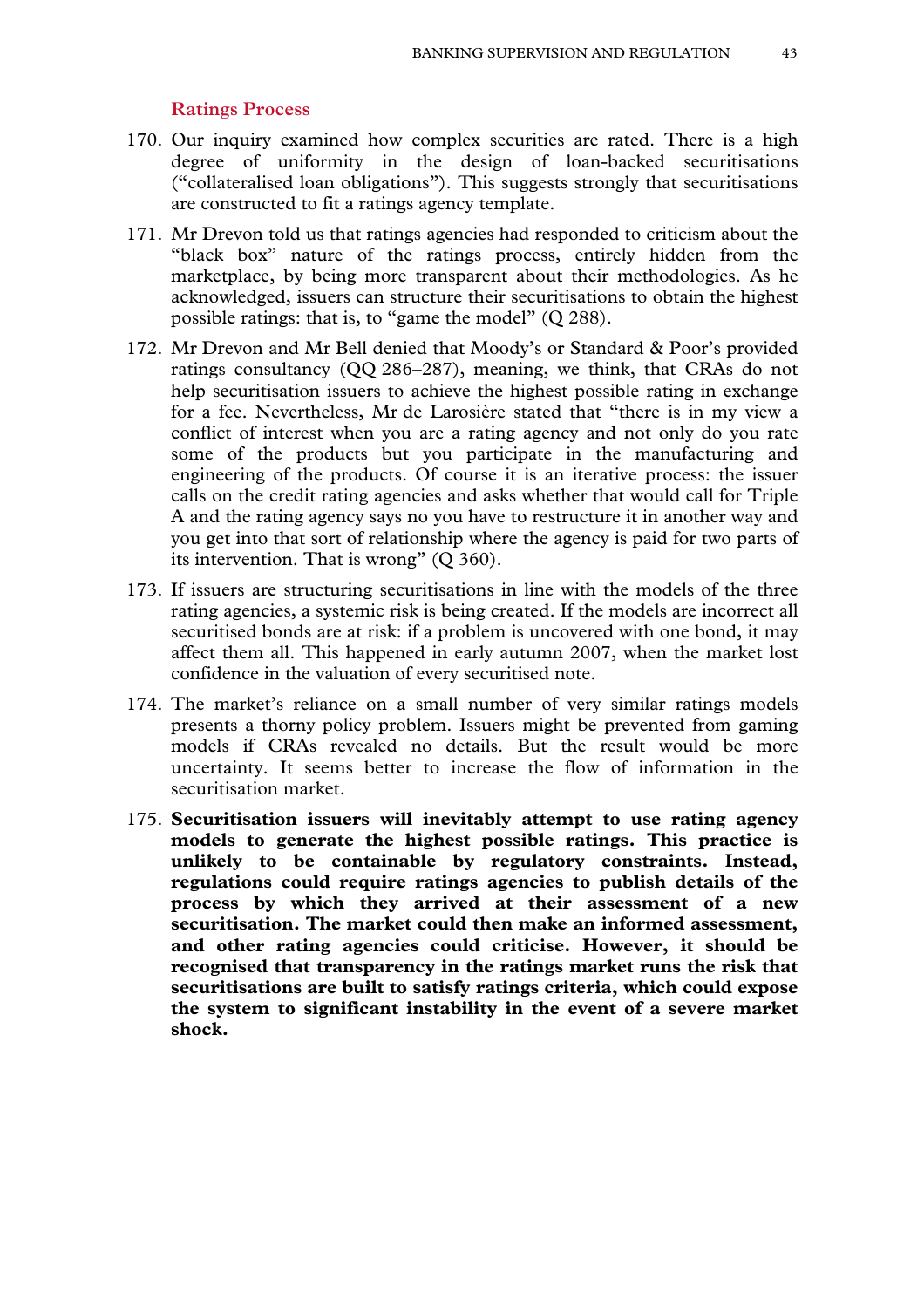# **CHAPTER 7: BANK GOVERNANCE**

- 176. In most sectors of the economy, corporate governance is primarily concerned with protecting shareholder rights, and maximising shareholder value. If a non-financial firm collapses its shareholders and bondholders lose money, employees' jobs are lost and customers need to find another supplier. But there are few external effects. Bank failures on the other hand tend to have far-reaching external effects. The special nature of banks makes their corporate governance more complex because:
	- depositors are protected by the deposit insurance fund. Because depositor losses after bank failure are made good by the insurance fund, depositors are insensitive to the riskiness of the bank. As a result, banks have an incentive to take excessive risks to boost their profits;
	- many banks are too important to be allowed to fail, and hence shareholders may believe that they have a tacit government guarantee. As a result, shareholders may tolerate excessive risk;
	- bank assets are hard to evaluate. Even when shareholder rights are protected, investors may struggle to understand precisely how their capital is deployed and the bank may be taking on more risk than they realise.
- 177. Dr Kern Alexander said that bank corporate governance should reflect the costs that bank collapse inflicts on third parties: it should "incentivise bank management to price financial risk in a way that covers its social costs. The latter objective is what distinguishes bank corporate governance from other areas of corporate governance because of the potential social costs that banking can have on the broader economy" (p 218). It may not be practical or desirable to expose bank directors to the full costs of their mistakes, but, in general, good governance should, like good regulations, oblige bankers to consider the wider, external, costs that their risk-taking could inflict upon third parties.
- 178. **Maximising shareholder value gives bankers a clear objective, and ensures that they are accountable for their actions. But since bank shareholders, boards and management are not exposed to all of the costs of their decisions, corporate governance legislation as it relates to banks should recognise this fact by modifying shareholder rights as necessary, for example through the introduction of rigorous procedures for shareholder approval of senior bankers' remuneration, of the appointment of directors and of arrangements for assessing risk.**
- 179. We did not attempt a comprehensive treatment of corporate governance in the financial sector. We touch on three aspects of bank corporate governance: the role of non-executive directors in banks, the remuneration of bank officers and the implications of the Government's shareholdings.

# **Non-executive directors**

180. Non-executive directors should provide independent monitoring and constructive criticism of their firm's strategy, performance, risk, and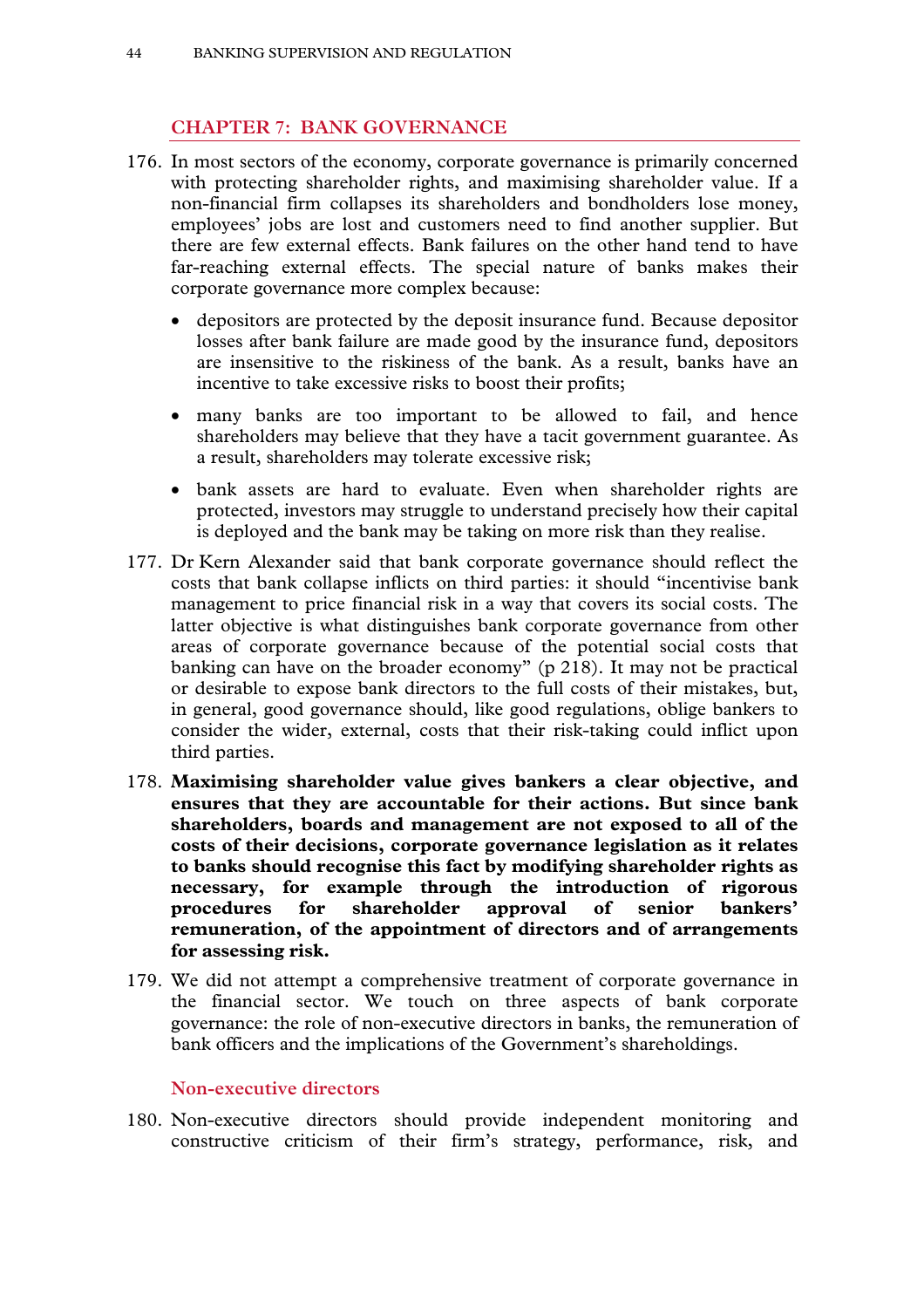personnel<sup>35</sup>. This is a hard role to play in any firm. It is particularly difficult in financial institutions, which are complex and hard to understand.

- 181. Mr Peter Montagnon, Director of Investment Affairs at the Association of British Insurers, identified the special qualities non-executive directors of banks need: "You need expertise because [banks] are complex businesses Expertise on its own is not sufficient because what you do need is sufficient character to say no to the management from time to time. If you do not have that character, all the expertise in the world will not help" (Q 88).
- 182. Bank executives argued that non-executives had challenged management on a range of issues (Q 427). Mr Varley said: "All non-executives when they join the board, whether they have banking experience or whether they do not, are schooled in a way that enables them to challenge"  $(Q 425)$ . He cited Barclays' risk committee—all members are non-executives—calling for a review of sub-prime exposure at the end of 2006, before the financial crisis started. He added: "We certainly were very active in the first part of 2007 in reducing our exposure as a result of that governance structure" (Q 412).
- 183. But many witnesses disagreed. Ms Angela Knight of the British Bankers' Association said: "I … am surprised at what seems to be an absence in some instances of asking the right questions and assumptions that maybe were made which should not have been made" (Q 373). Peter Hahn of Cass Business School believed this stemmed from a lack of expertise. Few banks had any non-executive directors with banking experience, which he described as "inexcusable and a legacy of another age" (p 237).
- 184. Mr Alexander argued the supervisory authorities "should exercise the power to approve bank director appointments and ensure that bank directors have the knowledge and training to understand the bank's business and risk models and its financial implications not only for the bank's shareholders, but for the broader economy" (p 218). To encourage boards to have sufficient financial expertise Mr Hahn believes "failures or deficiencies in such knowledge should require greater supervision and higher capital levels from regulators" (p 237).
- 185. **Non-executive directors need experience at high level in business, public affairs and other relevant fields, the personal qualities to obtain clear and full answers from management, and the ability to understand the bank's businesses and the risks being undertaken. Selection procedures should stress these requirements, and directors should be drawn from a diverse range of backgrounds so as to minimise the danger of 'group think'.**
- 186. **There is also a case for a risk committee comprising non-executive directors with relevant expertise, able to devote significantly more time than a conventional non-executive, to the assessment of the bank's risk profile, independently of the bank's executives. They would need to be remunerated accordingly and be provided with suitable support.**
- 187. Some institutions are so complex that it is very difficult for anyone to understand every aspect of their activities. Mr Montagnon said: "At the end of the day such a bank becomes ungovernable and unregulatable and there is

 <sup>35</sup> Non-executive directors are discussed in the Higgs Report, *Review of the role and effectiveness of non-executive directors*, January 2003.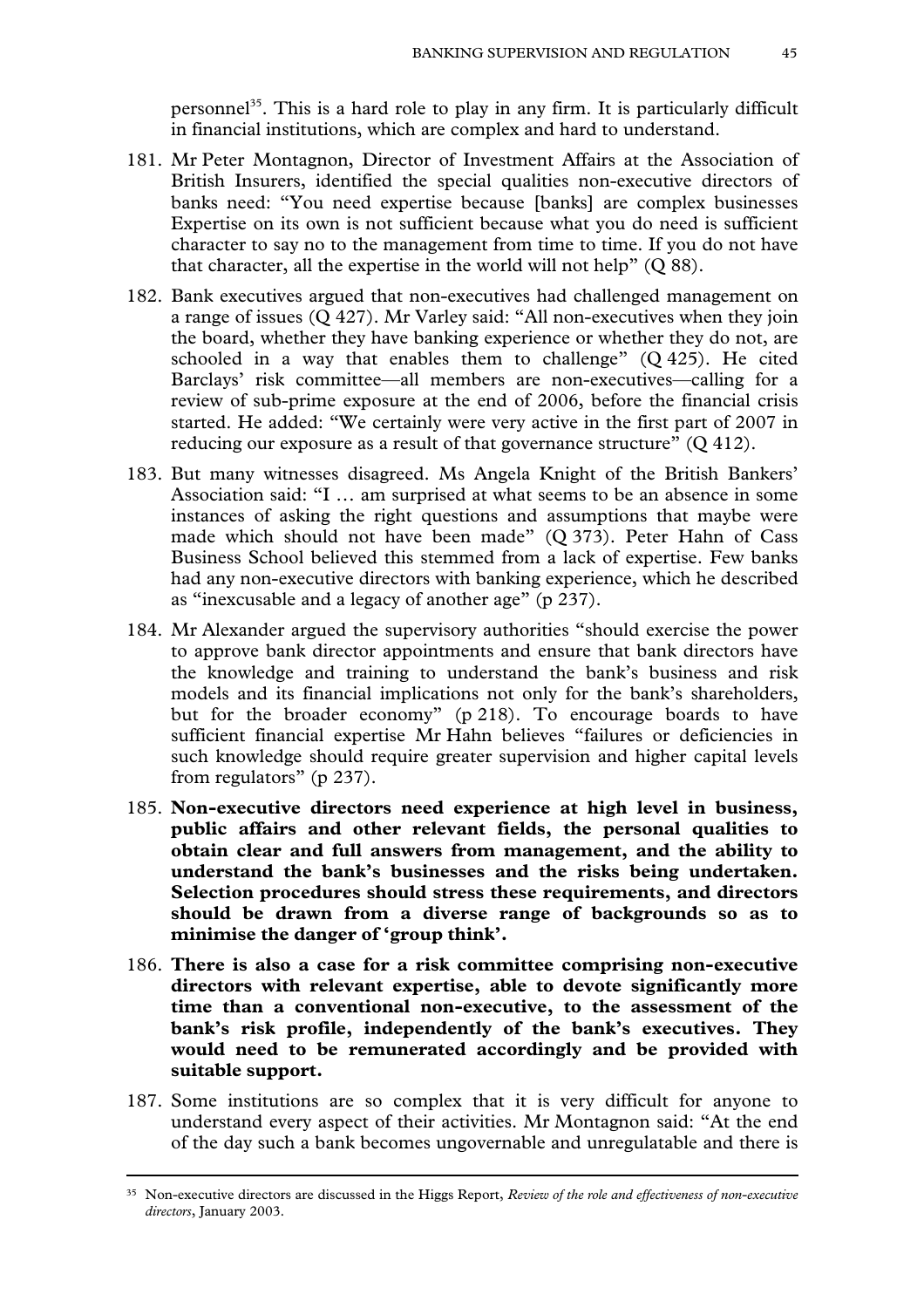a question we need to think about very carefully there"  $(Q 95)$ . We discuss regulatory responses to this problem in chapter 10.

- 188. Even very able non-executives can be ineffective. Sir Callum McCarthy told us that the Assets and Liability Committee of Northern Rock "was chaired by somebody who had a long and distinguished career as a commercial banker in this country; it had an ex-member of the Court of the Bank of England as a senior director; it had a very well known fund member as a non-executive; and so on. That was not obviously in any way a poor set of non-executives" (Q 154). The framework within which non-executives operate is important, as are the incentives they face.
- 189. Witnesses also stressed the importance of non-executives having adequate access to information. Mr Montagnon said: "Boards and independent directors must have the right to seek and obtain information" (Q 88). Professor Julian Franks argued it was important that, if necessary, nonexecutives feel able to go outside the firm for advice and expertise (Q 89). Ms Knight stated that this is already possible (Q 375). Mr Varley said Barclays' audit and remuneration committees, both of which are made up of non-executive directors, already get outside advice (Q 426). However, even where bank directors can request external support, institutionalising such arrangements might reduce the danger of those requests being seen as undermining the executive.
- 190. One suggestion to help adequately inform non-executives about their institutions is to give them a standing independent staff to help gather the information needed to challenge executive decisions. This might improve the quality of boardroom debate, but it would run the danger of damaging the unitary board. In smaller firms establishing this type of staff would be prohibitively expensive: Mr Adrian Coles of the Building Societies Association made this point in the context of building societies (Q 372).
- 191. **Once appointed, non-executive directors should have adequate access to information and advice, from experts inside and outside the firm. Formal mechanisms to acquire this information are desirable. Larger firms should consider establishing a permanent support staff for their non-executive directors.**
- 192. We discussed with some witnesses the tenure of non-executives. It is short in some financial institutions. This may reduce the level of institutional memory so that, for example, no one in the boardroom has sufficient experience to sound a warning bell if management throw caution to the wind during a boom. It may therefore be desirable for bank non-executives to remain in place for longer than is usual in non-financial firms. Mr Coles argued that a period of service of between 9 and 12 years would be appropriate (Q 372). **Bank non-executives need sufficient experience, and a broad enough perspective, to enable them better to challenge the bank's management. To accomplish this, there is a strong case for relaxing term limits on non-executive appointments, and for lifting age restrictions on non-executives.**
- 193. Non-executives must have the right incentives. Professor Goodhart (QQ 220–221) noted that non-executives of New Zealand banks are required to sign the audited reports and a statement that the bank's internal control systems are operating well, so that they are subject to a civil suit if their certification proves incorrect. Professor Goodhart noted when this legislation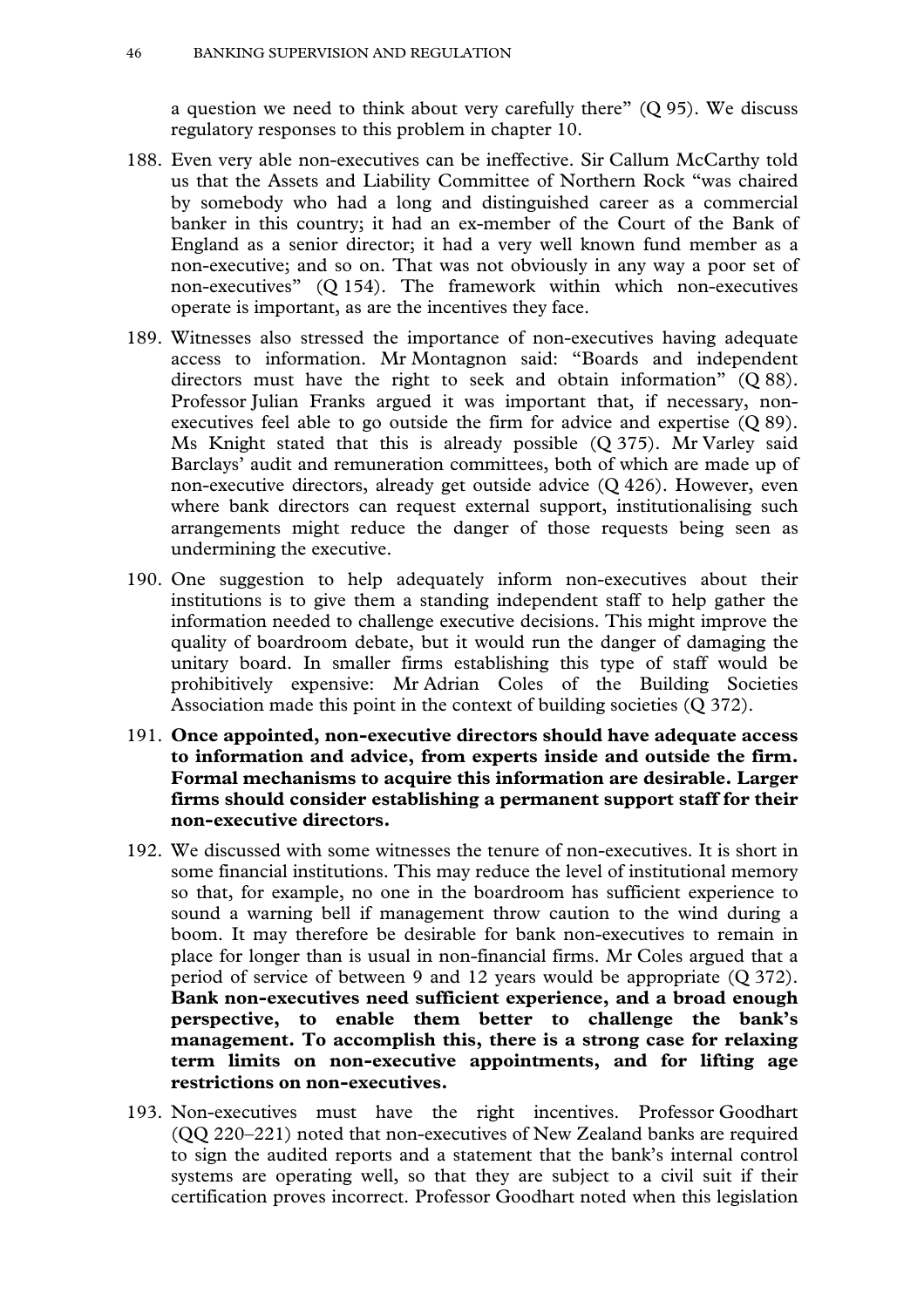was enacted in New Zealand "one of the issues raised was whether this requirement would have the effect of lowering the quality and the willingness of outsiders to serve as non-executive directors and to the best of my understanding it has not done so" (Q 221). **The possibility that nonexecutives in financial firms be required explicitly to sign off on their fields of competence should be considered by the firms themselves and, if necessary, by the Government.**

### **Remuneration of Bankers**

- 194. A very substantial part of senior banker remuneration, particularly in investment banks, is variable, paid as a performance-related bonus. There is recent evidence that the link between bonuses and performance is sometimes extremely slight. Dr Alexander said "irresponsible compensation packages" incentivised bankers to "book short-term profits based on excessively risky behaviour which increased systemic risk in the financial system and weakened the medium and long-term prospects and profitability of the bank" (p 218). Two questions arise. First, if compensation policies were inappropriate before the crisis, why did shareholders not insist that remuneration committees change them? Second, is there a case for regulating remuneration in banks?
- 195. There are a number of possible reasons for the lack of shareholder influence on bank remuneration. First, when there are many small shareholders, they may find it hard to take any coordinated action on pay. Mr Montagnon noted when shareholders have small stakes, it may be easy for banks to divide and rule their investors (Q 80).
- 196. Second, shareholders may not have the right incentives to address remuneration problems: when investment managers control small stakes in companies and their compensation is relatively insensitive to their performance, it may not be worth their while to agitate for change. Professor Franks said: "If you only have 1%, it is not easy to engage with the board unless they want to be engaged. Activism ... has some way to go"  $(O 78)$ .
- 197. Third, amongst institutional shareholders, the fund managers themselves are remunerated substantially by way of performance-related bonuses and may be reluctant to criticise similar arrangements for bank executives.
- 198. Dr Alexander said "new corporate governance standards" should be introduced, including "controls on remuneration that are linked to the long term profitability of the bank, while forgoing short term bonuses" (p 218). But most witnesses were not convinced that, to the extent that remuneration practices were inappropriate, regulations could correct them. Mr Montagnon argued that the critical point is to get the framework right within which remuneration is decided, and to ensure that firms are transparent about this framework (Q 99); Professor Franks emphasised that "we should not regulate in haste", but thought that there might be a case for regulation that made it easier for shareholders to nominate directors (Q 99). Mr Montagnon expressed some reservations about this position, arguing that "If you make it too easy for the shareholders to put up a slate and nominate, then you will very quickly undermine the unitary board" (Q 99).
- 199. Mr Hahn argued regulators should not be required to approve pay structures. But if executive pay at a bank increased systemic risk the bank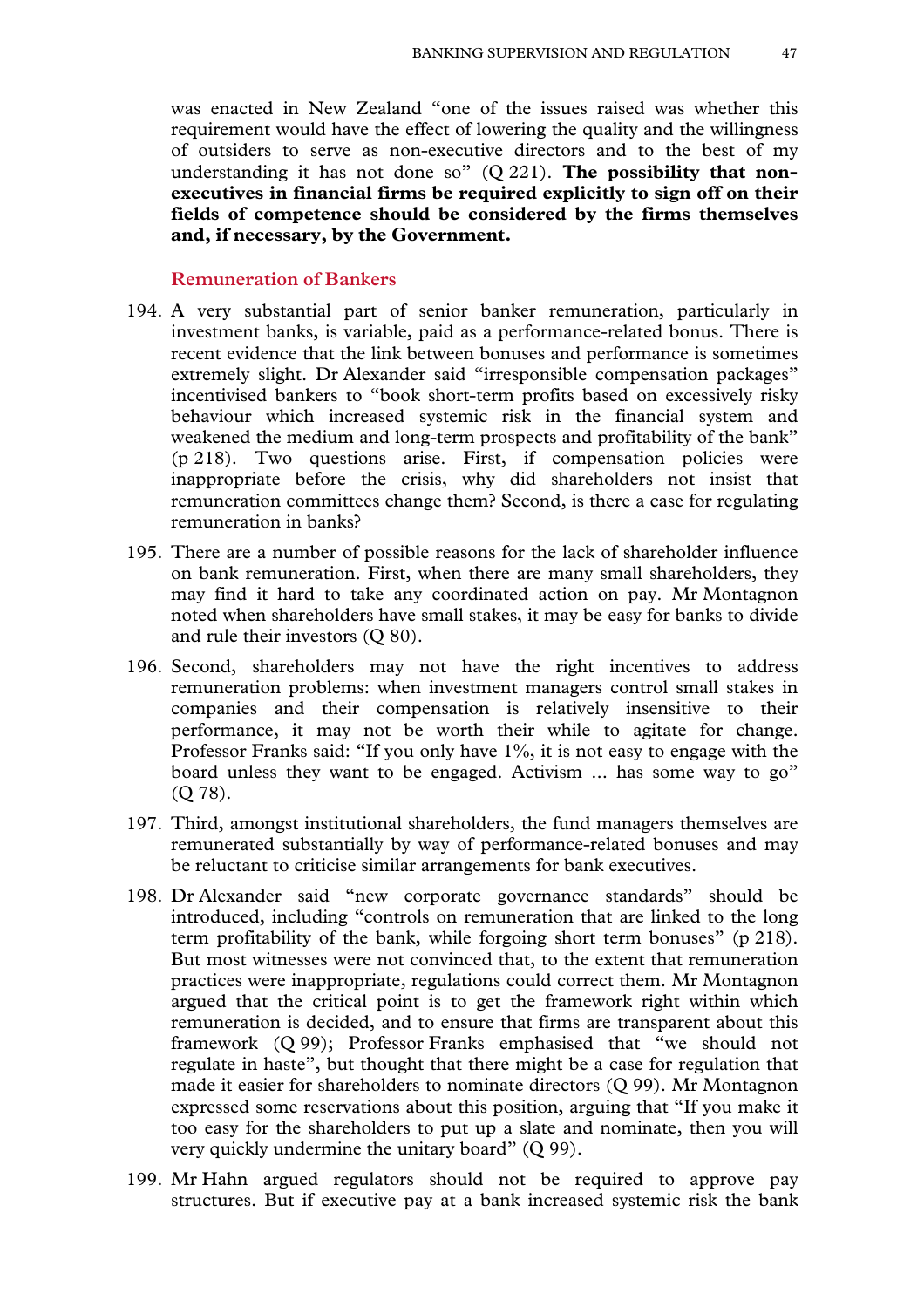should be penalised by being required to hold more capital (p 237). Mr Brian Quinn, a former executive director of the Bank of England, proposed that every authorised financial institution should have a remuneration committee which made recommendations on pay to the board twice a year: "Shareholders are the biggest losers from excessive compensation schemes, so their representatives should exercise judgement and apply sanctions before any regulatory input" (p 259).

200. **Supervisors cannot act as shadow remuneration committees and should not intervene in individual remuneration cases. Any regulatory intervention on banker remuneration should focus on its structure, the procedures by which it is determined, and the ability of shareholders to challenge it, with a view to reducing incentives to excessive risk taking.** 

#### **Government shareholdings in banks**

- 201. The Government's stakes in a number of banks has implications for corporate governance. Mr Varley said: "My view would be that with the involvement of taxpayers' money, whether it is in this country or in another country, of course goes a taxpayer's agenda of some sort" (Q 443). However, Mr Varley also said it was a fiduciary obligation to shareholders that taxes were managed "in an efficient way" (Q 442). Mr Flint said it would be "entirely appropriate for there to be clear accountability to the taxpayers who have put money at risk, put money up for the capital of banks" (Q 443).
- 202. UK Financial Investments (UKFI), which manages the Government's holdings in British banks, has been set an "overarching objective" which includes both "maximising sustainable value for the taxpayer" and "promoting competition"36. These two goals could come into conflict as limiting competition could boost profits for the banks in which they own shares. UKFI's chief operating officer, Mr Sam Woods, said: "If our sole objective was to protect and create value for the shareholder, then obviously a narrow reading of that could lead you to behave in a way that was not good for competition. So it was very important both for us because clearly that will be contrary to the Government's interest, but also for the competition bodies, the Office of Fair Trading, etc., that there was some offsetting element in there to make sure that we had that balance in terms of our activities" (Q 576).
- 203. **The Committee remains concerned that UKFI has been set inconsistent goals of maximising value for the taxpayer from the stakes held in various banks, and promoting competition. UKFI and the Government should explain how any conflict between these goals will be managed and resolved.**

 <sup>36</sup> UK Financial Investments, *An introduction: who we are, what we do, and the framework document which governs the relationship between UKFI and HM Treasury*, 2009, pg 13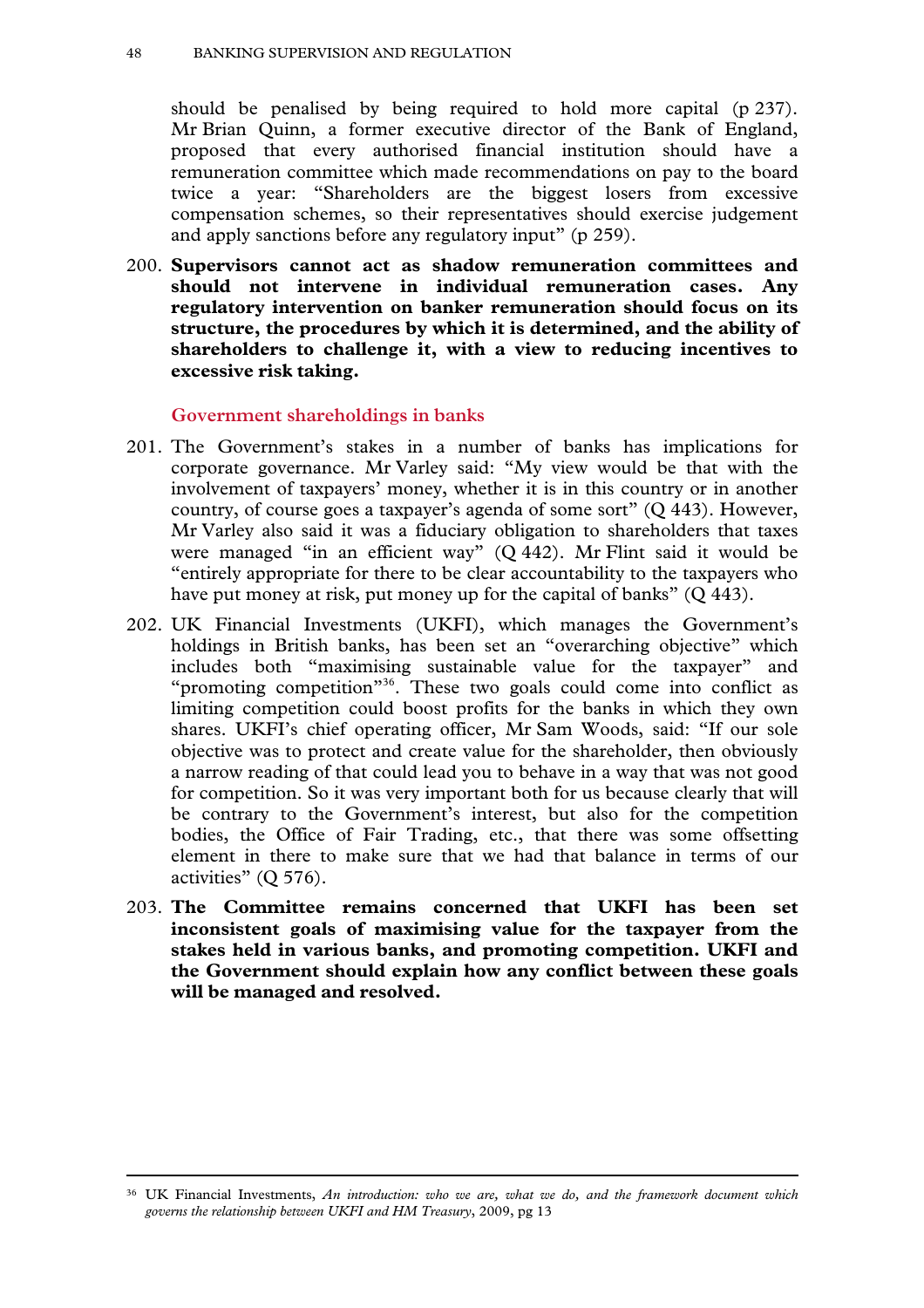# **CHAPTER 8: AUDITORS**

204. The financial crisis was exacerbated in the UK by a credit crunch that arose in part because banks and other financial intermediaries were unsure of the quality of one another's assets. The problem would have been less severe if this lack of information had been rapidly remedied. In this chapter, we ask whether auditing firms, which know their clients' businesses well, could have done more to fill the information gap in the financial sector. We also discuss the desirability of fair value, or mark-to-market, accounting.

#### **Audit-Generated Information in Regulation and Supervision**

- 205. Beyond the requirement to certify the going-concern status of businesses, auditing firms have no statutory duty to give an opinion about their clients' future prospects: they are required simply to satisfy themselves that company accounts represent a true and fair picture of the company's operations when they were prepared.
- 206. Mr John Hitchins of PricewaterhouseCoopers told us that the going concern judgement is particularly hard to make for banks, because they have a permanent maturity mismatch between their assets, which are long-dated, and their liabilities, which have short maturities (Q 294). This judgement therefore has to take account of market liquidity. Mr Hitchins stated that "at the end of 2007, the issue was the valuations and how you could get consistency of valuation across institutions. As we moved through 2008, the issue became liquidity" (Q 310).
- 207. The auditing profession argues that its provision of a fair and complete picture of its clients' financial position enables decisions to be made on an informed basis. The International Accounting Standards Board told us that "the purpose of financial reporting ... is to provide an informed decision maker with the necessary information to make a rational judgement regarding the allocation of capital" (p 250).
- 208. Although auditors influence decision-making, beyond confirming the veracity of the financial reports, they do not report their opinions about their client firms. This point was made by our witnesses in discussion of the rapid alteration of British bank capital structures after 2000, when loan-to-deposit ratios started to increase rapidly. Mr Brendan Nelson of KPMG noted that this change was not hidden, and that sources of funds were disclosed in financial statements  $(Q 313)$ . Mr Hitchins told us explicitly that "it is not up to us to determine what the appropriate level of capital is" (Q 311).
- 209. Two questions arise. First, did auditing firms fail to pick up on systematically important trends in the financial sector, and make the wrong going-concern judgements for banks? And second, should auditing firms have a wider statutory responsibility, to include judgements on audited firms' business strategies?
- 210. As noted above, our witnesses contend that their judgements, based on historical information, as required by statute, were reasonable, while supervisory authorities, charged with understanding market conditions, failed to appreciate the extent of systemic risk at the start of the financial crisis; it is perhaps unlikely that auditing firms could fare better.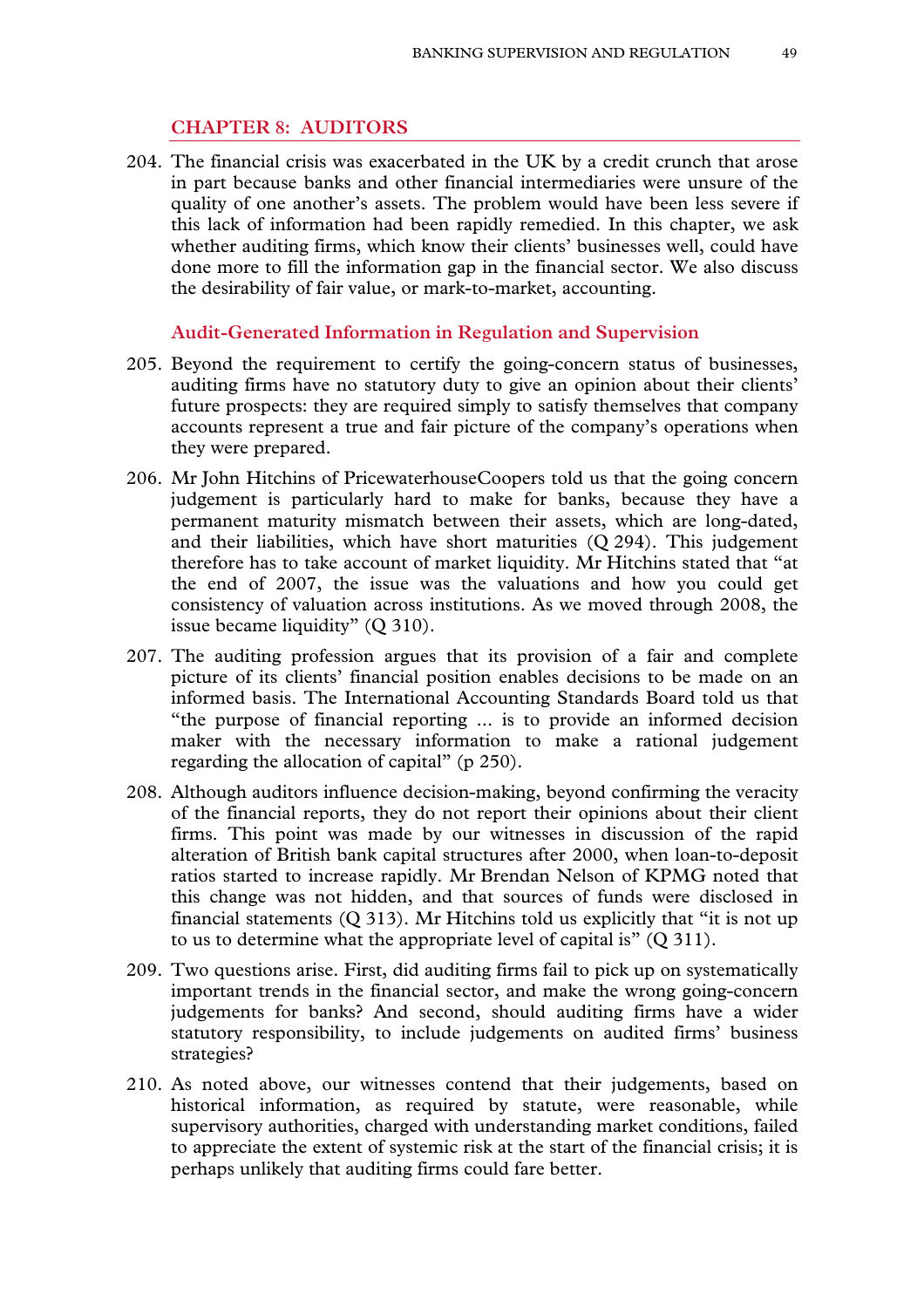- 211. **We have seen no evidence that bank auditors failed in their statutory duty to make a going-concern judgement on their clients. Bank auditors should not be required to make a more general judgement on the quality of their clients' strategies. In any event, it is unlikely that auditors would be more able than financial supervisors to identify structural problems in the financial sector.**
- 212. Although auditor judgement cannot substitute for that of the supervisor, there is still a strong case for using auditors in the supervisory process. Lord Turner described their use for "a particular thing called section 166 where we do a deep dive on an institution where we have particular issues that we are worried about"  $(Q 520)$ . He argued that the FSA has in-house capability to deal with normal risk assessments, and stated that more extensive use of auditing firms would be expensive.
- 213. The auditing firms believe that information sharing between supervisors and auditors has become less effective since the FSA assumed responsibility for bank supervision. Mr Nelson said: "We certainly believe there is scope for a better and more formal relationship with the regulator in the sense that the audit firms and the audit process can support the regulatory process better than it has been used in the past. It is not through lack of will on our part, it is just that the way that regulation was performed in the UK following the introduction of the Financial Services and Markets Act changed, and the auditor had a very limited role to play in that, extremely limited. We would welcome, and we have made it very clear publicly, a constructive dialogue with the regulator to explore ways in which we can support the regulatory process" (Q 334).
- 214. Mr Hitchins said: "We can only trigger [a meeting with the supervisor] if there is a problem" (Q 301), and "I think it would be an extremely good idea if we did have regular meetings with [the supervisors] on all banks, which we used to" (Q 302). Mr Oliver Grundy of Deloitte remarked that the practice of regular supervisor meetings did not stop, "it just simply began to fade away, I would say, and there were less meetings asked for by supervisors" (Q 303). Mr Hitchins and Mr Grundy emphasised that there was no resistance to these meetings from the banks; they stopped because supervisors no longer requested them (QQ 304–305).
- 215. **It is regrettable that supervisors no longer meet auditors regularly. The auditors could provide useful information and the banks would not object. We recommend that the FSA should take the initiative to resume regular meetings with bank auditors, even when there are no obvious problems in the banks.**

# **Mark-to-market accounting**

- 216. Mark-to-market accounting is the practice of valuing bank assets at prevailing market prices. This approach is employed for "trading book" assets which banks hold for short-term profit, or for early onward sale. Some commentators have suggested that mark-to-market accounting may have contributed to the financial crisis, because mark-to-market losses on a bank's assets reduce the size of its capital base, so that it has to sell assets or restrict its lending in order to satisfy regulatory capital requirements.
- 217. There are alternatives to mark-to-market accounting that might reduce the volatility of bank asset values. For example, Professor Charles Goodhart and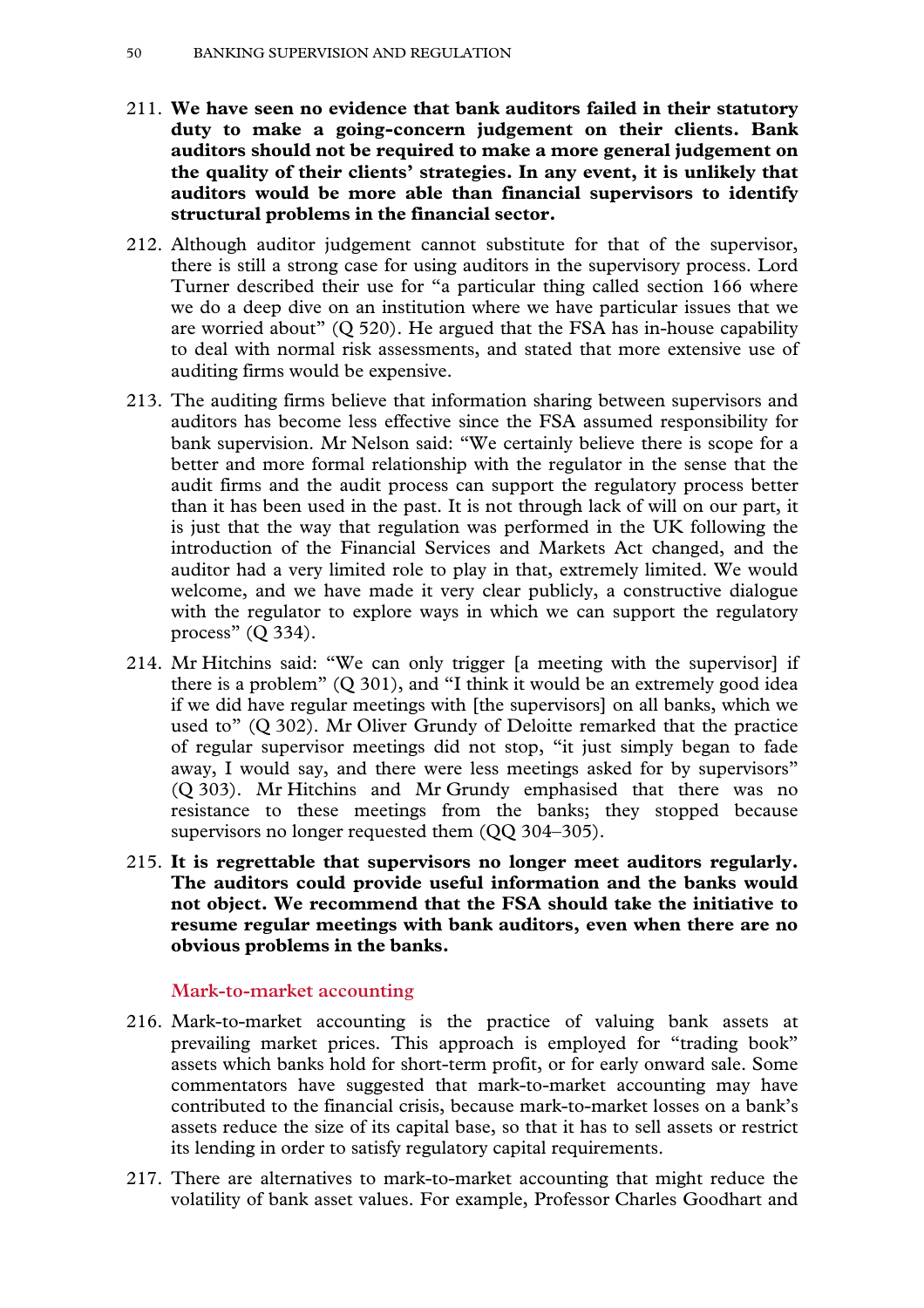co-authors suggest that assets should be valued on a "mark-to-funding" basis<sup>37</sup>. This would base asset valuations upon an assessment of the cashflows that they would generate over the period for which their funding is guaranteed, and hence would place less emphasis upon market prices for assets that were not subject to liquidity risk.

- 218. However, alternatives to mark-to-market accounting might obscure asset values in some circumstances. For example, under a mark-to-funding regime, it is difficult to envisage a satisfactory mechanism for arriving at a disinterested estimate of the cash flows that an opaque banking asset would generate. The events of 2007 demonstrated that denying market participants accurate information destabilises capital markets, with potentially serious consequences for the real economy.
- 219. The International Accounting Standards Board (IASB) sees mark to market accounting as the most effective way of creating an independent and verifiable assessment of the value of assets and liabilities. They also stated that "fair value provides much needed transparency and enables markets to adjust in a necessary, even if painful manner". The IASB argued that failure to acknowledge losses, and imperfections in valuation techniques, delayed the resolution of the 1980s Savings and Loans crisis in the US, and the 1990s Japanese banking crisis (p 250).
- 220. Notwithstanding the importance of market confidence in the quality and completeness of valuation data, the combination of mark-to-market accounting with existing financial regulations could have had pro-cyclical consequences. Professor Perotti told us that "there are no good alternatives to mark to market but mark to market is an explosive mechanism when there are vulnerable situations" (Q 209). It is important that the macro-prudential supervisor has a policy lever that it can use to counter any pro-cyclicality arising from mark-to-market accounting. Professor Goodhart said: "I now agree with [Professor Perotti] that actually mark to market is probably the only defensible system; but since we know that it amplifies the cycle, both on the upside and the downside, it makes it all the more important that we introduce these other requirements and mechanisms which provide the countervailing, countercyclical impact" (Q 211).
- 221. **Mark-to-market accounting generates verifiable information about banks. Without it investors would be less well-informed, and confidence would suffer in downturns. Regulators should not abandon mark-to-market accounting, but supervisors must identify ways to ensure that it does not amplify the economic cycle.**

 <sup>37</sup> See M. Brunnermeier, A. Crockett, C.A.E. Goodhart. A. D. Persaud, H. Shin (2009), "*The Fundamental Principles of Financial Regulation*", Geneva reports on the World Economy 11.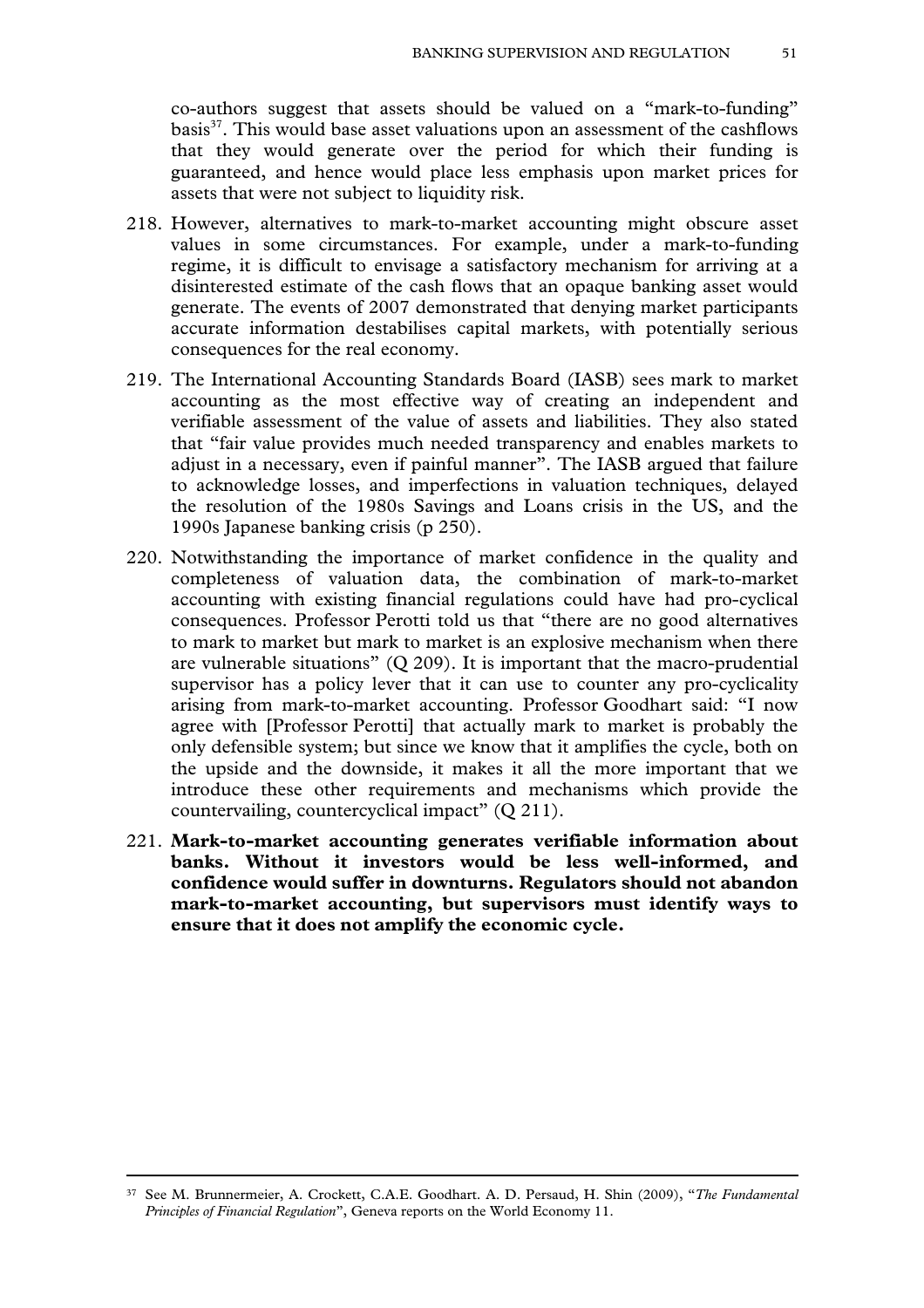### **CHAPTER 9: INSOLVENCY REGIMES**

- 222. Until this year, British legal provisions governing insolvency did not distinguish banks from other failing companies. For example, insolvency proceedings were to be triggered by default. Dr Oren Sussman noted that this is not a practical approach for bank insolvencies, since a bank default is likely to trigger a crisis, with damaging system-wide consequences (p 72). Other rule-based approaches are also inappropriate, because of the social value that is derived from a bank. As Dr Sussman said, market-based insolvency tests are ineffective in the banking sector: "In the case of a bank, because part of the value that the bank is creating or destroying does not have a market test, a bank insolvency is bound to be more discretionary" (Q 226). Dr Sussman noted that bank asset value must be established via an administrative procedure, since selling assets to establish their value would engender a systemic panic (p 72).
- 223. The tripartite authorities did not allow Northern Rock, RBS, or Lloyds to enter formal insolvency proceedings. This fact limited the options available to the authorities. For example, as Professor John Armour noted, "The banks that are government-supported are not in administration so there is no power under the existing framework for their service contracts to be altered and the position is that the banks must stand by these service contracts" (Q 235).
- 224. The Banking Act 2009 institutes a Special Resolution Regime (SRR) for failing banks, which addresses the problems raised above. Responsibility for administering the SRR is divided amongst the tripartite authorities as follows. The SRR is triggered by the FSA when a bank has failed or is likely to fail to meet FSA-defined "threshold conditions". Once a bank has entered the SRR, the Bank of England manages the resolution process. The Treasury is responsible for financing the SRR, and for taking decisions on nationalisation. In addition, the Financial Services Compensation Scheme is responsible for ensuring rapid payout to affected depositors.
- 225. The Bank of England has three options under the SRR: it can direct and accelerate part or all of a failed bank's business to a private sector purchaser; it has the power to control all or part of a bank's business through a bridge bank, before onward sale; and it has access to a bank insolvency procedure to close the bank and to facilitate a fast and orderly payout of depositors' funds. As a last resort, a failed bank can be temporarily nationalised.

#### 226. **We welcome the Special Resolution Regime under the Banking Act 2009, which puts in place special insolvency procedures for banks.**

227. The SRR applies to UK-incorporated banks and building societies, including the UK subsidiaries of foreign banks, as well as the overseas branches of UKincorporated banks and building societies. It does not apply to the UK branches of non-UK incorporated banks. Professor Armour said: "Lehmans' UK subsidiary would not be a bank under the Banking Act. I understand that the application of the standard administration procedure to Lehmans' UK subsidiary brought about the very rapid termination of a number of positions in the market which caused considerable systemic difficulties" (Q 226). It is important that the systemic importance of non-commercial banks be recognised in insolvency law. On 11 May 2009, the government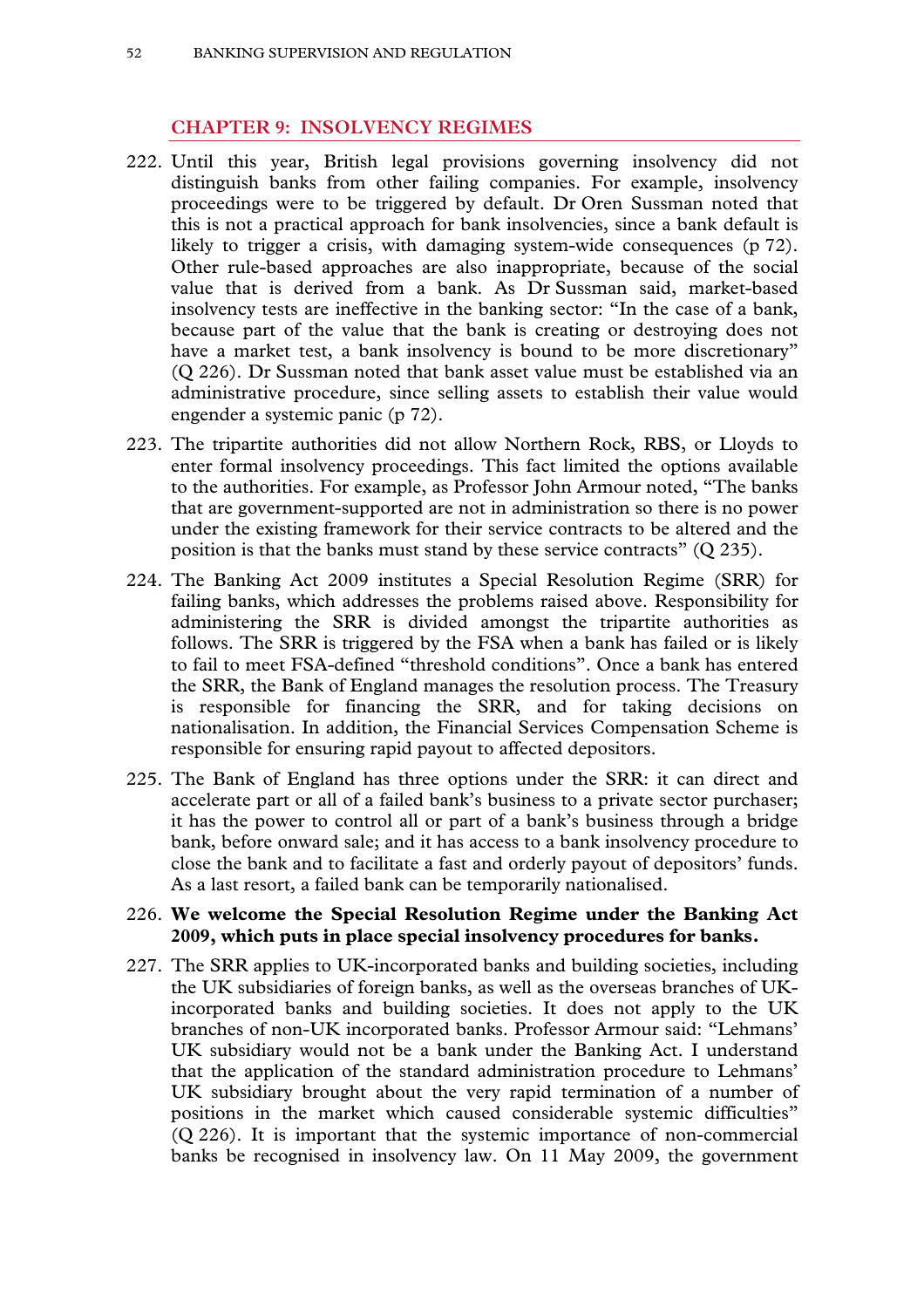announced initial plans to address this type of problem in the investment banking sector $38$ .

- 228. **We welcome the Government's recent statement of its intent to strengthen resolution arrangements for investment banks. The Government should give serious consideration to extending the scope of the Special Resolution Regime of the Banking Act 2009 to other financial institutions.**
- 229. The Governor said he had argued that the Bank of England should have the ability to place a bank into the SRR, but had lost this argument (Q 503).
- 230. It seems clear that, if the Bank is to act as an effective Lender of Last Resort it should be able to gather detailed information about troubled banks. Decisions about last-resort lending and the triggering of the Special Resolution Regime would in practice be closely linked. Handling both in one institution would minimise the danger that either decision was mis-handled due to poor communication. Mr Tucker said: "One of the painful lessons of Northern Rock was that the Bank was not able to engage directly with Northern Rock about lender of last resort until very late in the day and then they were surprised about the granularity of the information that the Bank wanted" (Q 505). **We recommend that the Government should revisit the question of how the SRR is triggered and give serious consideration to allowing the Bank of England to trigger it. This recommendation will be rendered obsolete if the government adopts the "twin peaks" system outlined in paragraph 122.**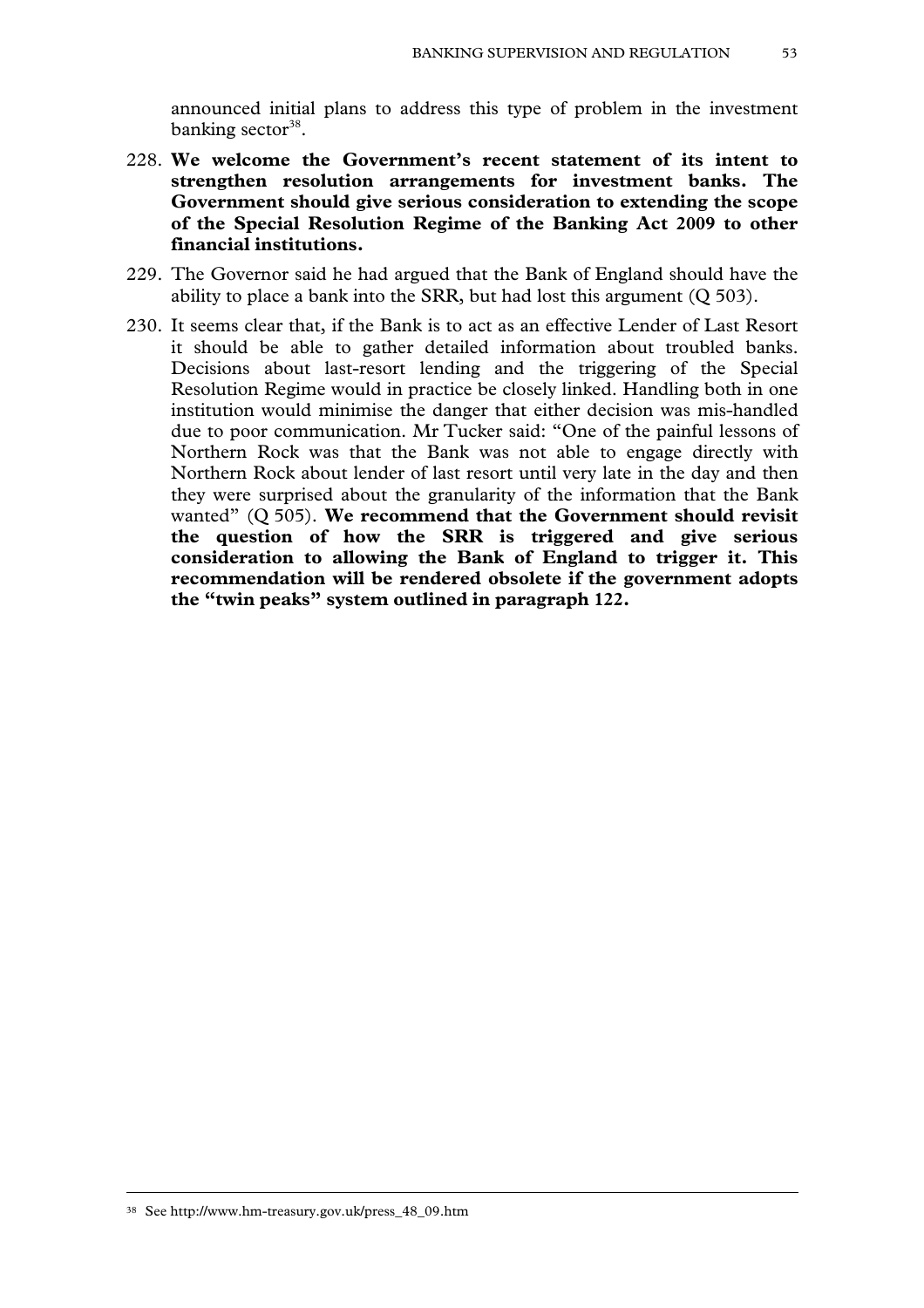# **CHAPTER 10: FINANCIAL INSTITUTION SCALE AND SCOPE**

- 231. Some of our witnesses, such as Michael Foot, formerly head of banking supervision at the Bank of England, argued that some banks are now too complex to manage (Q 138). The Governor of the Bank of England noted that Citibank had had difficulties even though its senior management included "some of the brightest and best people you could imagine" (Q 507).
- 232. As noted in Chapter 3, increased bank complexity has the consequence of extending the reach of the deposit insurance scheme, and so of reducing the cost of capital deployed in complex securities businesses. Banks will then naturally underestimate the true costs of security market activity, and hence, they will perform more securities business than is desirable.
- 233. One possible response to the problem of increasing complexity would be to institute a legal separation of commercial banking from more risky and complex security market business. This type of separation existed in the US as a consequence of the 1933 Glass-Steagall Act, until it was repealed by the 1999 Gramm-Leach-Bliley Act.
- 234. Many of our witnesses dismissed the idea of separating commercial banking from the securities market, arguing that financial markets are now so integrated that such a separation would be impossible. For example, Professor Perraudin said: "Given the complexity of the credit world we now face, it is not sensible to try to return to that kind of situation" (Q 118). Sir Callum McCarthy and Mr Foot both opposed separation of commercial from investment banking (Q 144). Lord Turner noted that Lehman Brothers and Bear Stearns, both systemically important institutions, would have been treated as securities businesses under Glass-Steagall-like legislation, and that, arguably, both should have been bailed out. HBOS, on the other hand, was a narrow commercial bank. He also argued that customers are well-served by integrated financial institutions, and that dividing financial institutions would therefore reduce the quality of the service provided (Q 524).
- 235. Some witnesses were more sympathetic to a Glass-Steagall-like separation of commercial banking from more complex market-oriented business. Professor Wood argued that Glass-Steagall was good legislation, though passed for the wrong reasons. But for the future he preferred market competition to legislation to bring about the most effective business structures (Q 38). Professor Perotti suggested that legislation should move in the direction of Glass-Steagall by preventing institutions with access to the deposit insurance safety net from dealing in securities not traded on an exchange, and which therefore are very hard for regulators to assess (Q 222).
- 236. The Governor said that there was a strong argument for legislation that would ensure a diversity of banking institutions (QQ 507–508), and he noted that there were strong arguments both for and against separating commercial banking from the securities business: "what I would encourage everyone to do, this Committee and other committees, is to take some time now to think our way through these issues. They are immensely important, we will not get another opportunity to restructure our banking and financial system in a hurry and it is very important that we take this opportunity". He added that there was time to think things through, since "banks are not going to rush out and take wild risks for quite a while" (Q 507).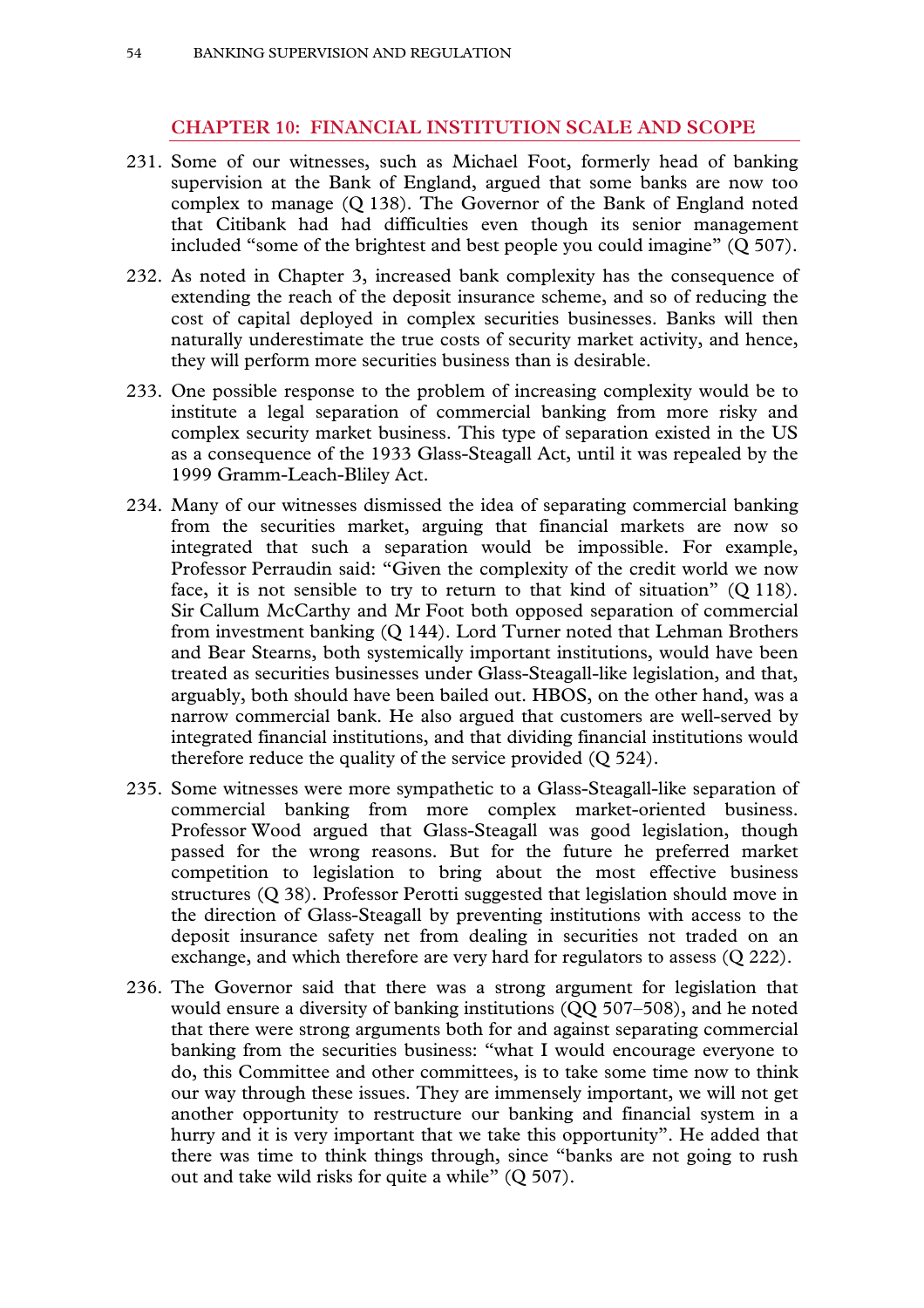- 237. Even when banks are narrow, they can grow too big to fail: in 1984, the purely commercial US bank Continental Illinois was the first bank to be identified as too big to fail. Strict competition policy would prevent this from occurring, and so might increase the resilience of the banking system to a systemic shock. The Governor argued that, like the legal separation of commercial banking from the securities business, this idea should not be dismissed out of hand (QQ 507–508). Lord Myners observed that "scale brings with it risk and issues around prudential supervision, too big to fail. I think George Osborne has said too big to fail or too big to bail out. I think there is an issue there" (O 547).
- 238. **The financial crisis presents a unique opportunity to take stock of the financial system. Policy-makers should grasp the chance to consider the appropriate structure of the financial system, and how financial institutions are regulated. However, there should be no rush to write the legislation required to support new structures: it is more important to get the details right than to resolve them quickly. Competition in the banking sector understandably took second place to stability considerations during the crisis. The Government should now look again at competition policy and at the same time should explicitly address the breadth of the state safety net for financial firms.**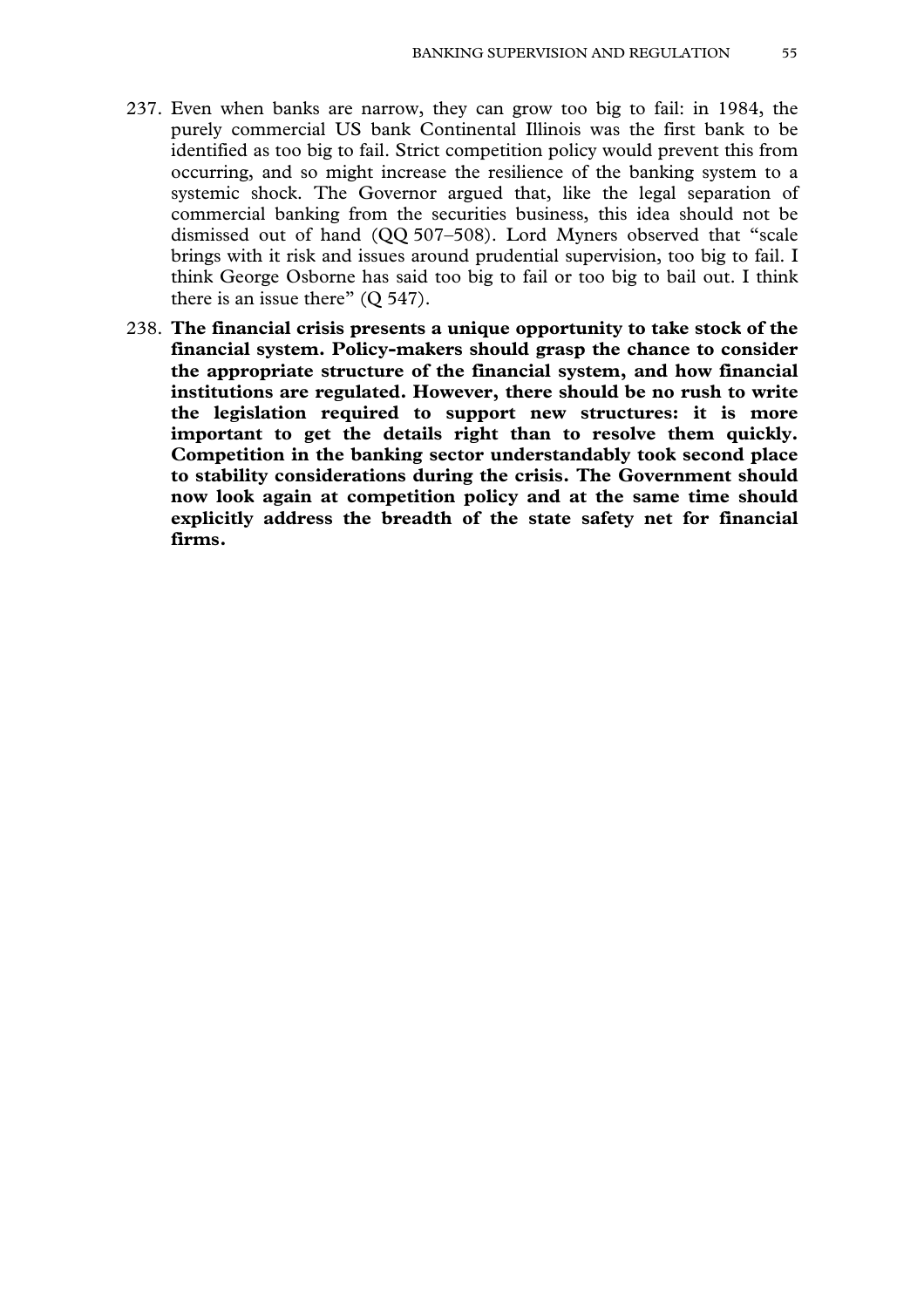# **CHAPTER 11: CONCLUSIONS AND RECOMMENDATIONS**

- 239. This Report examines the supervisory and regulatory framework in the United Kingdom when the crisis broke and recommends changes. A key role of regulation is to prevent crises or to mitigate their effects. The present system failed to do so. Inadequate regulation around the world also played a part as the crisis unfolded. There should, however, be no rush to action. The financial sector is unlikely to embark soon on risky new adventures. The main objective of policy should be to change the regulatory regime in order to make future crises on this scale less likely without stifling innovation. (Paragraph 5)
- 240. Supervisors should actively question the assumptions underlying bank risk models. They should require financial institutions to calibrate their models over long periods. They should investigate the sensitivity of model outputs to assumptions, and require extensive stress-testing of models. Bank models are proprietary, but the methods that supervisors use to evaluate them should be published so that outside ideas for better tests can be gathered and used. Supervisors should not, however, impose a particular approach to modelling, nor attempt to assume the executive role of bank officers. (Paragraph 39)
- 241. Supervisors should also perform their own system-wide stress tests of bank portfolios, in order to identify aggregate effects that individual bank systems are not designed to capture. (Paragraph 40)
- 242. It is important not to stultify the innovative capacity of the financial sector. But the crisis has demonstrated that risks in some markets can destabilise the entire financial system. The Credit Default Swap market in particular could be made more robust. It is unnecessarily opaque. This problem requires urgent attention. One approach would be to require reporting of CDS trades, and, as far as possible, to require that CDS trades be centrally cleared. Significant changes to market practices would follow, and would require careful consultation with the industry before they were phased in. Whatever changes are adopted should not create new incentives to regulatory arbitrage. For example, there is a danger that compulsory clearing of CDS trades might cause displacement of trading activity into the securitisation market, the idiosyncracies of which probably preclude the use of clearing there: because every securitisation has different terms, it would not be possible to net trades in this market. Regulators should also address urgently the need for transparency in the securitisation market. (Paragraph 47)
- 243. Although regulators depend in part on banks' risk models for information that they would not otherwise have, they should draw on them selectively to make their own risk assessments. (Paragraph 57)
- 244. When supervisors incorporate bank risk systems into regulation, there is some danger they may hinder innovation in risk modelling by banks. To avoid this effect, relevant rules should be updated quickly in response to advances in risk modelling. (Paragraph 59)
- 245. In general, financial models designed for use in liquid markets should not be used in the supervision of illiquid markets. Supervisors should base their assessments of operational risk upon a close understanding of the banks they regulate, and not upon statistical models, which cannot substitute for judgement based on analysis. (Paragraph 62)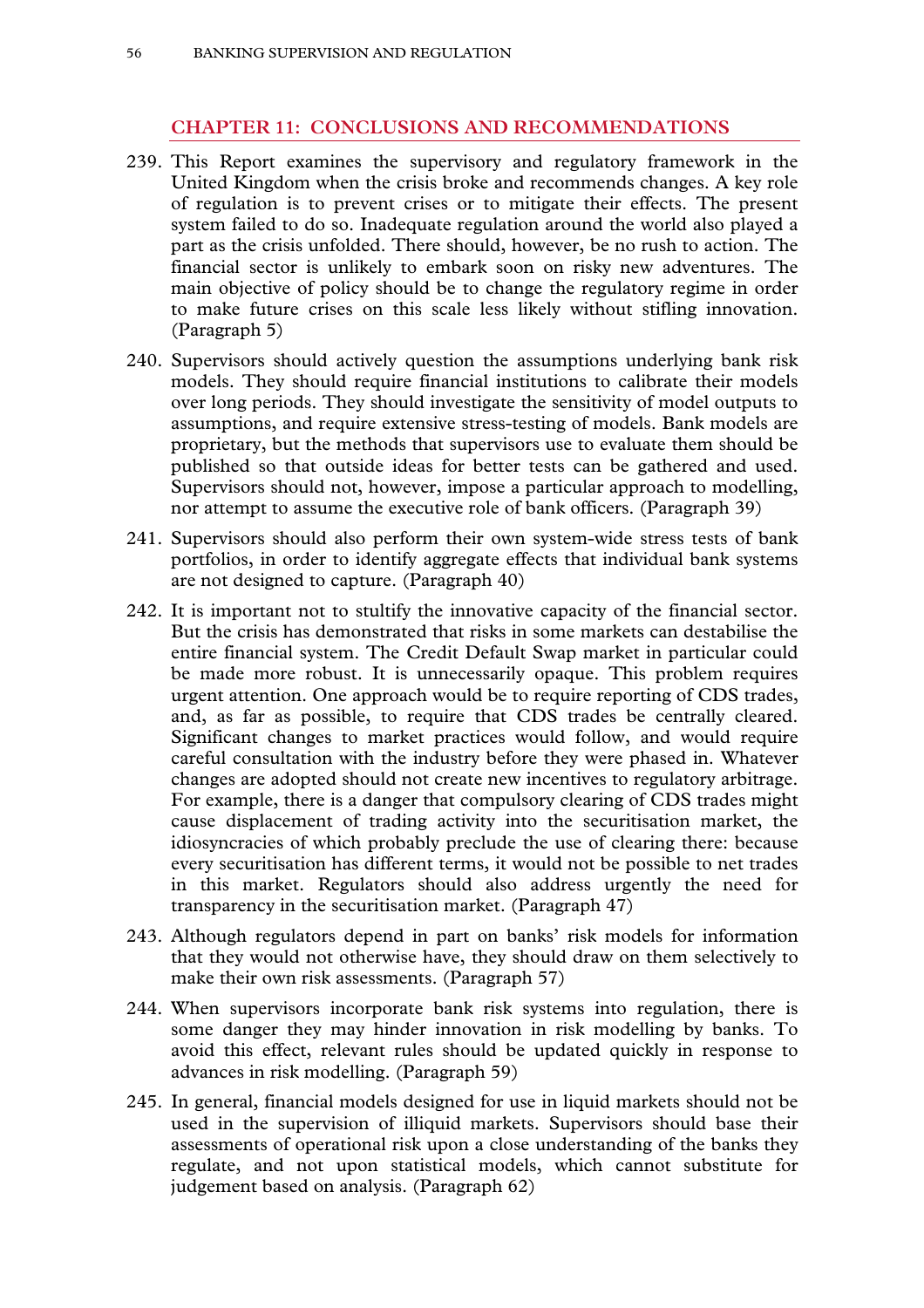- 246. Trading book assets currently attract a lower capital charge, because they can easily be sold by troubled banks. The experience of the financial crisis is that, when such a sale is most necessary, it may be impossible. The costs then fall upon the deposit insurance fund. Regulatory capital requirements for trading book assets should be substantially increased. (Paragraph 68)
- 247. A new policy lever should be introduced to counter pro-cyclicality in the banking sector. Its basis in rules should be strong enough and the institution wielding it independent enough to ensure that the lever is used in boom times. The Government should urgently identify a suitable instrument. (Paragraph 76)
- 248. Since counter-cyclical regulations at the national level would risk undermining the level playing field of the Basel Accord, the United Kingdom authorities should consult internationally before any national implementation. The design of counter-cyclical regulations should involve careful consideration of their likely effect on the international competitiveness of the City of London, especially since their adoption in the United Kingdom and elsewhere would imply re-introducing a national element in capital regulation. (Paragraph 78)
- 249. Regulators should make the supervision of liquidity risk an urgent priority. While liquidity risk has previously been expressed in terms of the assets on bank balance sheets, regulators could also consider rules based upon the funding mismatches to which banks are exposed. Regulation should respond to low levels of liquidity by, *inter alia,* raising capital requirements or imposing charges under an insurance scheme. (Paragraph 89)
- 250. Financial crises are always unexpected, and it is hard to plan for them. For crisis management to be effective, it needs to be clear who is in charge. The Memorandum of Understanding (MoU) governing the relationship between the Bank of England, the FSA and the Treasury should be modified so as explicitly to give decision-making powers to one of the tripartite authorities whenever they are not clearly assigned in the MoU, in such a way as to avoid ambivalence or dispute. (Paragraph 98)
- 251. The Bank of England needs institution-specific information and a close understanding of the daily operations of the financial markets in order to function effectively during a financial crisis. We recommend that the Government should make changes to ensure that the Bank has access to the necessary information. (Paragraph 103)
- 252. Without a clear executive role, the Bank can do no more than talk about financial stability. This exposes it to reputational risk, without generating any clear benefit. (Paragraph 107)
- 253. A clear lesson to be drawn from the recent financial crisis is that the current arrangements failed to recognise the natural affinity between responsibility for financial stability and for macro-prudential supervision of the banking and shadow banking sectors. The Government should allocate responsibility for macro-prudential supervision to the Bank of England, which already has macroeconomic expertise. Adjustment costs would be low, although there would be some overlap with the FSA's responsibility for micro-prudential supervision. (Paragraph 110)
- 254. Effective macro-prudential supervision may conflict with the goals of political and business groups, so needs to be exercised by transparent and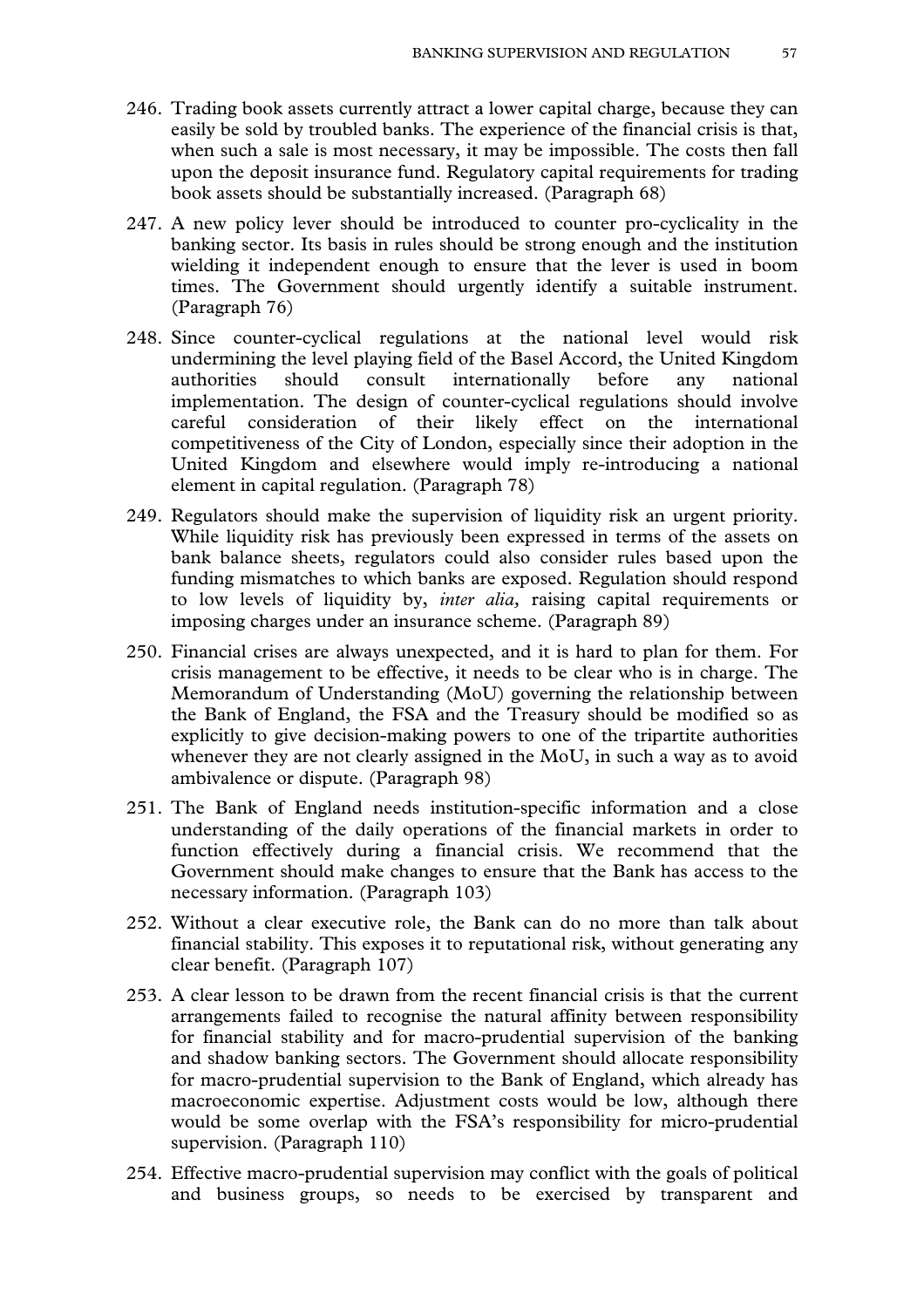accountable institutions with the appropriate authority to take action. As currently envisaged, (in contrast to the Monetary Policy Committee) the Financial Stability Committee will have no executive role. There is thus a danger that it will lack focus and be ineffective. (Paragraph 112)

- 255. The Financial Stability Committee should remain a Bank of England Committee, chaired by the Governor, but should include senior FSA representation in sufficient numbers. The re-constituted FSC should be the central institution for macro-prudential supervision, with executive responsibility for a macro-prudential policy instrument. (Paragraph 114)
- 256. The executive FSC recommended in this report should have senior Treasury representation, at or close to the level of the permanent secretary. (Paragraph 115)
- 257. Regulatory bodies are subject to conflicting political pressures. There is a danger that, when a single institution has responsibility for conduct-ofbusiness and prudential supervision, one will be emphasised at the expense of the latter. Institutional arrangements in the future must be designed so as to minimise this danger. (Paragraph 121)
- 258. The Government should carefully consider the case for and against a "twin peaks" system of financial supervision in the UK. It would involve giving the Bank of England responsibility for micro-prudential as well as macroprudential supervision of the financial sector, in addition to its monetary policy role, leaving responsibility for conduct-of-business supervision with the FSA. A twin peaks approach would ensure that the Bank had the information needed to manage financial crises, and would obviate the need identified in paragraph 114 for FSA representation on the Financial Stability Committee. It would also reduce the potential for conflict between conductof-business and prudential supervision. However, the case for a twin peaks system of regulation is by no means as clear-cut as that for locating an executive FSC with responsibility for macro-prudential supervision within the Bank. The Government would need to consider whether giving the Bank responsibility for micro-prudential supervision would create countervailing organisational problems, including governance of the Bank and the role of the FSA. (Paragraph 127)
- 259. Primary responsibility for banking regulation and supervision should remain with national authorities. Notwithstanding the difficulties at the international, or even European level, international macro-prudential financial supervision should be encouraged. A purely advisory international body with a remit for surveillance of the financial system and identification of nascent systemic problems could serve a valuable purpose and help national governments and regulators to identify critical stresses in the financial sector. Such a body should be sufficiently independent to avoid the suspicion that its objectives were subservient to the national interests of one or more of its members. (Paragraph 139)
- 260. The British authorities should work to ensure that the Financial Stability Board announced in the G20 London communiqué is sufficiently independent and well-resourced to provide international monitoring of financial stability, and to disseminate credible recommendations to national governments and regulatory bodies. (Paragraph 140)
- 261. Financial markets are global not regional. Where European-level coordination on macro-prudential supervision is contemplated, it should be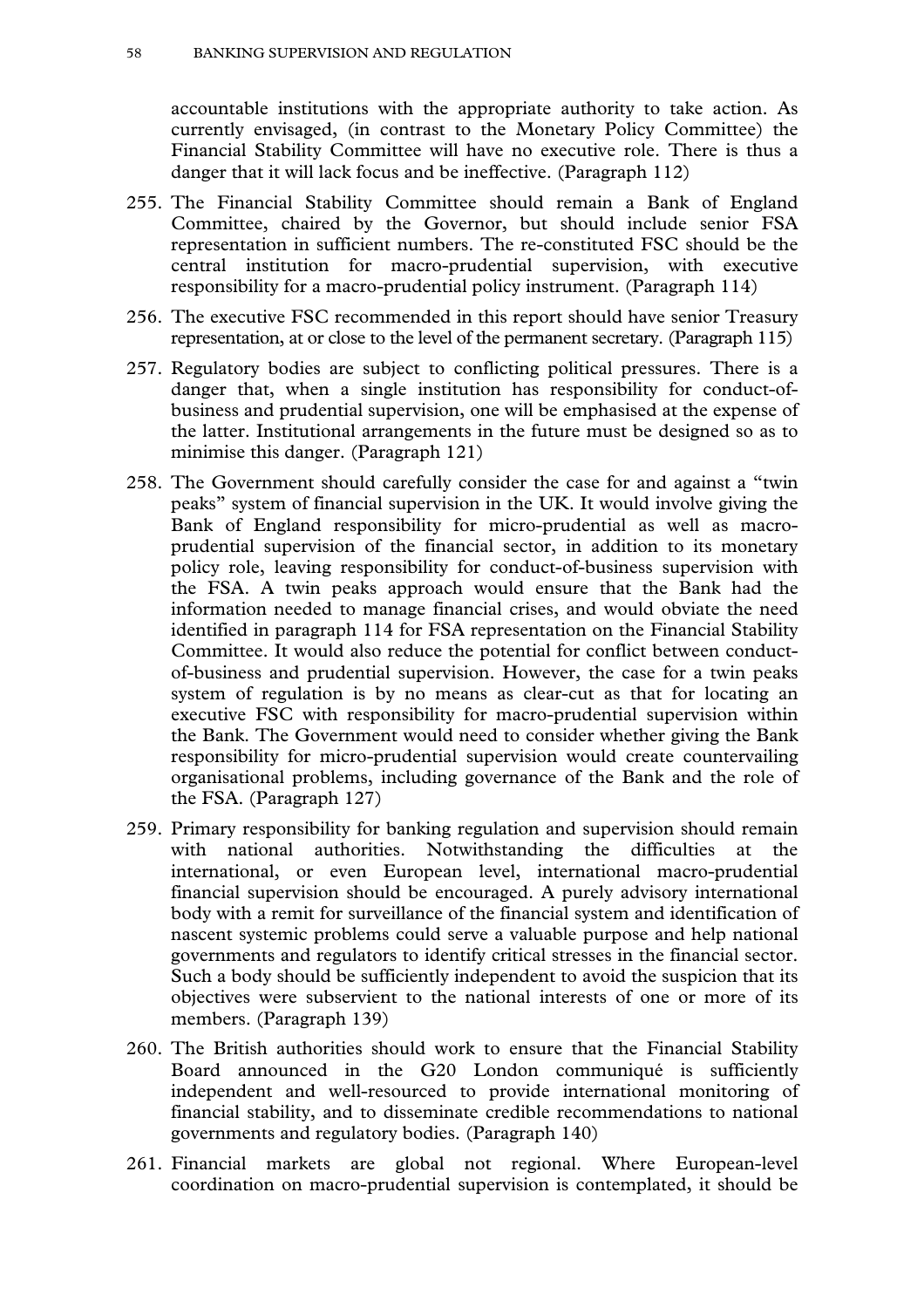aligned with the broader international coordination contemplated under the Financial Stability Board. (Paragraph 141)

- 262. The Government should work towards acceptance that branches of foreign multinational banks in the UK, whether European or not, should be subject to a greater degree of oversight by the British authorities and that local capital requirements should be introduced for these banks, under which repatriation would need those authorities' permission, bearing in mind that reciprocal requirements might be sought by countries in which British banks operate and that this type of capital requirement would increase the costs to multinational banks domiciled overseas of doing business in the UK. (Paragraph 143)
- 263. A pre-funded deposit insurance scheme would have a counter-cyclical effect: money levied in boom times would be returned to the banking sector during times of financial fragility. It would also increase depositor confidence. The Government should move towards pre-funding of the Financial Services Compensation Scheme as soon as practicable. (Paragraph 147)
- 264. In practice, it is impossible accurately to measure the riskiness of bank portfolios. It is in the nature of banks to take hard-to-evaluate positions and to run opaque loan portfolios. Some inequity in the levies charged by the Financial Services Compensation Scheme (FSCS) is inevitable. The current scheme is nevertheless clearly unfair to institutions which, like the building societies, are constrained from the riskiest business. It is also a potential source of destabilising moral hazard. The Government should promote changes to ensure that contributions to the FSCS should be at least broadly related to the riskiness of the business in which regulated firms engage. In particular, it should consider the introduction of a different basis for calculation of the levy on mutual building societies, or the creation of a separate depositor protection scheme for building societies. (Paragraph 151)
- 265. Credit ratings agencies have lost the confidence of market participants. Urgent action is required to restore market confidence. Although we have not heard evidence on this point, we have identified two ways in which this could be accomplished, both of which would require a significant level of additional detailed study before implementation was possible. First, regulators could consider imposing on CRAs an economic interest in the accuracy of their ratings, by requiring them to make a modest investment in the assets that they assess. Second, CRAs could be required to establish a self-regulatory organisation, with published rules of conduct open to public scrutiny. (Paragraph 160)
- 266. There is a danger of rating inflation when rapid expansion of business reduces the long-term value to CRAs of their reputation and creates a conflict of interest by encouraging corner-cutting to attract business from issuers. It follows that supervisors and regulators should be particularly conservative in their use of ratings in times of rapid expansion. (Paragraph 164)
- 267. Ratings should be eased out of capital regulations as soon as practicable. The investment community should be encouraged to find alternatives to ratingsbased investment mandates. (Paragraph 169)
- 268. Securitisation issuers will inevitably attempt to use rating agency models to generate the highest possible ratings. This practice is unlikely to be containable by regulatory constraints. Instead, regulations could require ratings agencies to publish details of the process by which they arrived at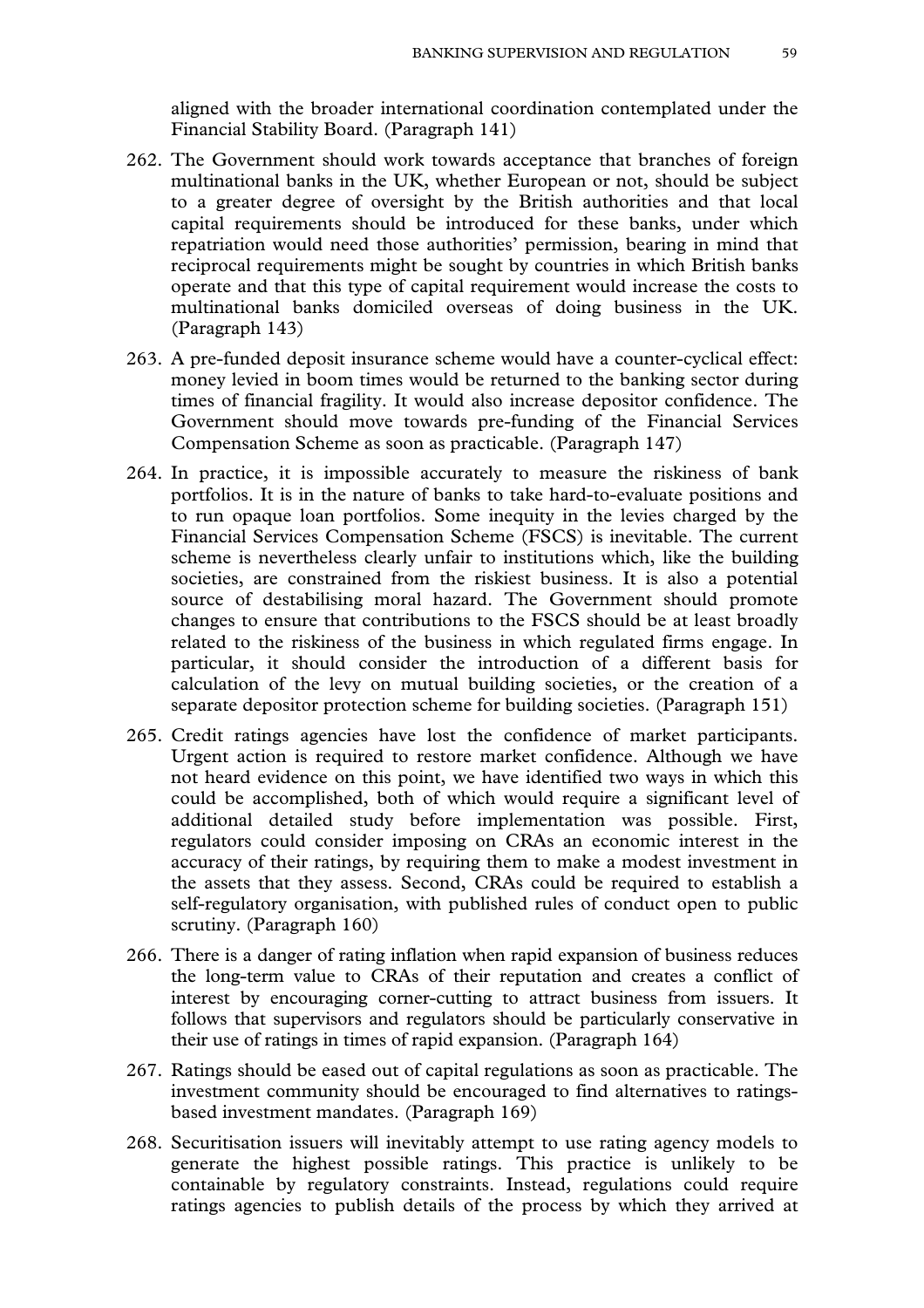their assessment of a new securitisation. The market could then make an informed assessment, and other rating agencies could criticise. However, it should be recognised that transparency in the ratings market runs the risk that securitisations are built to satisfy ratings criteria, which could expose the system to significant instability in the event of a severe market shock. (Paragraph 175)

- 269. Maximising shareholder value gives bankers a clear objective, and ensures that they are accountable for their actions. But since bank shareholders, boards and management are not exposed to all of the costs of their decisions, corporate governance legislation as it relates to banks should recognise this fact by modifying shareholder rights as necessary, for example through the introduction of rigorous procedures for shareholder approval of senior bankers' remuneration, of the appointment of directors and of arrangements for assessing risk. (Paragraph 178)
- 270. Non-executive directors need experience at high level in business, public affairs and other relevant fields, the personal qualities to obtain clear and full answers from management, and the ability to understand the bank's businesses and the risks being undertaken. Selection procedures should stress these requirements, and directors should be drawn from a diverse range of backgrounds so as to minimise the danger of 'group think'. (Paragraph 185)
- 271. There is also a case for a risk committee of non-executive directors with relevant expertise, able to devote significantly more time than a conventional non-executive, to the assessment of the bank's risk profile, independently of the bank's executives. They would need to be remunerated accordingly and be provided with suitable support. All non-executives should have access to outside advice. (Paragraph 186)
- 272. Once appointed, non-executive directors should have adequate access to information and advice, from experts inside and outside the firm. Formal mechanisms to acquire this information are desirable. Larger firms should consider establishing a permanent support staff for their non-executive directors. (Paragraph191)
- 273. Bank non-executives need sufficient experience, and a broad enough perspective, to enable them better to challenge the bank's management. To accomplish this, there is a strong case for relaxing term limits on nonexecutive appointments, and for lifting age restrictions on non-executives. (Paragraph 192)
- 274. The possibility that non-executives in financial firms be required explicitly to sign off on their fields of competence should be considered by the firms themselves and, if necessary, by the Government. (Paragraph 193)
- 275. Supervisors cannot act as shadow remuneration committees and should not intervene in individual remuneration cases. Any regulatory intervention on banker remuneration should focus on its structure, the procedures by which it is determined, and the ability of shareholders to challenge it with a view to reducing incentives to excessive risk taking. (Paragraph 200)
- 276. The Committee remains concerned that UKFI has been set inconsistent goals of maximising value for the taxpayer from the stakes held in various banks, and promoting competition. UKFI and the Government should explain how any conflict between these goals will be managed and resolved. (Paragraph 203)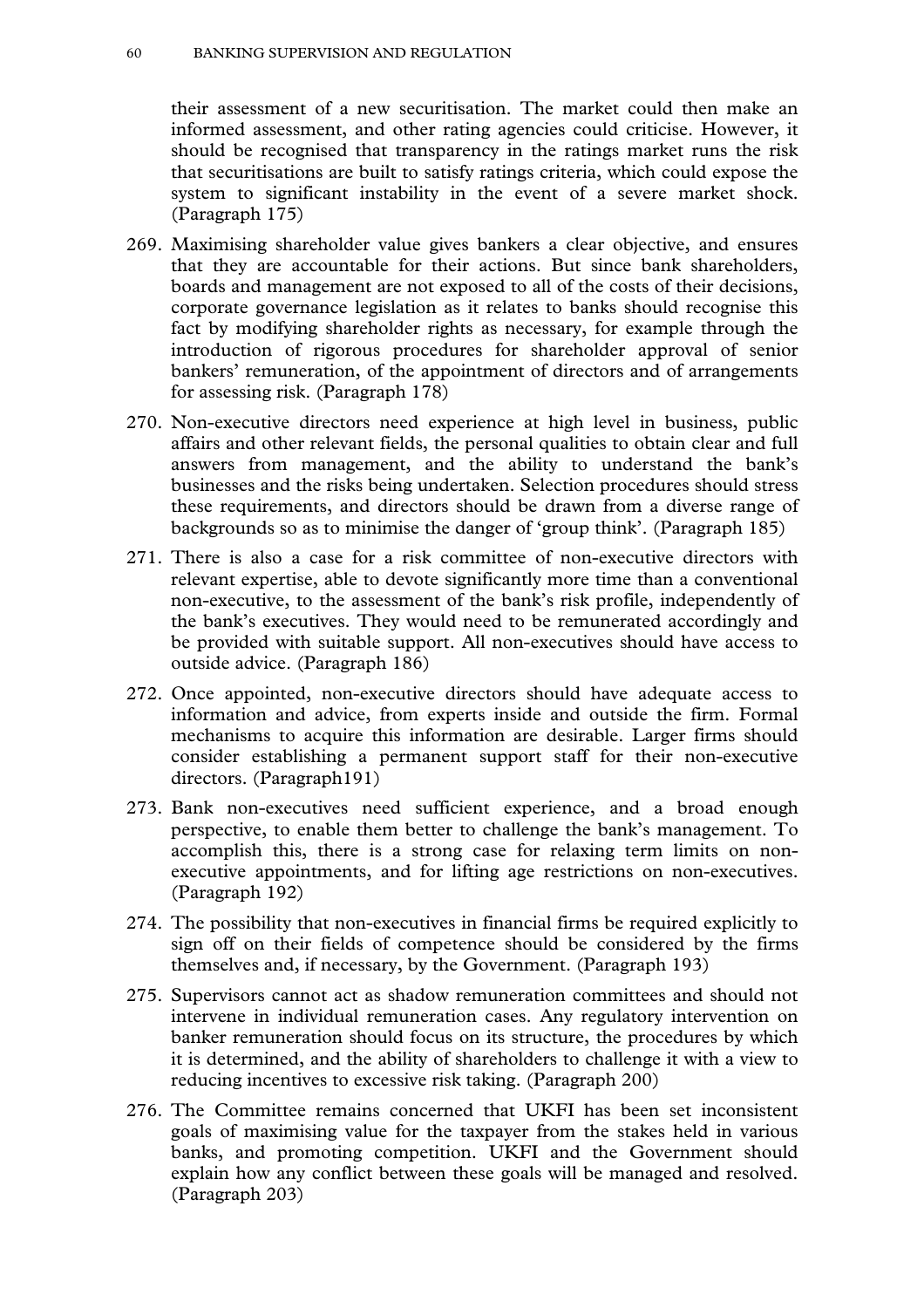- 277. We have seen no evidence that bank auditors failed in their statutory duty to make a going-concern judgement on their clients. Bank auditors should not be required to make a more general judgement on the quality of their clients' strategies. In any event, it is unlikely that auditors would be more able than financial supervisors to identify structural problems in the financial sector. (Paragraph 211)
- 278. It is regrettable that supervisors no longer meet auditors regularly. The auditors could provide useful information and the banks would not object. We recommend that the FSA should take the initiative to resume regular meetings with bank auditors, even when there are no obvious problems in the banks. (Paragraph 215)
- 279. Mark-to-market accounting generates verifiable information about banks. Without it investors would be less well-informed, and confidence would suffer in downturns. Regulators should not abandon mark-to-market accounting, but supervisors must identify ways to ensure that it does not amplify the economic cycle. (Paragraph 221)
- 280. We welcome the Special Resolution Regime under the Banking Act 2009, which puts in place special insolvency procedures for banks. (Paragraph 226)
- 281. We welcome the Government's recent statement of its intent to strengthen resolution arrangements for investment banks. The Government should give serious consideration to extending the scope of the Special Resolution Regime of the Banking Act 2009 to other financial institutions. (Paragraph 228)
- 282. We recommend that the Government should revisit the question of how the SRR is triggered and give serious consideration to allowing the Bank of England to trigger it. This recommendation will be rendered obsolete if the government adopts the "twin peaks" system outlined in paragraph 122. (Paragraph 230)
- 283. The financial crisis presents a unique opportunity to take stock of the financial system. Policy-makers should grasp the chance to consider the appropriate structure of the financial system, and how financial institutions are regulated. However, there should be no rush to write the legislation required to support new structures: it is more important to get the details right than to resolve them quickly. Competition in the banking sector understandably took second place to stability considerations during the crisis. The Government should now look again at competition policy and at the same time should explicitly address the breadth of the state safety net for financial firms. (Paragraph 238)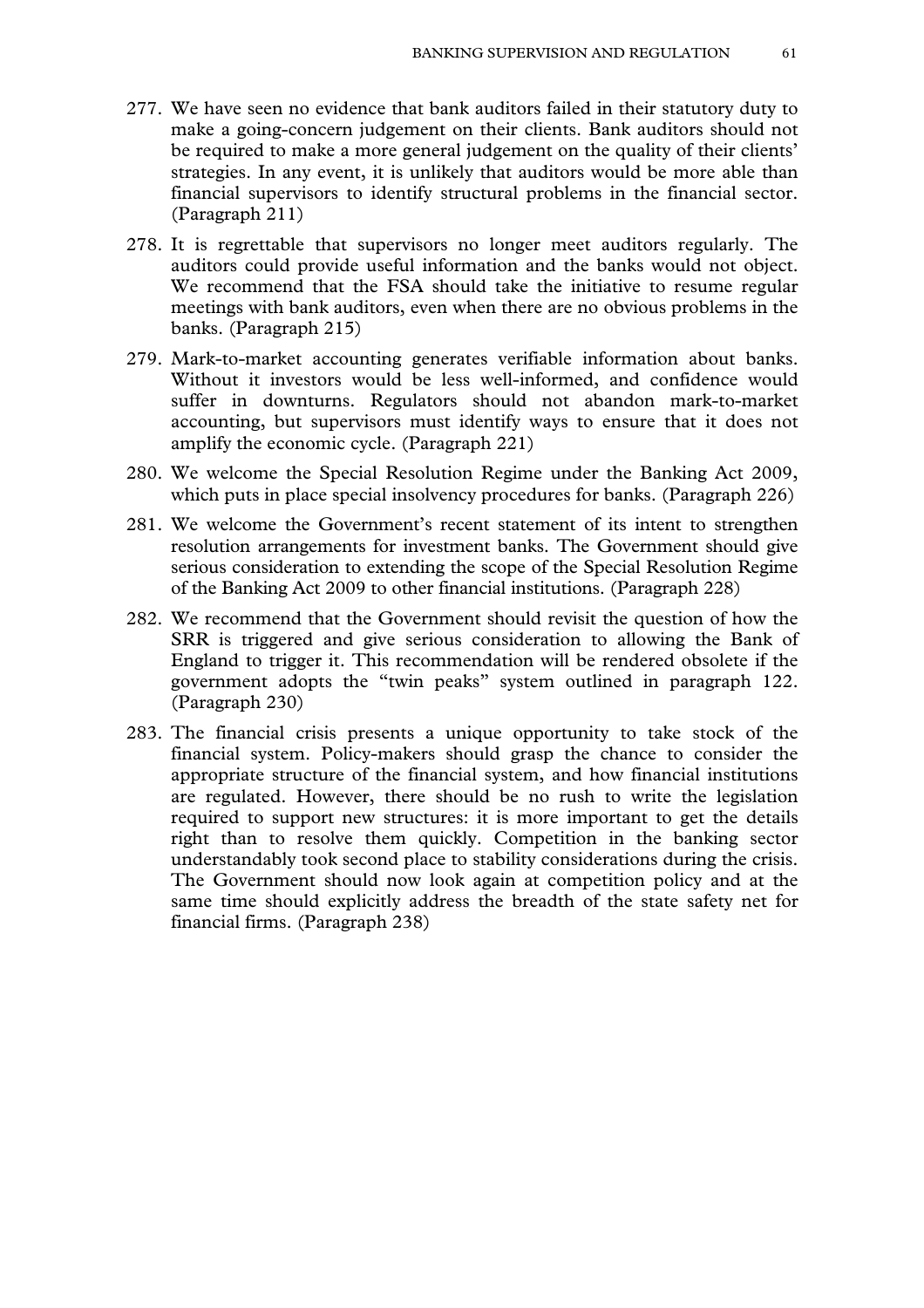#### **APPENDIX 1: ECONOMIC AFFAIRS COMMITTEE**

The members of the Select Committee which conducted this inquiry were:

Lord Best Lord Currie of Marylebone Lord Eatwell Lord Forsyth of Drumlean Lord Griffiths of Fforestfach Baroness Hamwee Baroness Kingsmill Lord Levene of Portsoken Lord MacGregor of Pulham Market Lord Moonie Lord Paul Lord Tugendhat Lord Vallance of Tummel

Professor Alan Morrison, Professor of Finance, Saïd Business School, Oxford University was the Committee's Specialist Adviser.

### **Declaration of Interests**

Members made declarations of interests relevant to the inquiry as follows:

#### Lord Best

*15(d) Office-holder in voluntary organisations Chairman, Hanover Housing Associaton (remunerated but all remuneration donated to charity)* 

# Lord Eatwell

*\*12(e) Remunerated directorships Director, SAV Credit Ltd \*12(f) Regular remunerated employment Advisor, Warburg Pincus International Ltd Advisor, Palamon Capital Partners, LLP* 

#### Lord Griffiths of Fforestfach

*\*12(d) Non-parliamentary consultant Vice Chairman, Goldman-Sachs International* 

# Lord Levene of Portsoken

*\*12(e) Remunerated directorships Chairman, Lloyd's Director, China Construction Bank* 

#### Lord MacGregor of Pulham Market

*\*12(f) Regulated remunerated employment Chairman, Slough Estate Pension Fund Trustees Chairman, British Energy Pension Fund Trustees* 

#### Lord Paul

*\*12(e) Remunerated directorships Chairman and Director, Caparo Group Ltd* 

# Lord Vallance of Tummel

*\*12(f) Regular remunerated employment International Advisory Board, Allianz AG (insurance) European Advisory Council, Rothschild et cie (investment banking)* 

Full lists of Members' interests are recorded in the Lords Register of Interests: http://www.publications.parliament.uk/pa/ld/ldreg.htm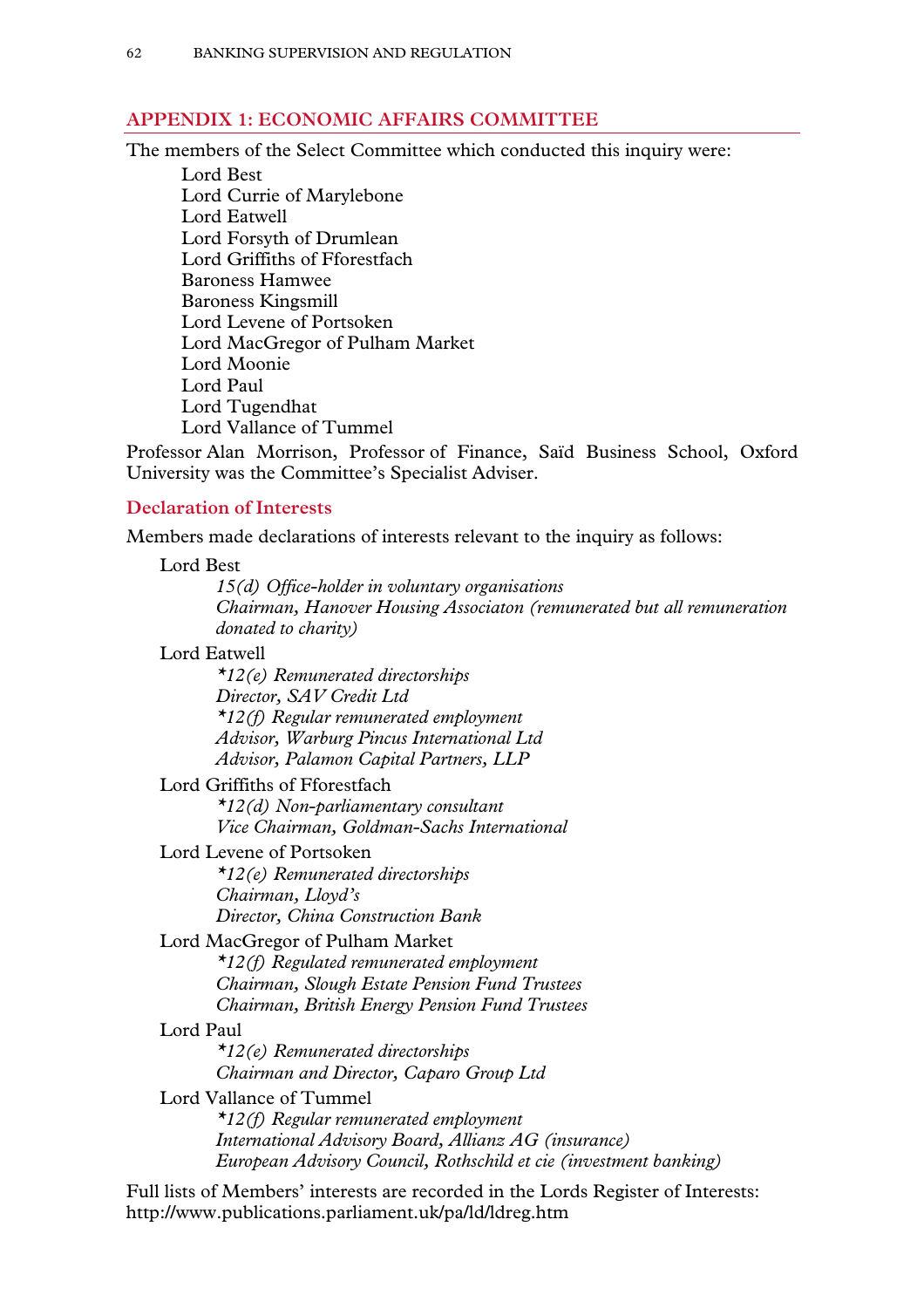# **APPENDIX 2: LIST OF WITNESSES**

The following witnesses gave evidence. Those marked  $\star$  gave oral evidence.

Dr Kern Alexander, Cambridge University

- \* Professor John Armour, Oxford University
- \* Association of British Insurers Association of Chartered Certified Accountants
- \* Bank of England (Mr Mervyn King (Governor), Mr Paul Tucker and Mr Spencer Dale)
- \* Barclays
- \* British Bankers' Association
- \* Building Societies Association
- \* Lord Burns, a Member of the House of Lords, and Chairman of Abbey National

The City of London Corporation

- \* Mr Alastair Clark Confederation of British Industry
- \* Mr Peter Cooke

Council of Mortgage Lenders

- \* Dr Jon Danielsson, London School of Economics
- \* Mr Jacques de Larosière
- \* Deloitte

Experian

- \* Fitch Ratings
- \* Mr Michael Foot
- \* Professor Julian Franks, London Business School
- \* Professor Charles Goodhart, London School of Economics Guernsey Financial Services Mr Peter Hahn
- \* Ms Mridul Hegde, HM Treasury
- \* HSBC
	- Institute of Chartered Accountants of England and Wales
	- International Accounting Standards Board
	- Investment Management Association
- \* KPMG
- \* Lloyds Banking Group
- \* Sir Callum McCarthy
- \* Moody's Investors Service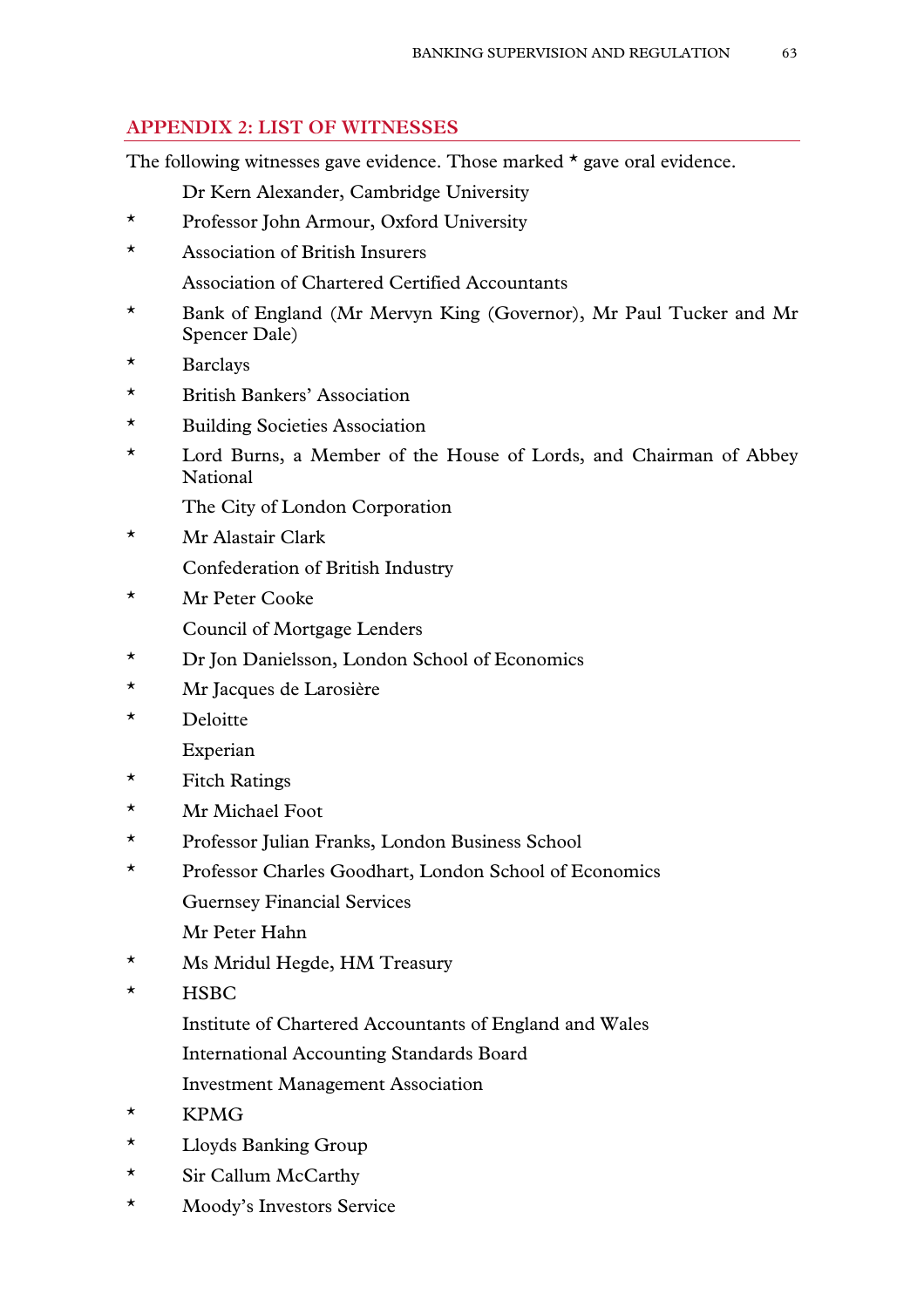- \* Lord Myners, a Member of the House of Lords, Financial Services Secretary, HM Treasury
- \* Nationwide Building Society
- \* New College Capital Ltd
- \* Norwich and Peterborough
- \* Professor Enrico Perotti, University of Amsterdam
- \* Professor William Perraudin, Imperial College, London
- \* PricewaterhouseCoopers

Mr Brian Quinn

Shelter

- \* Standard and Poor's
- \* Dr Oren Sussman, Oxford Univeristy
- \* Lord Turner of Ecchinswell, a Member of the House of Lords, and Chairman of the Financial Services Authority
- \* UKFI
- \* Which?

Mr Julian Wiseman

\* Professor Geoffrey Wood, Cass Business School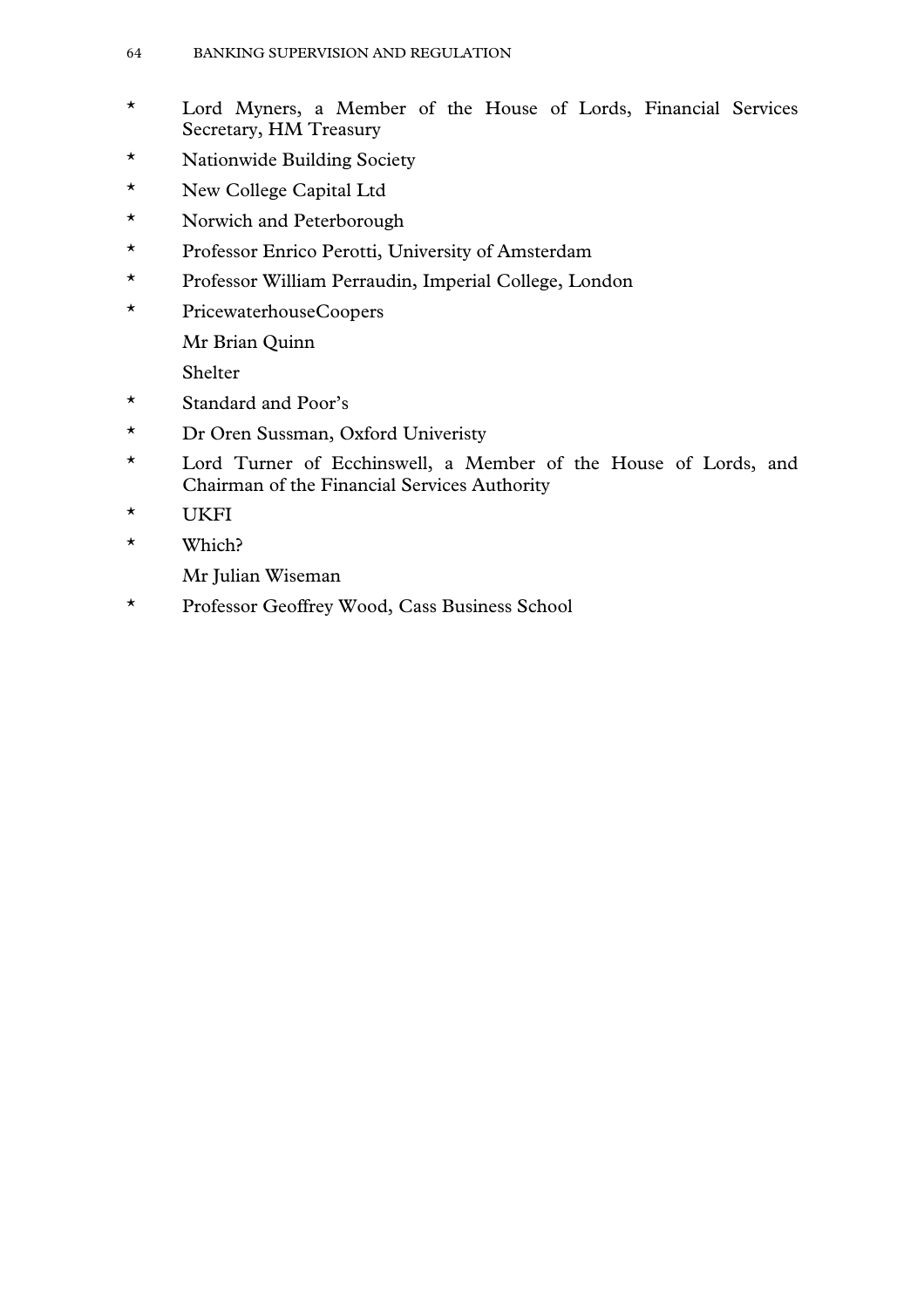# **APPENDIX 3: CALL FOR EVIDENCE**

#### **Banking Supervision and Regulation**

Following recent turmoil in the banking system, the Economic Affairs Committee has decided to conduct an inquiry into 'Banking Supervision and Regulation'.

Evidence is invited by 10 February 2009. The Committee will welcome written submissions on any or all of the issues set out below.

The inquiry will examine what improvements may be needed in banking supervision and regulation and related areas and seek to answer questions such as:

- (1) Can the regulatory authorities effectively control the risks taken by banks, especially in today's globalised markets? How can the international dimension be addressed?
- (2) Has the supervision of individual banks been handled effectively under the Tripartite System of the Treasury, the Financial Services Authority and the Bank of England? Should banking supervision remain with the FSA or be returned to the Bank of England?
- (3) How is responsibility for stability of the financial system divided in the Tripartite System? Has oversight of the banking system been lost due to a focus on individual banks? What has been the nature of coordination between the different regulators before, and since, the Northern Rock crisis in the summer of last year?
- (4) How can regulators employ people of the right calibre to regulate the banking system effectively?
- (5) Could the regulatory authorities have foreseen the banking crisis? What changes might help the authorities predict such a crisis in future? What could then be done to avoid a repeat?
- (6) What changes should be made to banking regulations?
- (7) For example, should capital adequacy regulations be tightened? Should they take account of the quality and liquidity of the assets held by the banks? If so, how? Do regulators need to create different sets of rules for different assets held by banks? Should fair value accounting rules be adjusted?
- (8) Do Basel banking standards and guidelines need to be changed? Did the FSA ensure that banks followed the Basel standards and guidelines?
- (9) Is better testing and regulation needed of new financial products, especially complex securities? If so, how? Should complex financial instruments, such as credit default swaps, be traded through clearing houses?
- (10)Should there be tighter regulation of off-balance sheet vehicles in which some banks held 'toxic' assets associated with US sub-prime mortgages? Is there a case for requiring greater public disclosure of banks' balance sheets?
- (11)Are bank directors, especially the independent non-executives, in a position to exercise effective oversight? In particular, do they have sufficient understanding of the complex assets held by banks? If not, can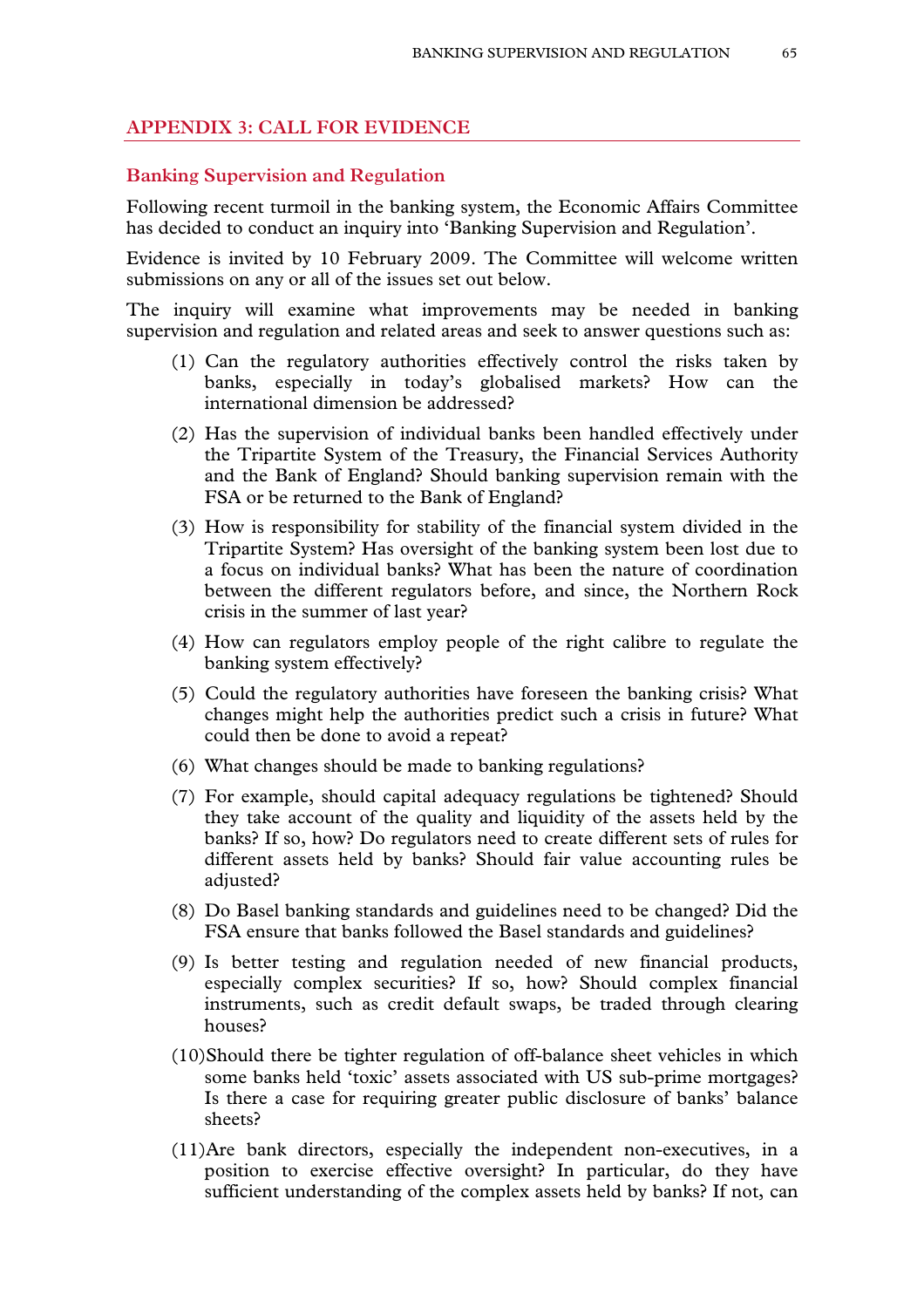any changes be made which will ensure effective oversight? Do any other governance issues need to be addressed?

- (12)To what extent has the financial crisis been caused by the failure of banks' business models rather than by that of banking supervision? Did the remuneration structure of banks contribute to the crisis and, if so, how should remuneration structures be changed?
- (13)How should the regulatory system take account of the Government's position as a majority shareholder in a number of banks?
- (14)Where should the boundary be drawn between the institutions that are covered by banking regulations and those that are not? For example, does there need to be a clear division between commercial banks, with relatively strict supervision, and investment banks? Should banking regulations address the role of credit rating agencies?
- (15)How far can banks circumvent UK regulations by, for example, setting up offshore operations? How far should changes be made at the UK-level and how far through international agreements? What is the impact of EU banking regulations and how do they interact with UK regulations?
- (16)Are there lessons Britain can learn from the experience of other countries' banking systems during the financial crisis, such as Spain and the US?
- (17)Should other aspects of the system of banking regulation be changed?